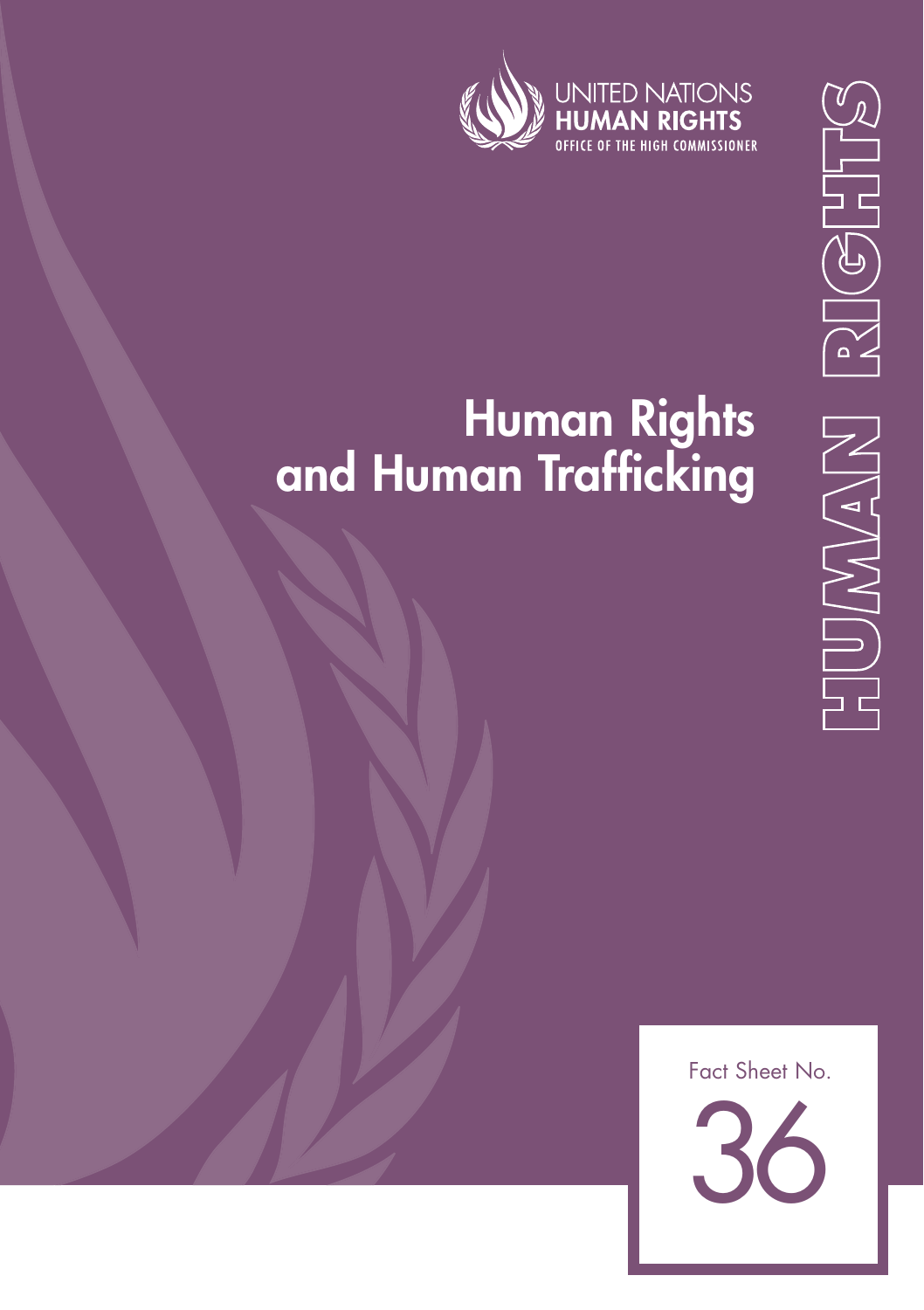

# **Human Rights and Human Trafficking**

Fact Sheet No. 36



UNITED NATIONS New York and Geneva, 2014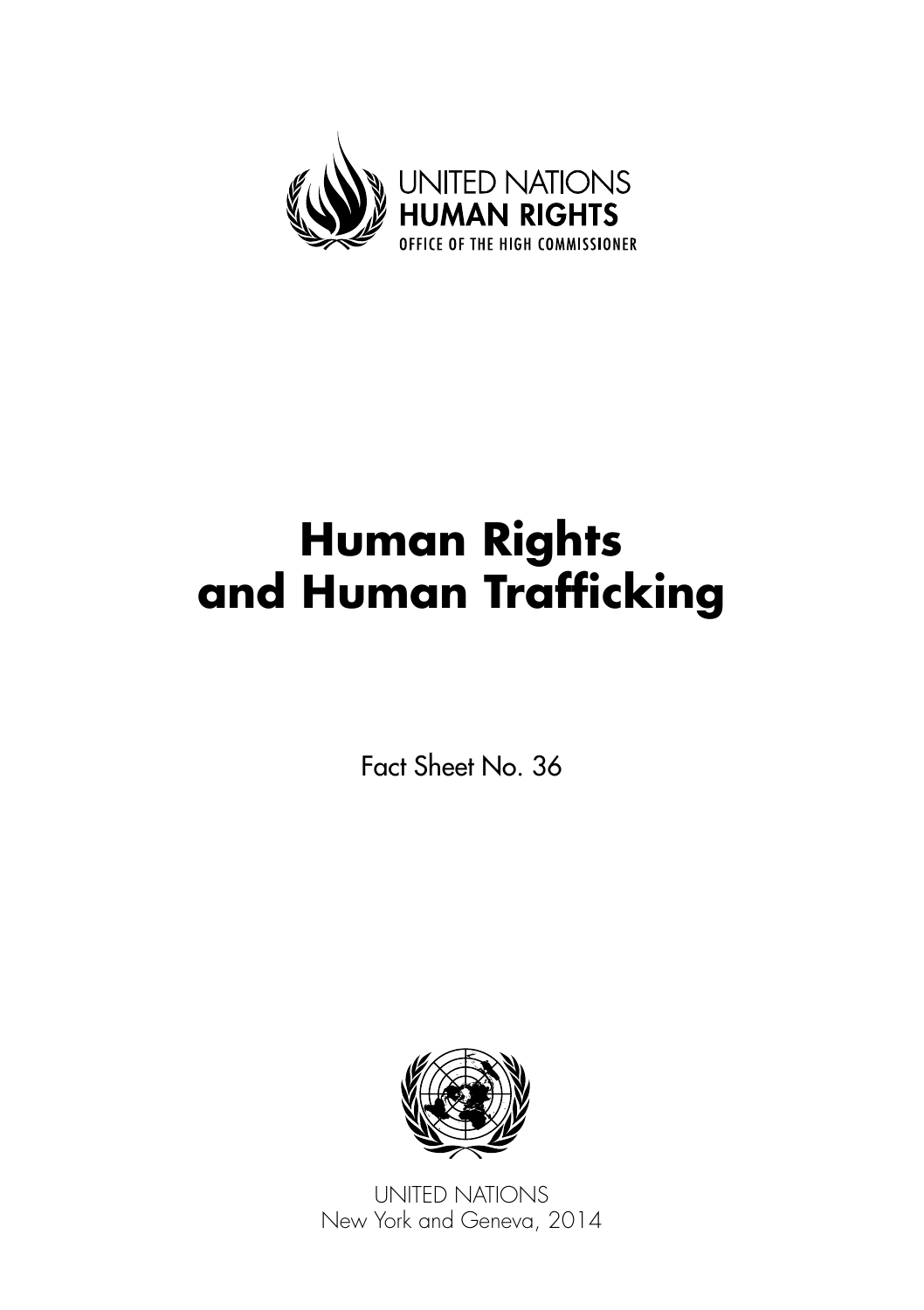## **NOTE**

The designations employed and the presentation of the material in this publication do not imply the expression of any opinion whatsoever on the part of the Secretariat of the United Nations concerning the legal status of any country, territory, city or area, or of its authorities, or concerning the delimitation of its frontiers or boundaries.

> \* \* \*

Symbols of United Nations documents are composed of capital letters combined with figures. Mention of such a figure indicates a reference to a United Nations document.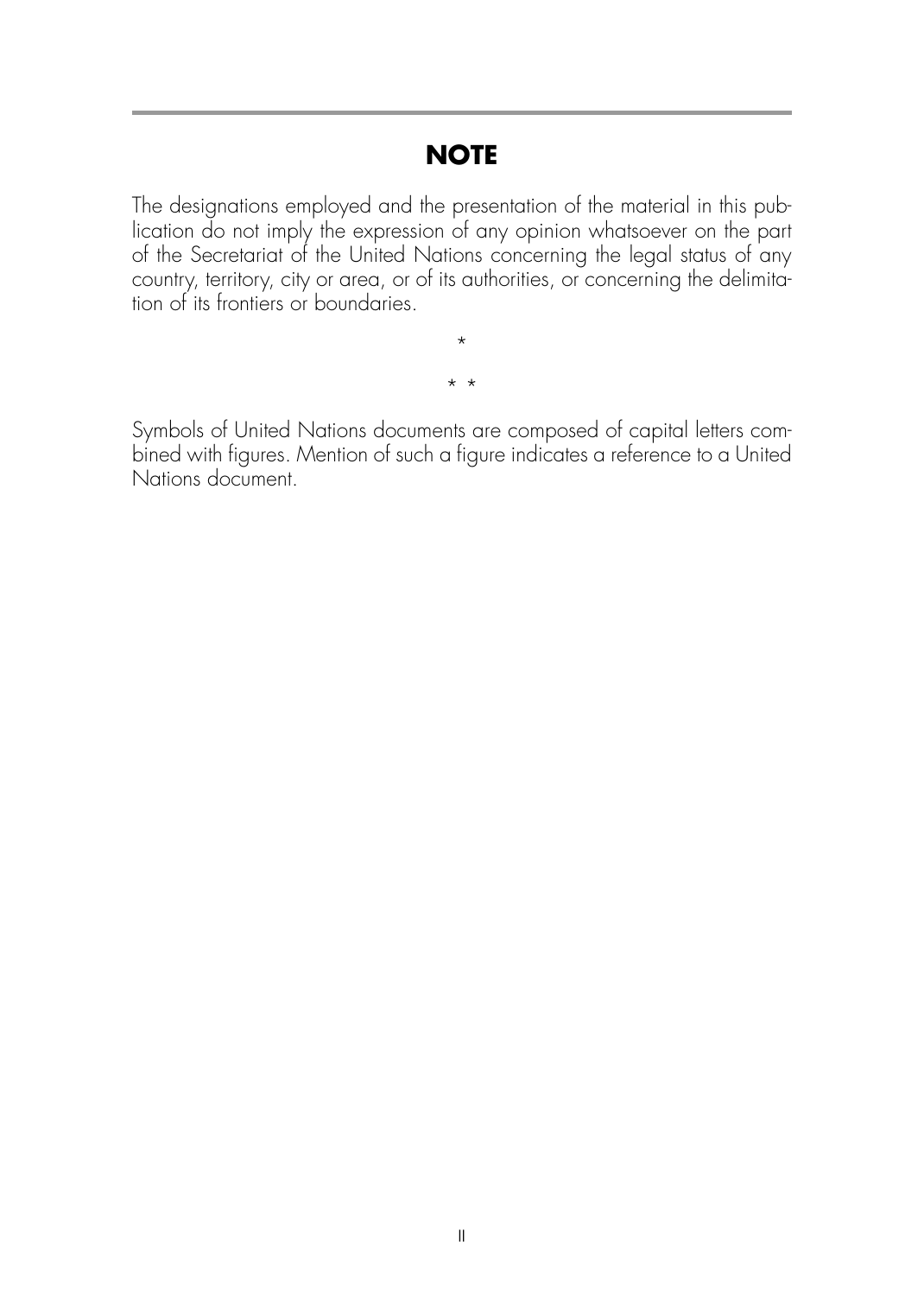# **CONTENTS**

| $\mathbf{L}$  |           |                                                               |  |  |  |
|---------------|-----------|---------------------------------------------------------------|--|--|--|
|               | A         |                                                               |  |  |  |
|               | B.        |                                                               |  |  |  |
| $\parallel$ . |           | WHAT IS THE RELATIONSHIP BETWEEN HUMAN RIGHTS                 |  |  |  |
|               | А.        |                                                               |  |  |  |
|               | Β.        |                                                               |  |  |  |
|               | C.        | The importance of a human rights-based approach to            |  |  |  |
| III.          |           | WHAT ARE THE OBLIGATIONS OF STATES WITH RESPECT               |  |  |  |
|               | A.        |                                                               |  |  |  |
|               | Β.        | Understanding State responsibility to address trafficking  11 |  |  |  |
|               | C.        | The obligation to identify, protect and support victims of    |  |  |  |
|               | D.        | Obligations related to the return of trafficked persons23     |  |  |  |
|               | Ε.        |                                                               |  |  |  |
|               | F.        | Obligations of an effective criminal justice response 34      |  |  |  |
|               | G.        |                                                               |  |  |  |
|               | Η.        | Ensuring responses do not violate established rights49        |  |  |  |
| IV.           |           | IMPLEMENTATION, MONITORING AND ACCOUNTABILITY53               |  |  |  |
|               | $\forall$ | Mechanisms attached to treaties on trafficking 53             |  |  |  |
|               | Β.        |                                                               |  |  |  |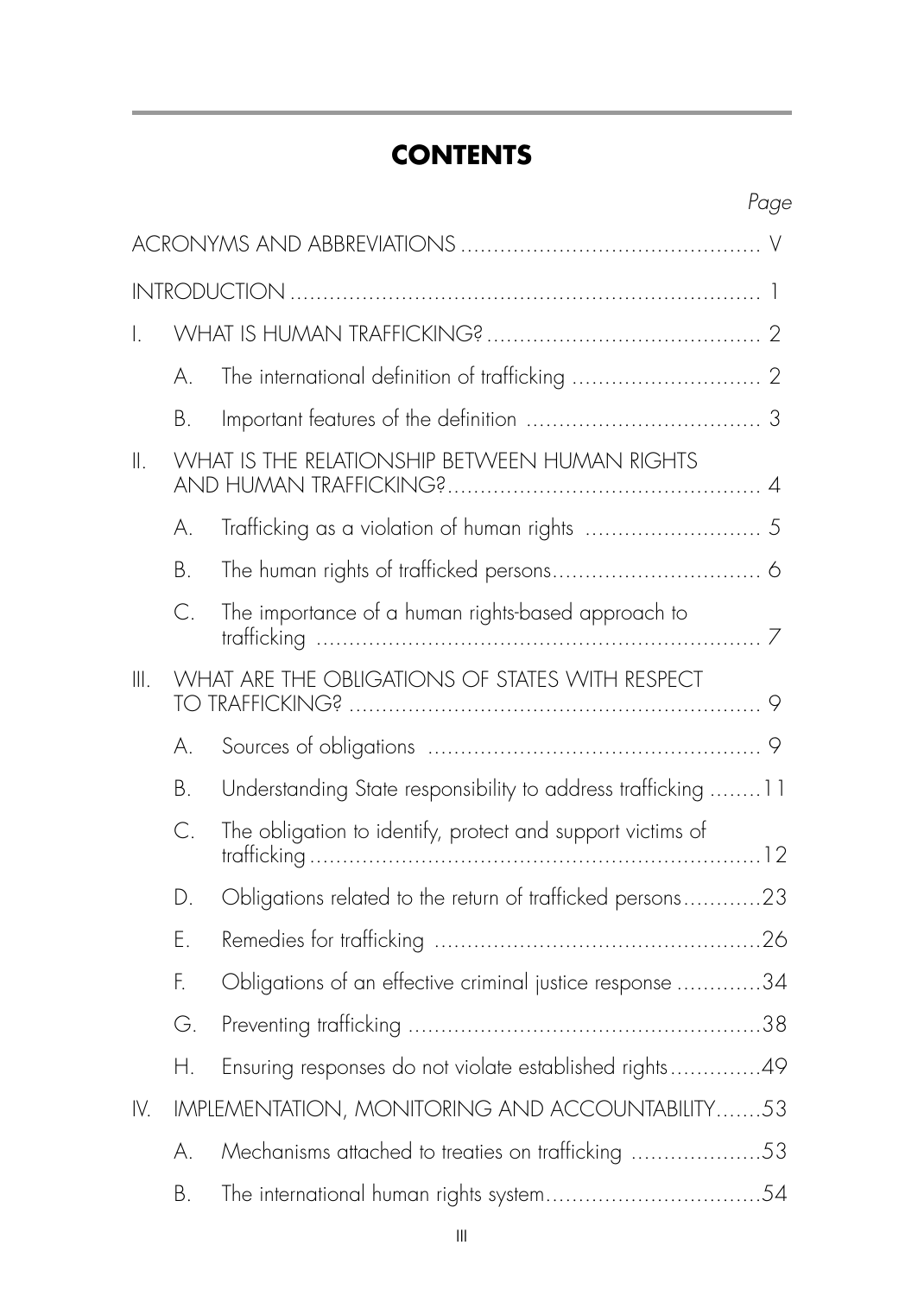| C. The Global Plan of Action to Combat Trafficking in<br>Persons and the United Nations Trust Fund for Victims |  |
|----------------------------------------------------------------------------------------------------------------|--|
| D. International and regional courts and tribunals58                                                           |  |
|                                                                                                                |  |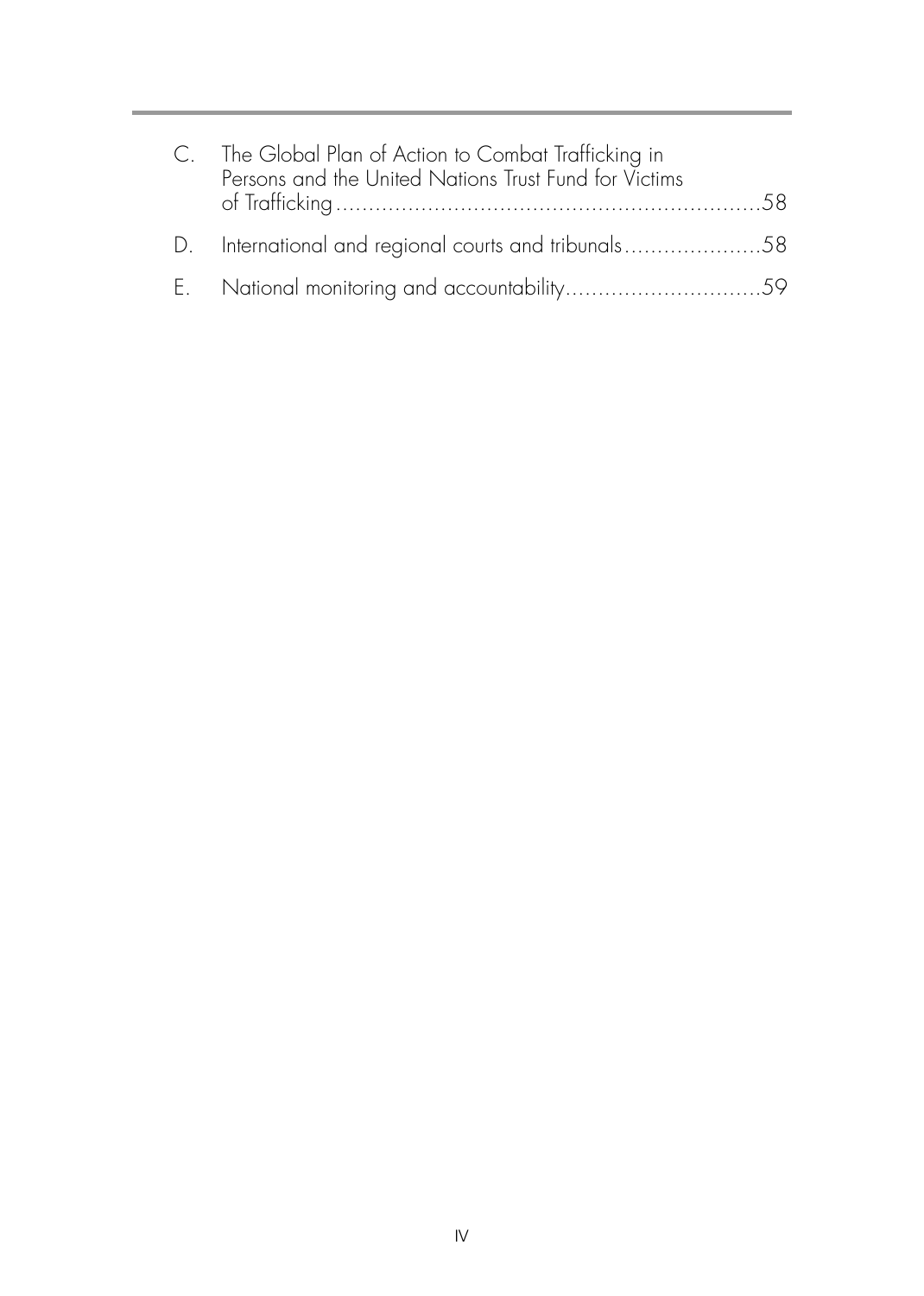# **ACRONYMS AND ABBREVIATIONS**

- ASEAN Association of Southeast Asian Nations
- EU European Union
- ILO International Labour Organization
- OHCHR Office of the United Nations High Commissioner for Human Rights
- UNHCR Office of the United Nations High Commissioner for Refugees
- UNICEF United Nations Children's Fund
- UNODC United Nations Office on Drugs and Crime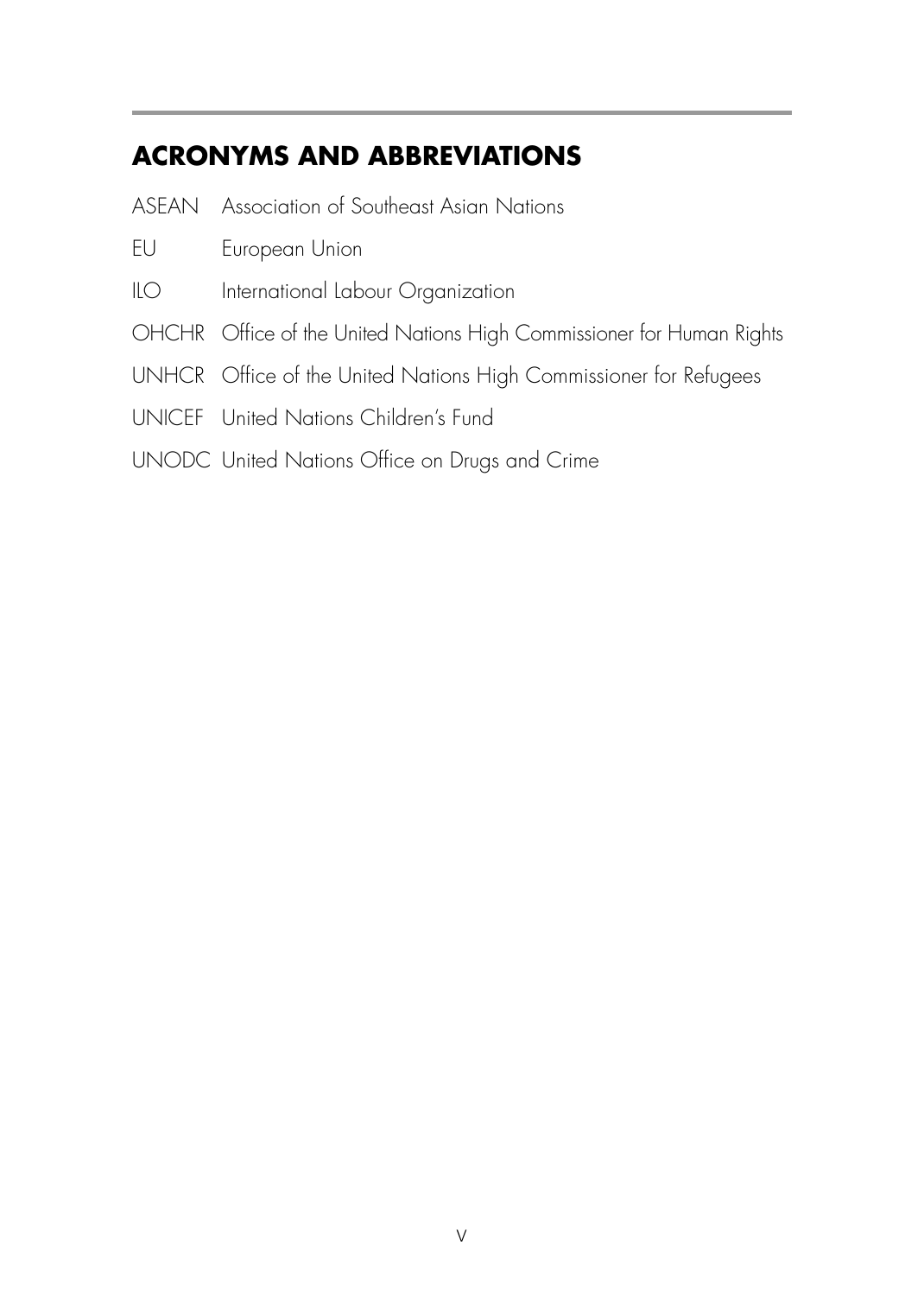Violations of human rights are both a cause and a consequence of trafficking in persons. Accordingly, it is essential to place the protection of all human rights at the centre of any measures taken to prevent and end trafficking. Antitrafficking measures should not adversely affect the human rights and dignity of persons and, in particular, the rights of those who have been trafficked, migrants, internally displaced persons, refugees and asylum seekers.

#### **Recommended Principles on Human Rights and Human Trafficking**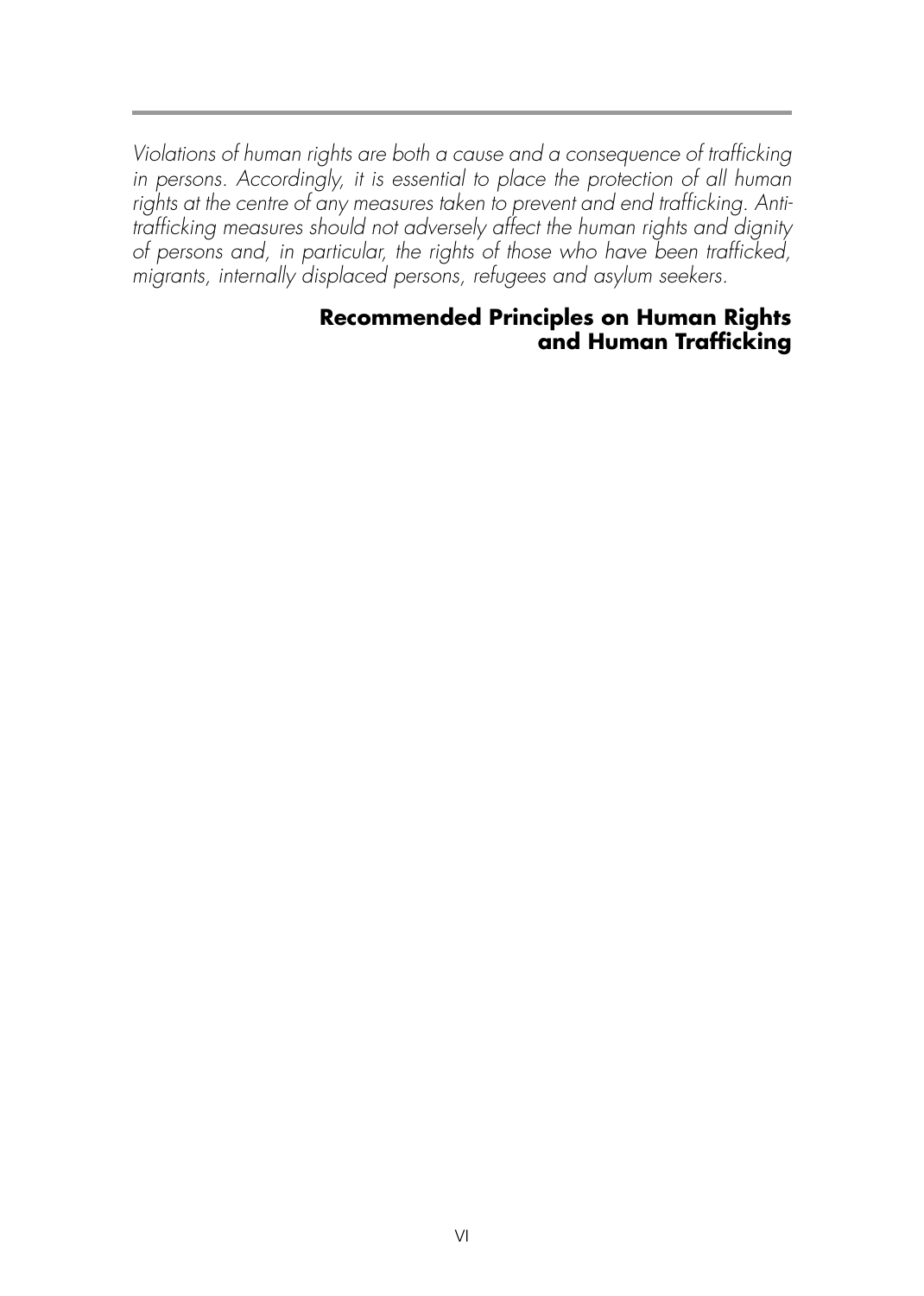# **INTRODUCTION**

Human trafficking is generally understood to refer to the process through which individuals are placed or maintained in an exploitative situation for economic gain. Trafficking can occur within a country or may involve movement across borders. Women, men and children are trafficked for a range of purposes, including forced and exploitative labour in factories, farms and private households, sexual exploitation, and forced marriage. Trafficking affects all regions and most countries of the world.

While it is difficult to secure reliable information about patterns and numbers, our understanding about why trafficking happens has improved. Inequalities within and between countries, increasingly restrictive immigration policies and growing demand for cheap, disempowered labour are just some of the underlying causes that have been identified. The many factors that increase individual vulnerability to trafficking include poverty, violence and discrimination.

The exploitation of individuals for profit has a long history and international efforts to address it can be traced back at least a century, well before the birth of the modern human rights system. However, it is only over the past decade that trafficking has become a major concern. During that same period, a comprehensive legal framework has developed around the issue. These changes confirm that a fundamental shift has taken place in how the international community thinks about human exploitation. It also confirms a change in expectations of what Governments and others should be doing to deal with trafficking and to prevent it. Hence, the victim-centred approach is also gathering increased support from the international community. Human rights form a central plank of the new understanding and there is now widespread acceptance of the need for a human rights-based approach to trafficking. As explained further in this Fact Sheet, such an approach requires understanding of the ways in which human rights violations arise throughout the trafficking cycle and of the ways in which States' obligations under international human rights law are engaged. It seeks to both identify and redress the discriminatory practices and unequal distribution of power that underlie trafficking, that maintain impunity for traffickers and that deny justice to victims.

This Fact Sheet seeks to provide a brief but comprehensive overview of human rights and human trafficking. In exploring the applicable legal and policy framework, it draws on two major outputs of the Office of the United Nations High Commissioner for Human Rights (OHCHR): the 2002 Recommended Principles and Guidelines on Human Rights and Human Trafficking and its extensive Commentary. 1

<sup>&</sup>lt;sup>1</sup> Recommended Principles and Guidelines on Human Rights and Human Trafficking: Commentary (United Nations publication, Sales No. E.10.XIV.1). The Recommended Principles and Guidelines themselves have been issued separately (HR/PUB/02/3) and are available from www.ohchr.org.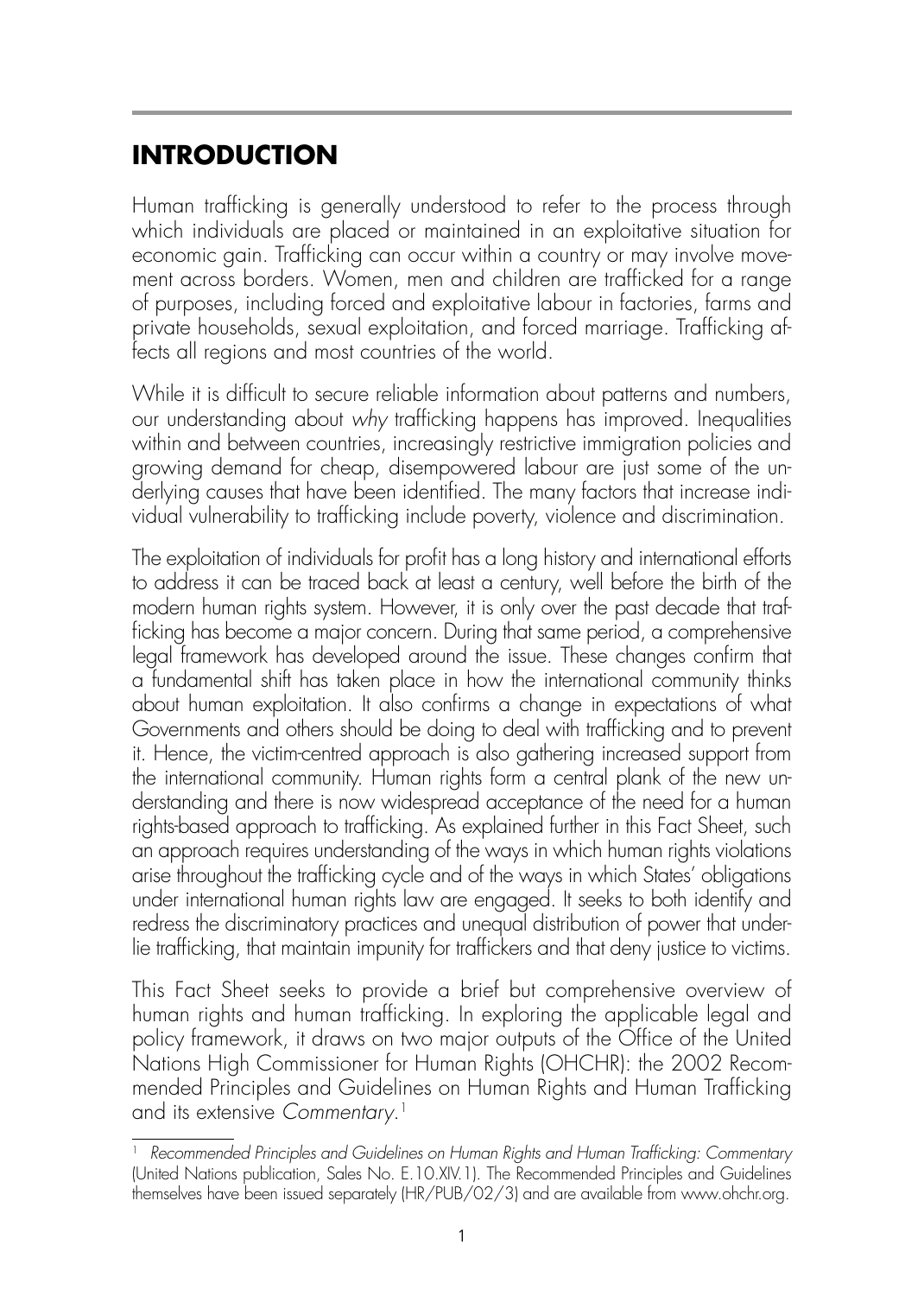The Fact sheet is divided into four chapters. **Chapter I** explores the definition of trafficking and its core elements. It also examines some of the myths and misunderstandings around the definition. **Chapter II** considers the relationship between human rights and human trafficking. It identifies those human rights that are commonly affected by trafficking and considers the situation of special groups with reference to additional or different rights to which they may be entitled. This chapter also summarizes what is involved in taking a "human rights-based" approach to trafficking. **Chapter III** turns to the obligations of States. It identifies the sources of these obligations and explains how a State may be legally responsible for the harm caused by trafficking, even if it did not directly cause it. Specific obligations of States are discussed with reference to victim protection and support; repatriation and remedies; criminal justice responses; and prevention. **Chapter IV** considers how these obligations can be implemented and monitored, with a view to ensuring that States and others are held accountable for their acts and omissions.

# **I. WHAT IS HUMAN TRAFFICKING?**

International agreement on what constitutes "trafficking in persons" is very recent. In fact, it was not until the late 1990s that States began the task of separating out trafficking from other practices with which it was commonly associated such as facilitated irregular migration. The first-ever agreed definition of trafficking was incorporated into the 2000 Protocol to Prevent, Suppress and Punish Trafficking in Persons, Especially Women and Children, supplementing the United Nations Convention against Transnational Organized Crime (Trafficking Protocol). That definition has since been incorporated into many other legal and policy instruments as well as national laws.

## **A. The international definition of trafficking**

The Trafficking Protocol defines the term "trafficking in persons" as follows:

(a) "Trafficking in persons" shall mean the recruitment, transportation, transfer, harbouring or receipt of persons, by means of the threat or use of force or other forms of coercion, of abduction, of fraud, of deception, of the abuse of power or of a position of vulnerability or of the giving or receiving of payments or benefits to achieve the consent of a person having control over another person, for the purpose of exploitation. Exploitation shall include, at a minimum, the exploitation of the prostitution of others or other forms of sexual exploitation, forced labour or services, slavery or practices similar to slavery, servitude or the removal of organs; (b) The consent of a victim of trafficking in persons to the intended exploitation set forth in subparagraph (a) of this article shall be irrelevant where any of the means set forth in subparagraph (a) have been used; ... (art. 3).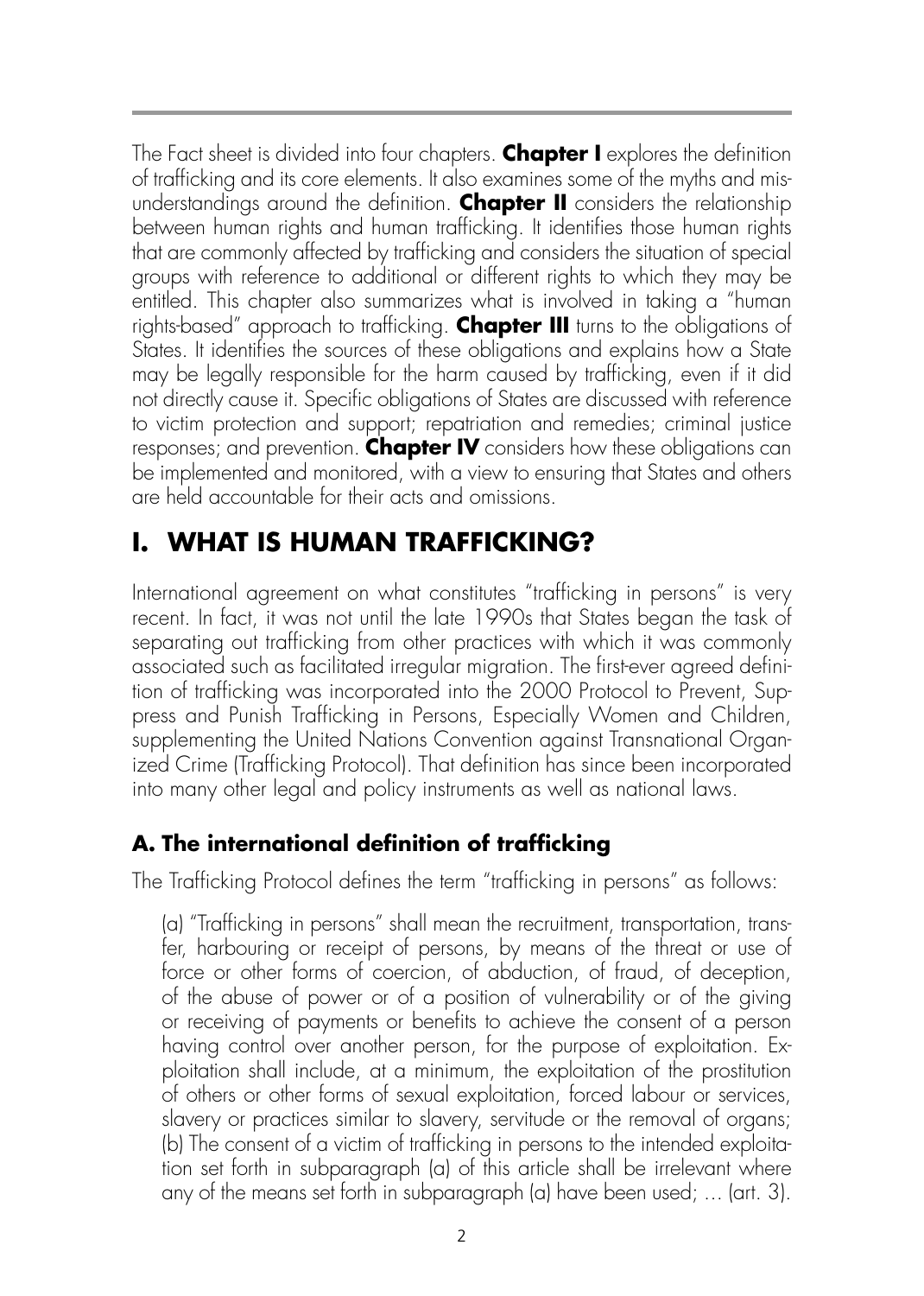The three key elements that must be present for a situation of trafficking in persons (adults) to exist are therefore: (i) action (recruitment, …); (ii) means (threat, …); and (iii) purpose (exploitation).

International law provides a different definition for trafficking in children (i.e., persons under 18 years of age). The "means" element is **not** required in this case. It is necessary to show only: (i) an "action" such as recruitment, buying and selling; and (ii) that this action was for the specific purpose of exploitation. In other words, trafficking of a child will exist if the child was subjected to some act, such as recruitment or transport, the purpose of which is the exploitation of that child.

## **B. Important features of the definition**

The following are key features of the new international legal understanding about trafficking:

**Trafficking affects women, men and children, and involves a range of exploitative practices.** Trafficking was traditionally associated with the movement of women and girls into sexual exploitation. The international legal definition set out above makes clear that men and women, boys and girls can all be trafficked—and that the range of potentially exploitative practices linked to trafficking is very wide. The list of examples set out in the definition is open-ended and new or additional exploitative purposes may be identified in the future.

**Trafficking does not require the crossing of an international border.** The definition covers internal as well as cross-border trafficking. That is, it is legally possible for trafficking to take place within a single country, including the victim's own.

**Trafficking is not the same as migrant smuggling.** Migrant smuggling involves the illegal, facilitated movement across an international border for profit. While it may involve deception and/or abusive treatment, the purpose of migrant smuggling is to profit from the movement, not the eventual exploitation as in the case of trafficking.

**Trafficking does not always require movement**. The definition of trafficking identifies movement as just one possible way that the "action" element can be satisfied. Terms such as "receipt" and "harbouring" mean that trafficking does not just refer to the process whereby someone is moved into situations of exploitation; it also extends to the maintenance of that person in a situation of exploitation.

**It is not possible to "consent" to trafficking**. International human rights law has always recognized that the intrinsic inalienability of personal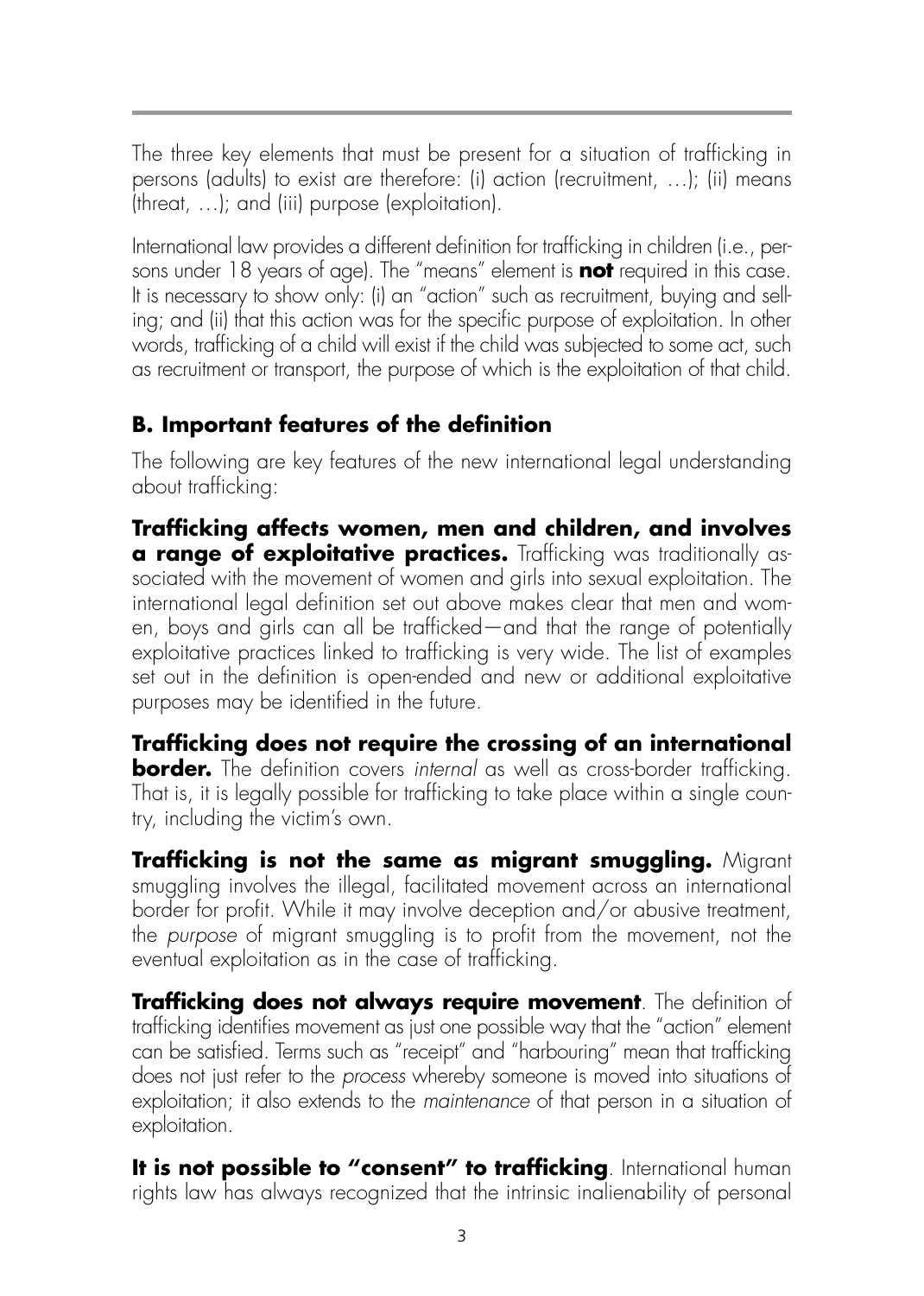freedom renders consent irrelevant to a situation in which that personal freedom is taken away. This understanding is reflected in the "means" element of the definition of trafficking. As noted by the drafters of the Trafficking Protocol: "once it is established that deception, coercion, force or other prohibited means were used, consent is irrelevant and cannot be used as a defence."2

## **II. WHAT IS THE RELATIONSHIP BETWEEN HUMAN RIGHTS AND HUMAN TRAFFICKING?**

The links between human rights and the fight against trafficking are well established. From its earliest days to the present, human rights law has unequivocally proclaimed the fundamental immorality and unlawfulness of one person appropriating the legal personality, labour or humanity of another. Human rights law has prohibited discrimination on the basis of race and sex; it has demanded equal or at least certain key rights for non-citizens; it has decried and outlawed arbitrary detention, forced labour, debt bondage, forced marriage, and the sexual exploitation of children and women; and it has championed freedom of movement and the right to leave and return to one's own country.

#### **Human rights most relevant to trafficking**

- The prohibition of discrimination on the basis of race, colour, sex, language, religion, political or other opinion, national or social origin, property, birth, or other status
- The right to life
- The right to liberty and security
- The right not to be submitted to slavery, servitude, forced labour or bonded labour
- The right not to be subjected to torture and/or cruel, inhuman, degrading treatment or punishment
- The right to be free from gendered violence
- The right to freedom of association
- The right to freedom of movement
- The right to the highest attainable standard of physical and mental health
- The right to just and favourable conditions of work
- The right to an adequate standard of living
- The right to social security
- The right of children to special protection

<sup>&</sup>lt;sup>2</sup> Legislative Guides for the Implementation of the United Nations Convention against Transnational Organized Crime and the Protocols Thereto (United Nations publication, Sales No. E.05.V.2), p. 270.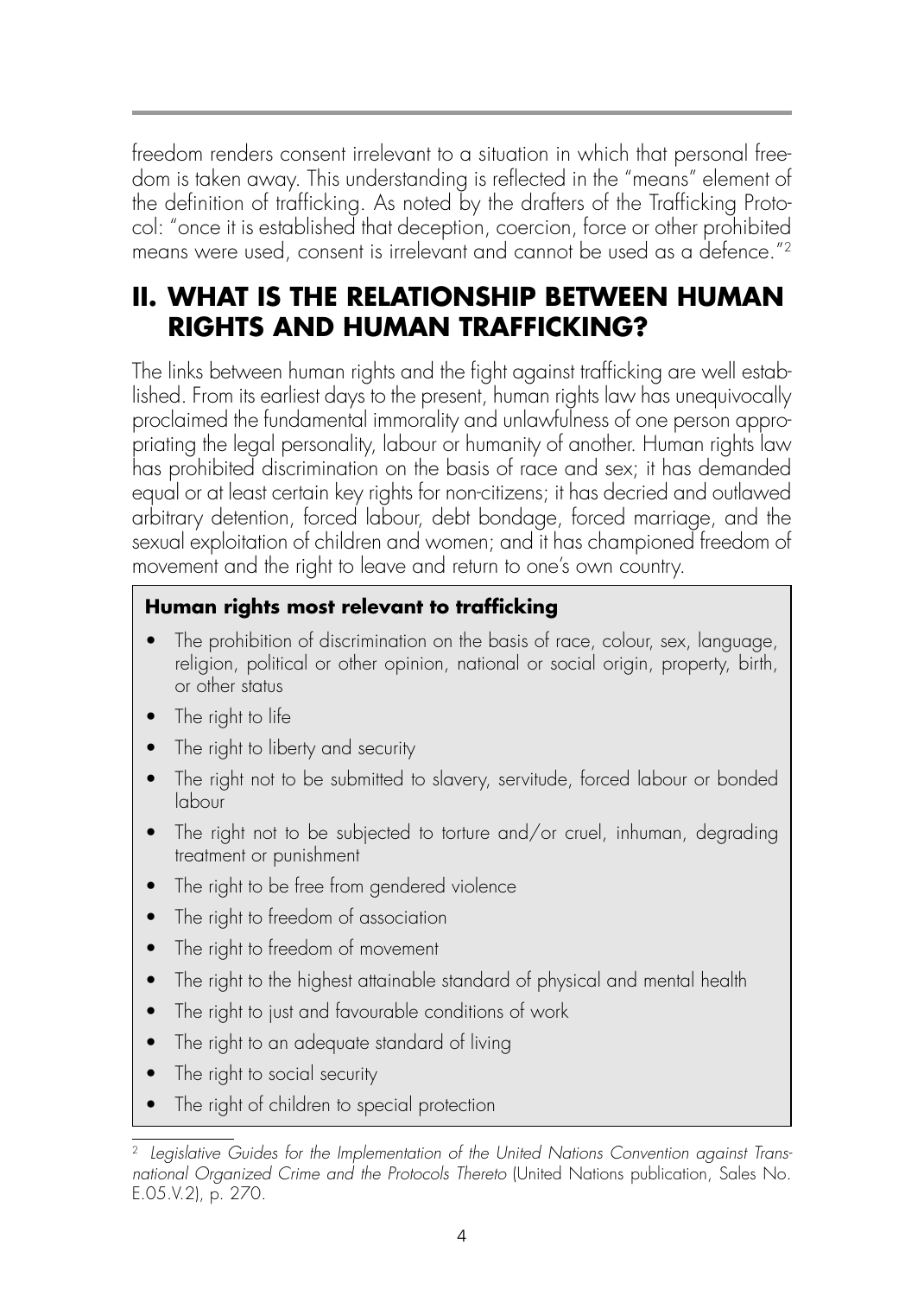Different human rights will be relevant at different points in the trafficking cycle. Some will be especially relevant to the causes of trafficking (for example, the right to an adequate standard of living); others to the actual process of trafficking (for example, the right to be free from slavery); and still others to the response to trafficking (for example, the right of suspects to a fair trial). Some rights are broadly applicable to each of these aspects.

## **A. Trafficking as a violation of human rights**

As noted above, many of the practices associated with modern-day trafficking are clearly prohibited under international human rights law. For instance, human rights law forbids **debt bondage**: the pledging of personal services as security for a debt where the value of those services is not applied towards the liquidation of the debt or their length or nature is not limited and defined. Many trafficked persons who enter into a debt with their exploiters (relating to, for example, placement or transport fees) find themselves in a situation of debt bondage; the debt is used as a means of controlling and exploiting them. Human rights law also prohibits **forced labour**, defined by Convention No. 29 concerning Forced or Compulsory Labour of the International Labour Organization (ILO) as: "all work or service which is exacted from any person under the menace of any penalty and for which the said person has not offered himself [herself] voluntarily". **Slavery, servitude, child sexual exploitation, forced marriage, servile forms of marriage, child marriage, enforced prostitution** and the **exploitation of prostitution** are also trafficking-related practices that are prohibited under international human rights law.

Does international human rights law actually prohibit "trafficking in persons"—as opposed to "practices associated with trafficking" such as those listed above? This is an important question because it can have an impact on the nature of a State's obligations and responsibilities. Only two of the major human rights treaties—the Convention on the Elimination of All Forms of Discrimination against Women (art. 6) and the Convention on the Rights of the Child (art. 35)—contain substantive reference to trafficking. However, over the past decade a general agreement has emerged within the international community that trafficking itself is a serious violation of human rights. For example, both the Council of Europe's Convention on Action against Trafficking in Human Beings and the European Union Directive on preventing and combating trafficking in human beings and protecting its victims identify trafficking as a violation of human rights. The United Nations General Assembly and the Human Rights Council have repeatedly affirmed that trafficking violates and impairs fundamental human rights, as have many of the international human rights mechanisms.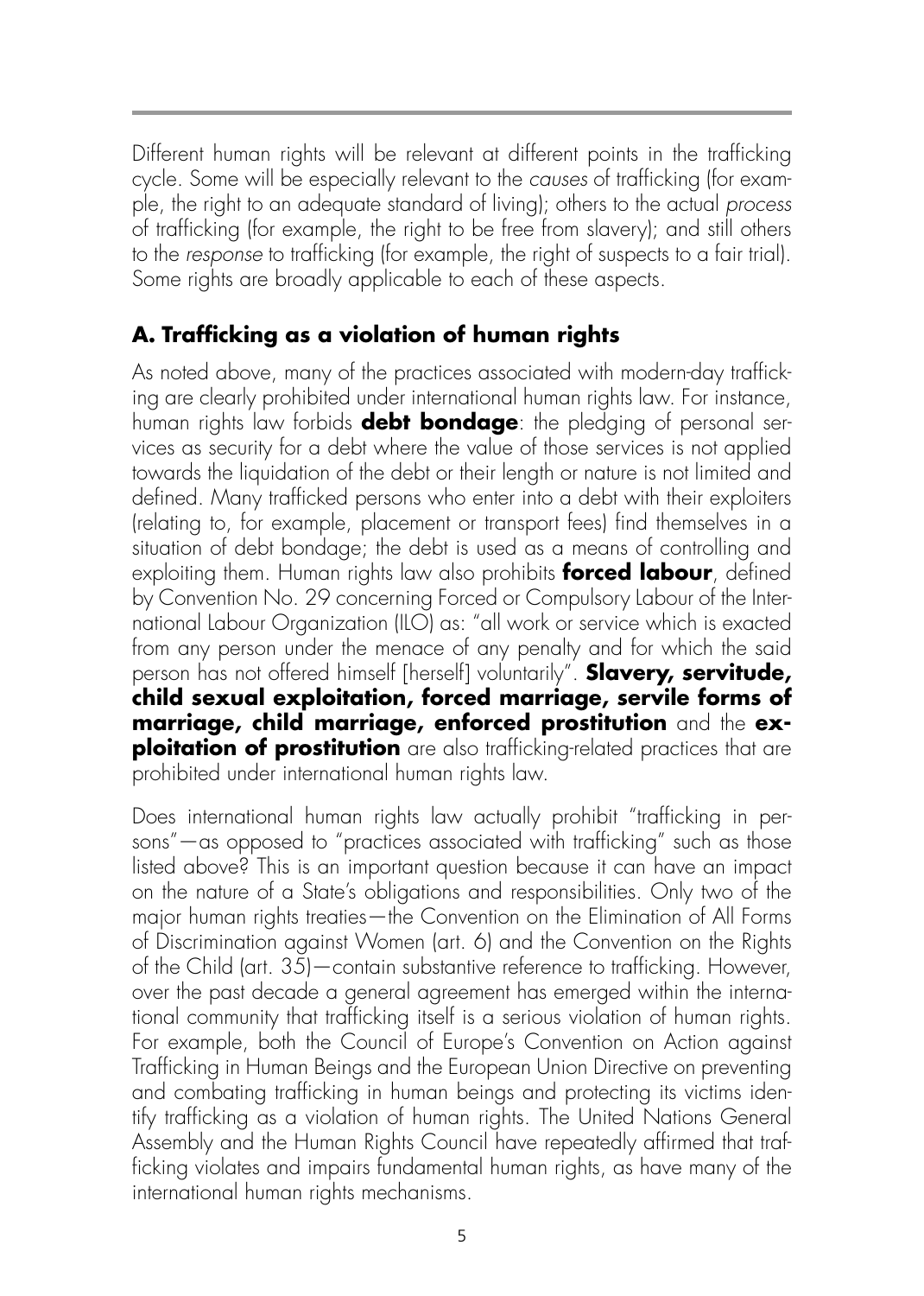## **B. The human rights of trafficked persons**

Both the Charter of the United Nations and the Universal Declaration of Human Rights confirm that rights are universal: they apply to everyone, irrespective of their race, sex, ethnic origin or other distinction. Trafficked persons are entitled to the full range of human rights. Even if they are outside their country of residence, international law is clear that trafficked persons cannot be discriminated against simply because they are non-nationals. In other words, with only some narrow exceptions that must be reasonably justifiable, international human rights law applies to everyone within a State's territory or jurisdiction, regardless of nationality or citizenship and of how they came to be within the territory.

International human rights law recognizes that **certain groups** require additional or special protection. This may be because of past discrimination

## **The rights of aliens**

Aliens … have an inherent right to life, protected by law, and may not be arbitrarily deprived of life. They may not be subjected to torture or to cruel, inhuman or degrading treatment or punishment; nor may they be held in slavery or servitude. Aliens have the full right to liberty and security of the person. If lawfully deprived of their liberty, they shall be treated with humanity and with respect for the inherent dignity of their person. Aliens may not be imprisoned for failure to fulfil a contractual obligation. They have the right to liberty of movement and free choice of residence; they shall be free to leave the country. Aliens shall be equal before the courts and tribunals, and shall be entitled to a fair and public hearing by a competent, independent and impartial tribunal established by law in the determination of any criminal charge or of rights and obligations in a suit at law. Aliens shall not be subject to retrospective penal legislation, and are entitled to recognition before the law. They may not be subjected to arbitrary or unlawful interference with their privacy, family, home or correspondence. They have the right to freedom of thought, conscience and religion, and the right to hold opinions and to express them. Aliens receive the benefit of the right of peaceful assembly and of freedom of association. They may marry when at marriageable age. Their children are entitled to those measures of protection required by their status as minors. In those cases where aliens constitute a minority within the meaning of article 27, they shall not be denied the right, in community with other members of their group, to enjoy their own culture, to profess and practise their own religion and to use their own language. Aliens are entitled to equal protection by the law. There shall be no discrimination between aliens and citizens in the application of these rights. These rights of aliens may be qualified only by such limitations as may be lawfully imposed under the Covenant.

Source: Human Rights Committee, general comment No. 15 (1986) on the position of aliens under the Covenant, para. 7.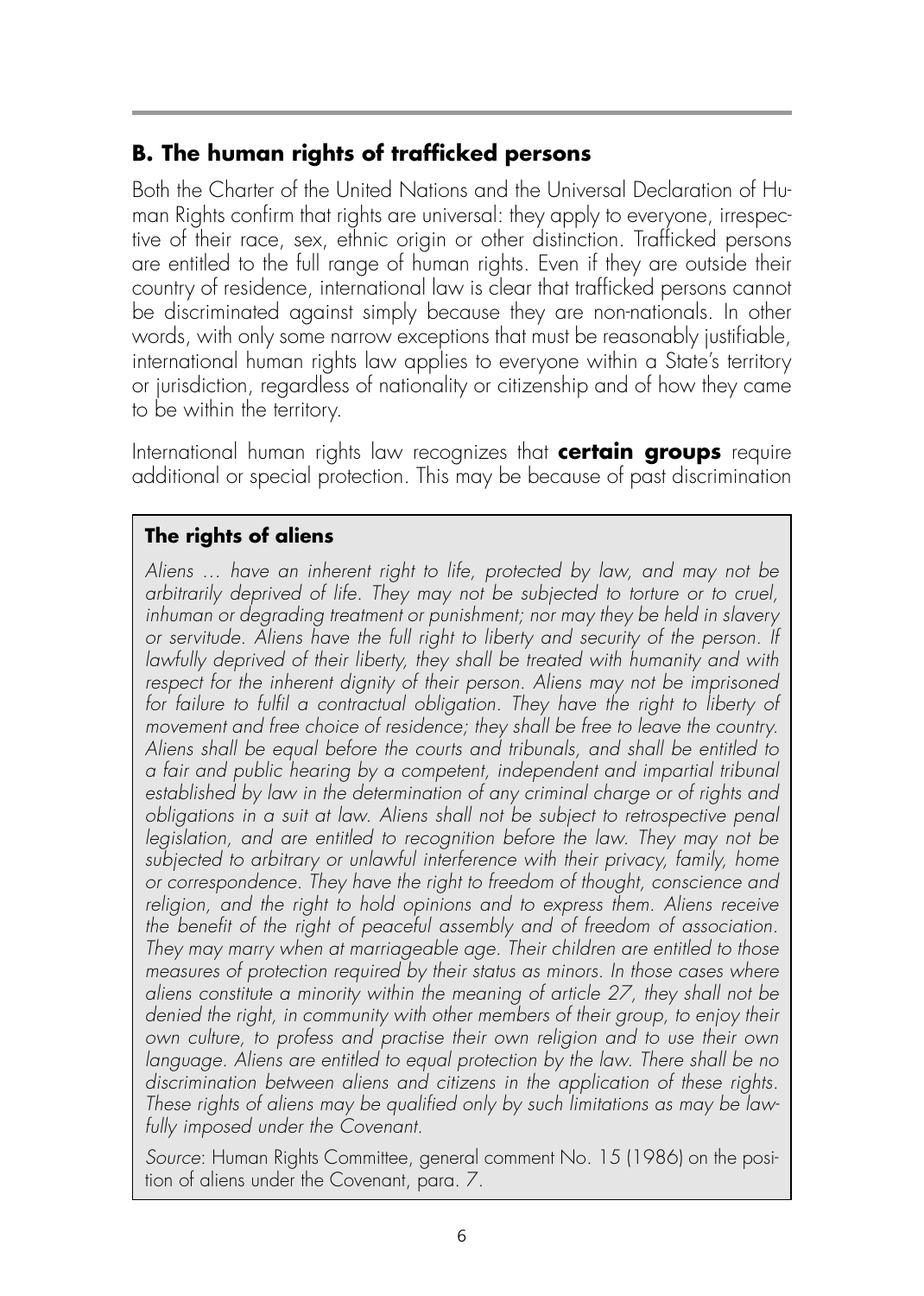or because their members share particular vulnerabilities. In the context of trafficking, relevant groups include women, children, migrants and migrant workers, refugees and asylum seekers, internally displaced persons, and persons with disabilities. Sometimes, members of a group will be specifically targeted for trafficking. **Children**, for example, may be trafficked for purposes related to their age such as sexual exploitation, various forms of forced labour and begging. **Persons with disabilities** can also be targeted for certain forms of exploitative labour and begging. **Women and girls** are trafficked into gender-specific situations of exploitation such as exploitative prostitution and sex tourism, and forced labour in domestic and service industries. They also suffer gender-specific forms of harm and consequences of being trafficked (for example, rape, forced marriage, unwanted or forced pregnancy, forced termination of pregnancy, and sexually transmitted diseases, including HIV/AIDS).

Individuals belonging to specific groups who are subject to trafficking may be in a position to claim different or additional rights. For example, international human rights law imposes important and additional responsibilities on States when it comes to identifying **child victims of trafficking** as well as to ensuring their immediate and longer-term safety and well-being. The core rule is derived from the obligations contained in the Convention on the Rights of the Child: the best interests of the child are to be at all times paramount. In other words, States cannot prioritize other considerations, such as those related to immigration control or public order, over the best interests of the child victim of trafficking. In addition, because of the applicability of the Convention to all children under the jurisdiction or control of a State, non-citizen child victims of trafficking are entitled to the same protection as nationals in all matters, including those related to the protection of their privacy and physical and moral integrity. Other treaties may further specify these rights. For example, the Trafficking Protocol requires certain special measures with regard to child victims, as does the Convention on Action against Trafficking in Human Beings.

#### **C. The importance of a human rights-based approach to trafficking**

While the link between human rights and human trafficking is clear, it does not necessarily follow that human rights will naturally be at the centre of responses to trafficking. For example, cross-border trafficking can be dealt with as an immigration issue, with human rights being addressed only as an afterthought. It is also possible for States to address trafficking primarily as a matter of crime or public order. Over the past decade, an international consensus has developed around the need for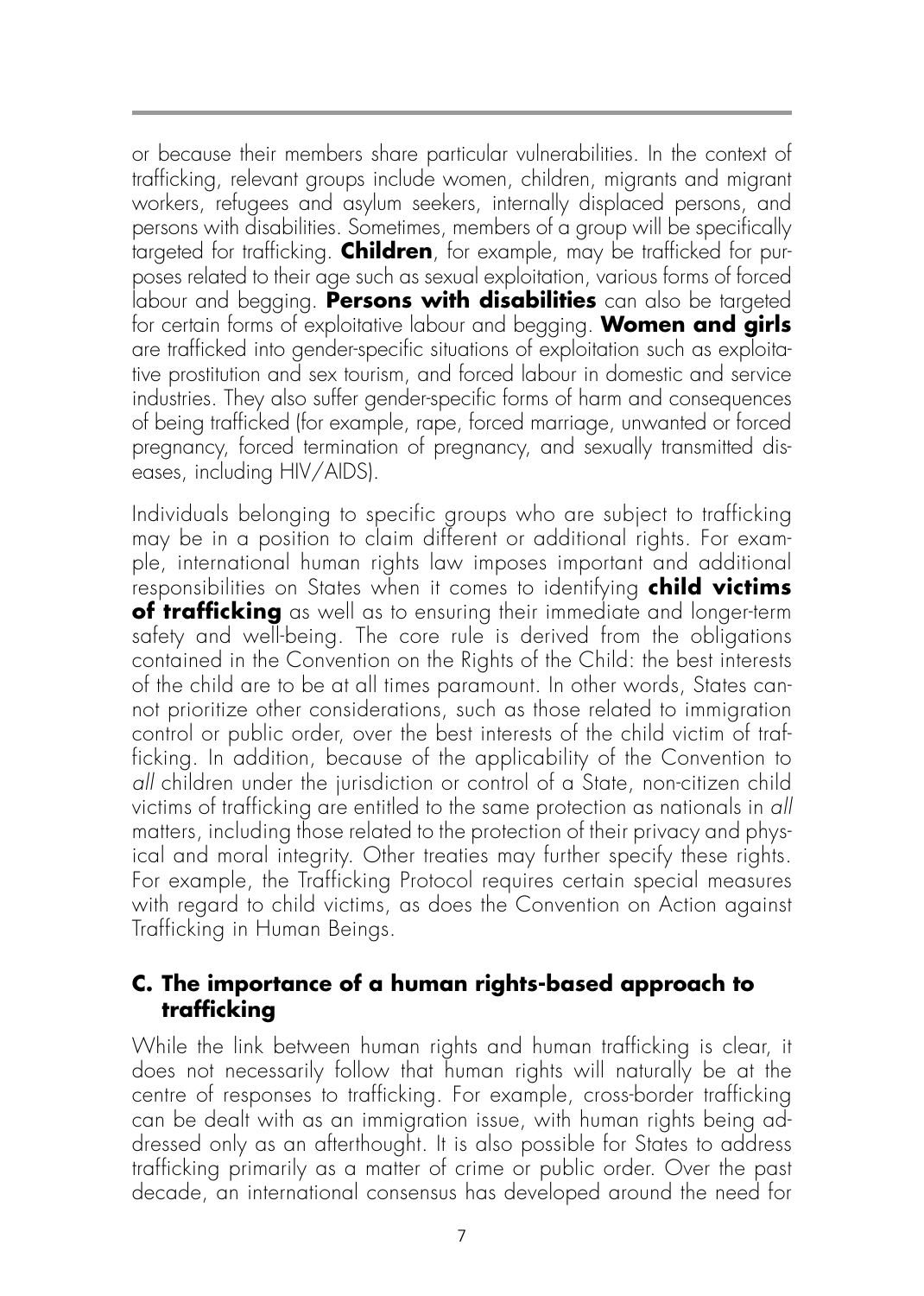a rights-based approach to trafficking. The General Assembly and the Human Rights Council, for example, have both advocated such an approach, as have many relevant human rights mechanisms, including special procedures and treaty bodies.

What does it mean, in practical terms, to take a human rights-based approach to trafficking? A human rights-based approach is a conceptual framework for dealing with a phenomenon such as trafficking that is normatively based on international human rights standards and that is operationally directed to promoting and protecting human rights. Such an approach requires analysis of the ways in which human rights violations arise throughout the trafficking cycle, as well as of States' obligations under international human rights law. It seeks to both identify and redress the discriminatory practices and unjust distribution of power that underlie trafficking, that maintain impunity for traffickers and that deny justice to their victims.

Under a human rights-based approach, every aspect of the national, regional and international response to trafficking is anchored in the rights and obligations established by international human rights law. The lessons learned in developing and applying a human rights-based approach in other areas, such as development, provide important insights into the main features of the approach and how it could be applied to trafficking. The key points that can be drawn from these experiences are:

- As policies and programmes are formulated, their main objective should be to promote and protect rights;
- A human rights-based approach identifies *rights holders* (for example, trafficked persons, individuals at risk of being trafficked, individuals accused or convicted of trafficking-related offences), their entitlements and the corresponding duty bearers (usually States) and their obligations. This approach works towards strengthening the capacities of rights holders to secure their rights and of duty bearers to meet their obligations; and
- Core principles and standards derived from international human rights law (such as equality and non-discrimination, universality of all rights, and the rule of law) should guide all aspects of the response at all stages.

The following sections show clearly how recent developments at the international, regional and national levels have helped to clarify what a rightsbased approach to trafficking means in practice.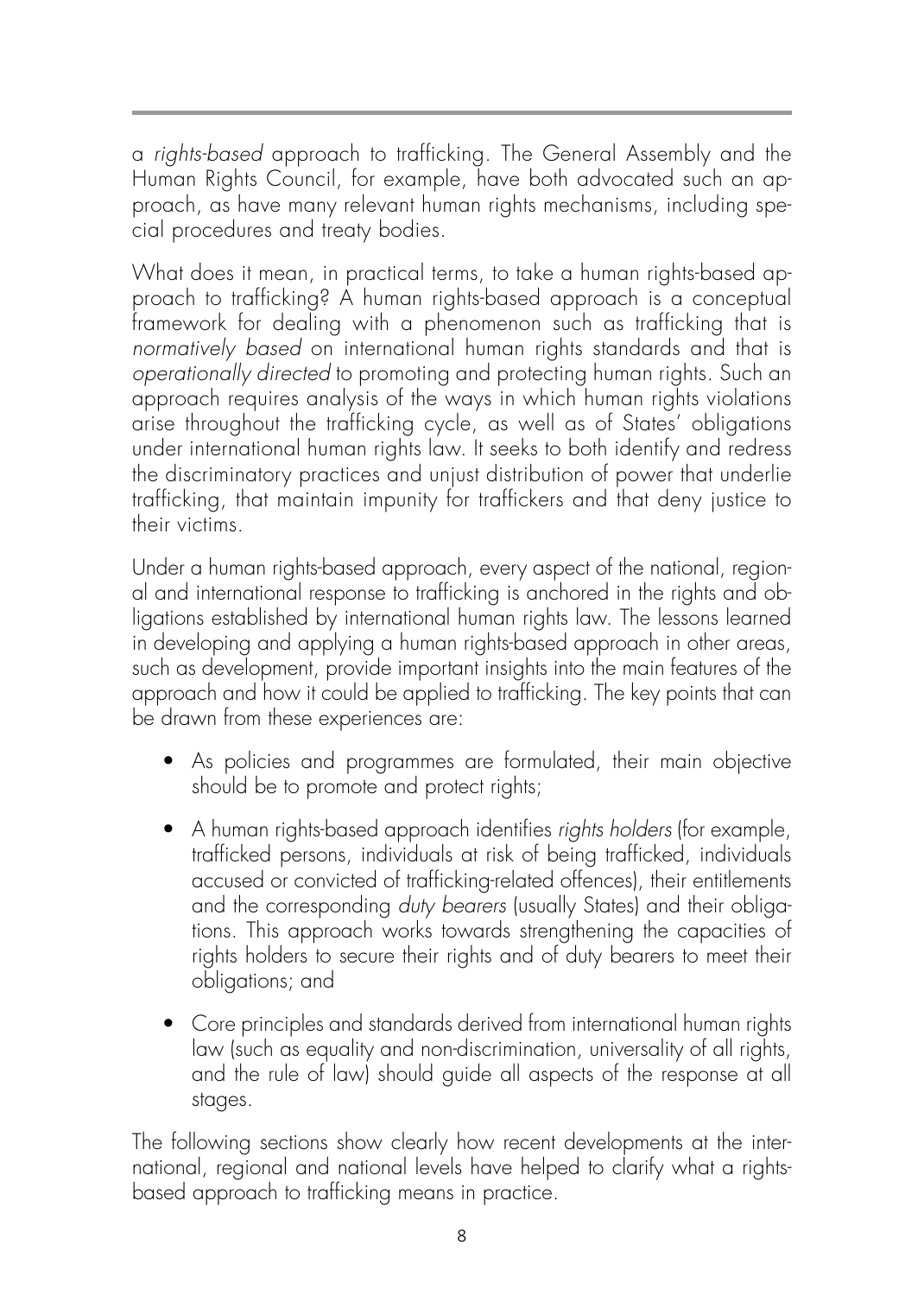## **III. WHAT ARE THE OBLIGATIONS OF STATES WITH RESPECT TO TRAFFICKING?**

Obligations and rights are two sides of the same coin. In most cases, obligations that arise out of international law are imposed on States. However, while the Fact Sheet focuses specifically on this aspect, it is important to keep in mind that individuals and private entities, such as corporations, can also be subject to legal obligations.

## **A. Sources of obligations**

Treaties are the primary source of obligations for States with respect to trafficking. By becoming a party to a treaty, States undertake binding obligations in international law and undertake to ensure that their own national legislation, policies or practices meet the requirements of the treaty and are consistent with its standards. These obligations are enforceable in international courts and tribunals with appropriate jurisdiction, such as the International Court of Justice, the International Criminal Court or the European Court of Human Rights, and may be enforceable in domestic courts, depending on domestic law.

Because trafficking is a complex issue that can be considered from different perspectives, many treaties are relevant. For example, treaties dealing with slavery and the slave trade, forced labour, child labour, the rights of women, the rights of children, migrant workers and persons with disabilities, as well as more general treaties dealing with civil, cultural, economic, political or social rights, are all applicable to trafficking. Major crime control treaties, such as the United Nations Convention against Transnational Organized Crime and the United Nations Convention against Corruption are also relevant to trafficking, as is the Rome Statute of the International Criminal Court. These are in addition to the treaties dealing specifically and exclusively with trafficking.

Other accepted sources of international law, such as custom, general principles and the decisions of international tribunals, can also be relevant when determining exactly what is required of States in their response to trafficking. The prohibition on slavery is widely recognized to be part of customary international law, binding on all States irrespective of whether they have actually become a party to one or more treaties that specifically prohibit slavery. A general principle of law is one that is common to all major legal systems of law and thereby part of international law. A general principle of law relevant to trafficking is that someone should not be held responsible for a crime he or she was compelled to commit. An example of a judgement of an international tribunal that has helped to establish the international legal framework around trafficking is Rantsev v. Cyprus and Russia, which was decided by the European Court of Human Rights in 2009.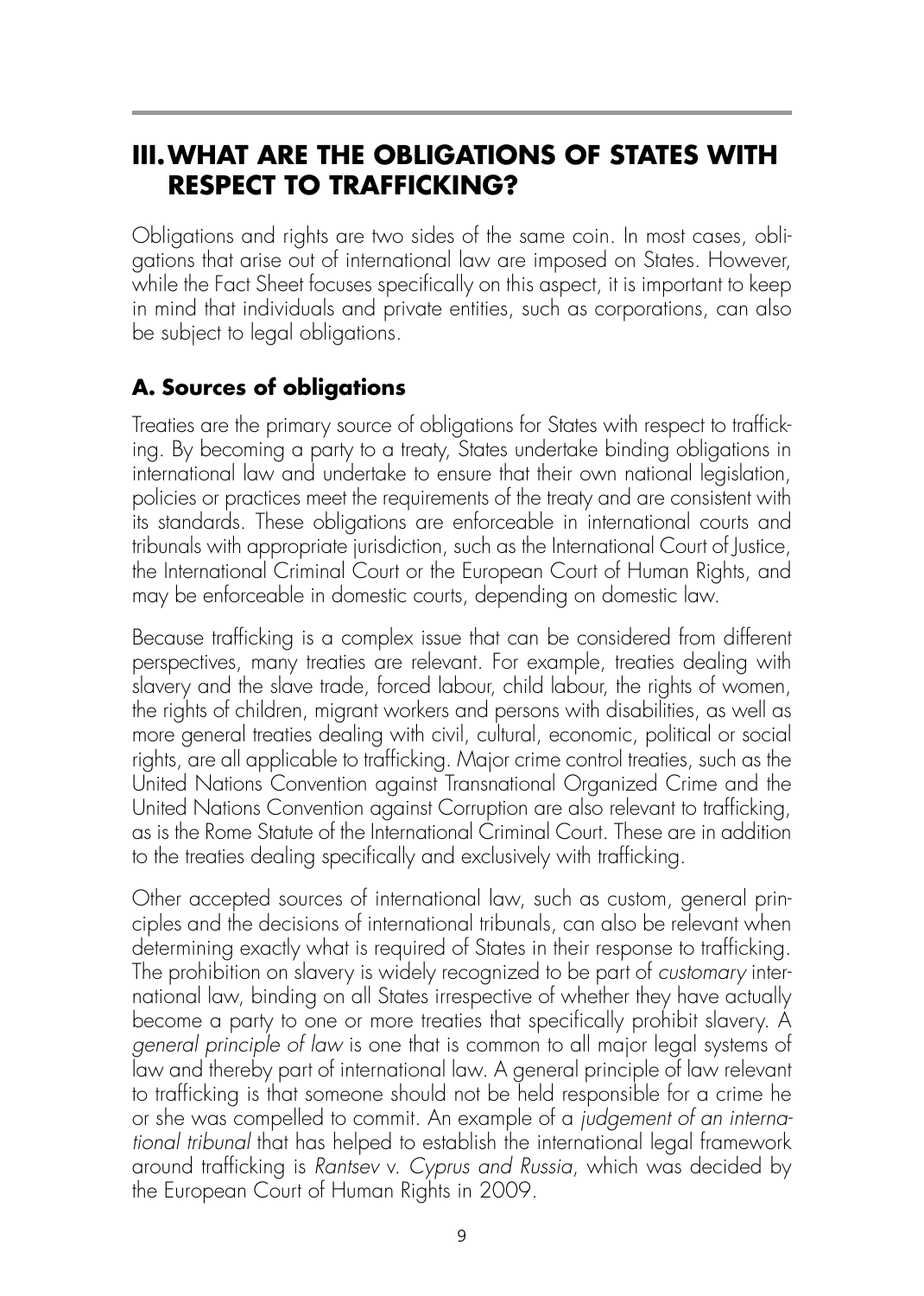#### **Treaties and other instruments particularly relevant to trafficking**

Protocol to Prevent, Suppress and Punish Trafficking in Persons, Especially Women and Children, supplementing the United Nations Convention against Transnational Organized Crime, 2000 (Trafficking Protocol)

Convention on the Elimination of All Forms of Discrimination against Women, 1979

Convention on the Rights of the Child, 1989

Optional Protocol to the Convention on the Rights of the Child on the sale of children, child prostitution and child pornography, 2000

United Nations Convention against Transnational Organized Crime, 2000

International Convention on the Protection of the Rights of All Migrant Workers and Members of Their Families, 1990

International Covenant on Civil and Political Rights, 1966

International Covenant on Economic, Social and Cultural Rights, 1966

Council of Europe, Convention on Action against Trafficking in Human Beings, 2005 (European Trafficking Convention)

Charter of Fundamental Rights in the European Union, 2000, article 5, and Directive 2011/36/EU of the European Parliament and Council on preventing and combating trafficking in human beings and protecting its victims, 2011

South Asian Association for Regional Cooperation, Convention on Preventing and Combating Trafficking in Women and Children for Prostitution, 2002

Finally, it is important to consider the many instruments around trafficking that are not strictly law. These include the Recommended Principles and Guidelines on Human Rights and Human Trafficking; guidelines on child trafficking, issued by the United Nations Children's Fund (UNICEF), and on trafficking and asylum, issued by the Office of the United Nations High Commissioner for Refugees (UNHCR); resolutions adopted by the General Assembly and the Human Rights Council; findings and reports of international human mechanisms such as treaty bodies and special procedures; and non-treaty agreements between countries regarding issues such as the repatriation and reintegration of trafficked persons.

These varied sources of "soft law" do not directly impose obligations on States—or confer rights on individuals or groups. It is therefore important to the integrity of international law that their legal weight is not overstated. However, some soft law instruments can form part of the international legal framework by, for example, helping to identify or confirm a particular legal trend or even by contributing to the development of customary international law in relation to a particular aspect of trafficking. Soft law can also provide insight into the substantive content of more general legal norms that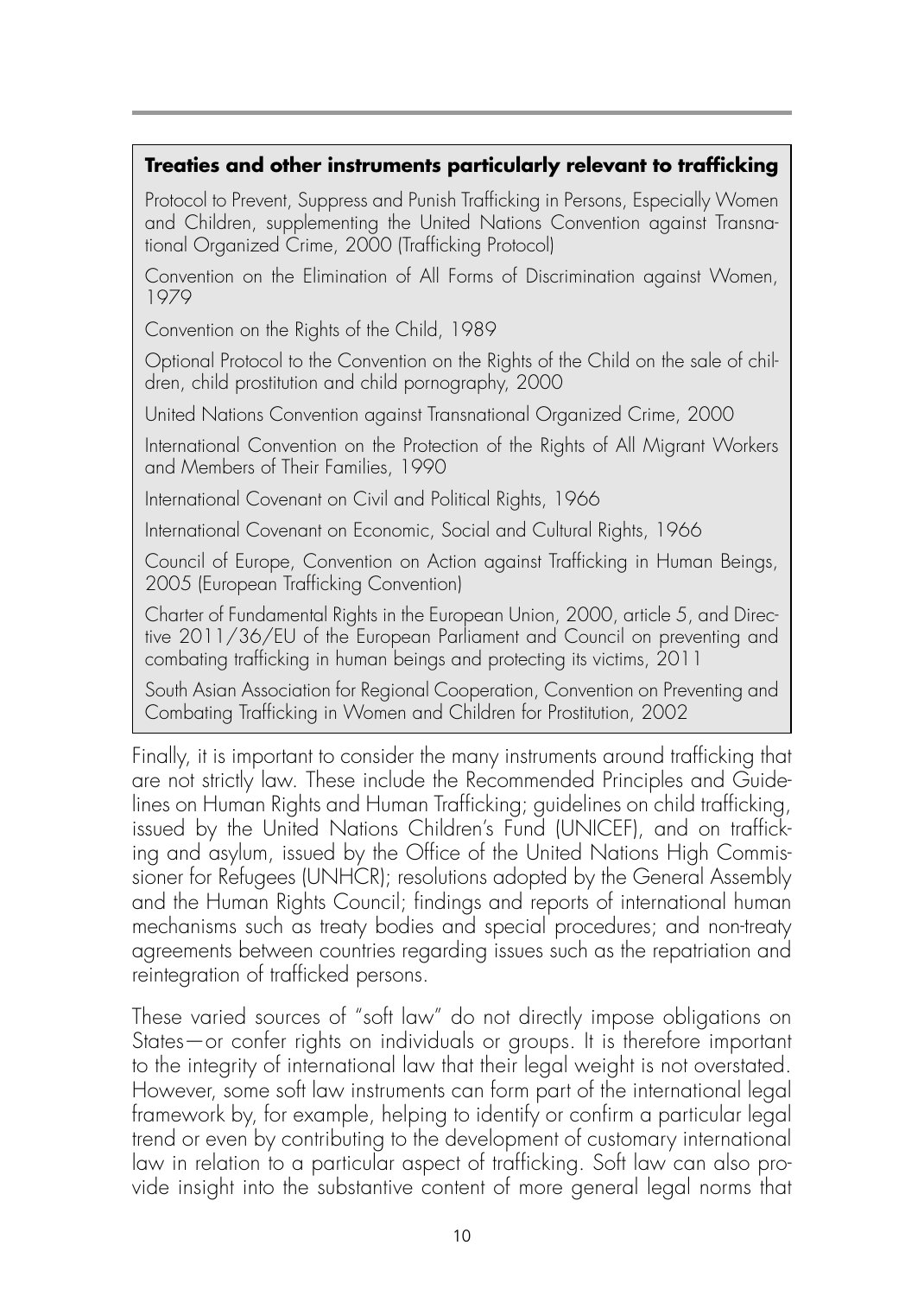are contained in treaties. For example, the Trafficking Protocol requires States to take some measures to provide victims of trafficking with access to remedies. Soft law materials, such as the Recommended Principles and Guidelines, as well as reports of the United Nations Special Rapporteur on trafficking, are key resources in determining the actions required by States to fulfil this particular obligation.

#### **Some important non-treaty instruments relevant to trafficking**

Recommended Principles and Guidelines on Human Rights and Human Trafficking (Recommended Principles and Guidelines)

Basic Principles and Guidelines on the Right to a Remedy and Reparation for Victims of Gross Violations of International Human Rights Law and Serious Violations of International Humanitarian Law (Basic Principles and Guidelines on the Right to a Remedy and Reparation)

UNICEF Guidelines on the Protection of Child Victims of Trafficking (UNICEF Guidelines)

Criminal Justice Responses to Trafficking in Persons: ASEAN Practitioner Guidelines

UNHCR Guidelines on international protection: The application of article 1A(2) of the 1951 Convention and/or 1967 Protocol relating to the Status of Refugees to victims of trafficking and persons at risk of being trafficked (UNHCR Trafficking Guidelines)

## **B. Understanding State responsibility to address trafficking**

To what extent are States responsible for trafficking-related harm? This is an important question because it will determine what they are required to do to prevent or respond to trafficking. States may sometimes be reluctant to accept legal responsibility for trafficking and its concomitant violations of human rights. They may argue, for example, that the primary wrong has been committed by private criminals and not by the State itself. They might also claim to have done everything possible to prevent the harm.

Although determining the responsibility of States can be difficult because of the complex nature of trafficking and its associated legal framework, in very general terms, States will be responsible for their own acts or omissions that breach their obligations under international law, including human rights law. In addition, States will generally not be able to avoid responsibility for the acts of private persons when their ability to influence an alternative, more positive outcome can be established. In such cases, the source of responsibility is not the act itself but the failure of the State to take measures of prevention or response in accordance with the required standard, usually to be found in a treaty.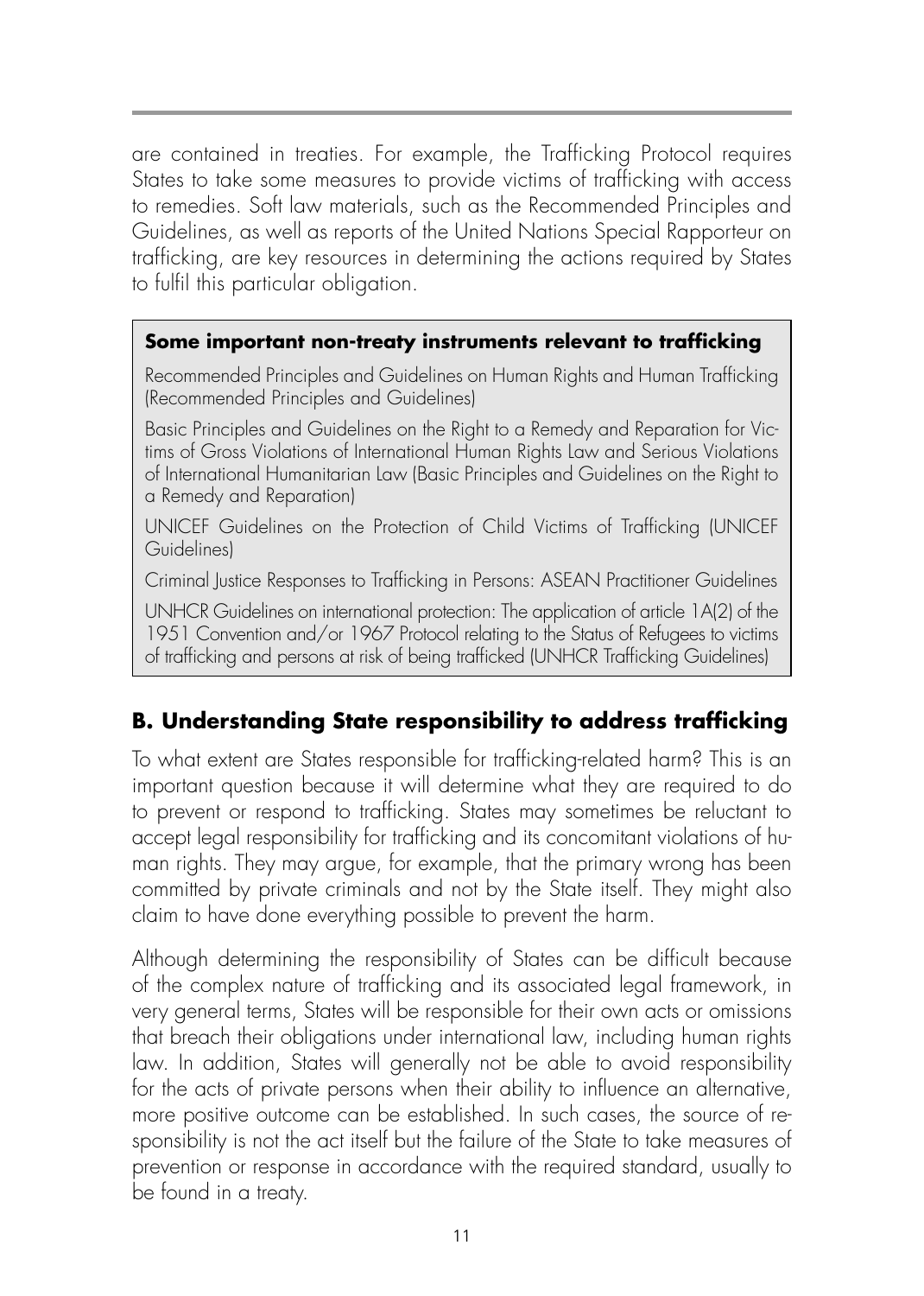## **C. The obligation to identify, protect and support victims of trafficking**

Over the past decade there has been great progress in clarifying the rights of victims of trafficking to protection and support—and the corresponding obligations of States. While there are still some areas that remain to be settled, there is a general agreement around several core obligations, all based on a general duty to identify victims of trafficking in the first place. Some of these obligations are: providing immediate protection and support; providing legal assistance, including temporary residency, and not criminalizing the victims.

## **Victim identification**

Victims of trafficking are often not identified and, as a result, are simply invisible. When victims of trafficking do come to official attention, they may be misidentified as illegal or smuggled migrants. This is significant because, as explained in the Recommended Principles and Guidelines, "a failure to identify a trafficked person correctly is likely to result in a further denial of that person's rights" (guideline 2). If a trafficked person is not identified at all or is incorrectly identified as a criminal or an irregular or smuggled migrant, then this will directly affect that person's ability to access the rights to which she or he is entitled. In short, failure to quickly and accurately identify victims of trafficking renders any rights granted to such persons illusory.

The obligation to identify victims of trafficking is implied in all legal instruments that provide for victim protection and support. The Recommended Principles and Guidelines identify a range of practical steps that should be taken to ensure that victims of trafficking are quickly and accurately identified. These include preparing written identification tools such as guidelines and procedures that can be used to support identification; and training relevant officials (such as police, border guards, immigration officials and others involved in the detection, detention, reception and processing of irregular migrants) in accurate identification and the correct application of agreed guidelines and procedures.

## **Provision of immediate protection and support**

Victims who break free from their traffickers often find themselves in a situation of great insecurity and vulnerability. They may be physically injured as well as physically and/or emotionally traumatized. They may be afraid of retaliation. They are likely to have few, if any, means of subsistence. Unfortunately, the harm experienced by victims of trafficking does not necessarily cease when they come to the attention of the authorities. Mistreatment by public officials may result in a continuation of an exploitative situation or the emergence of a new one. The harm already done to victims can be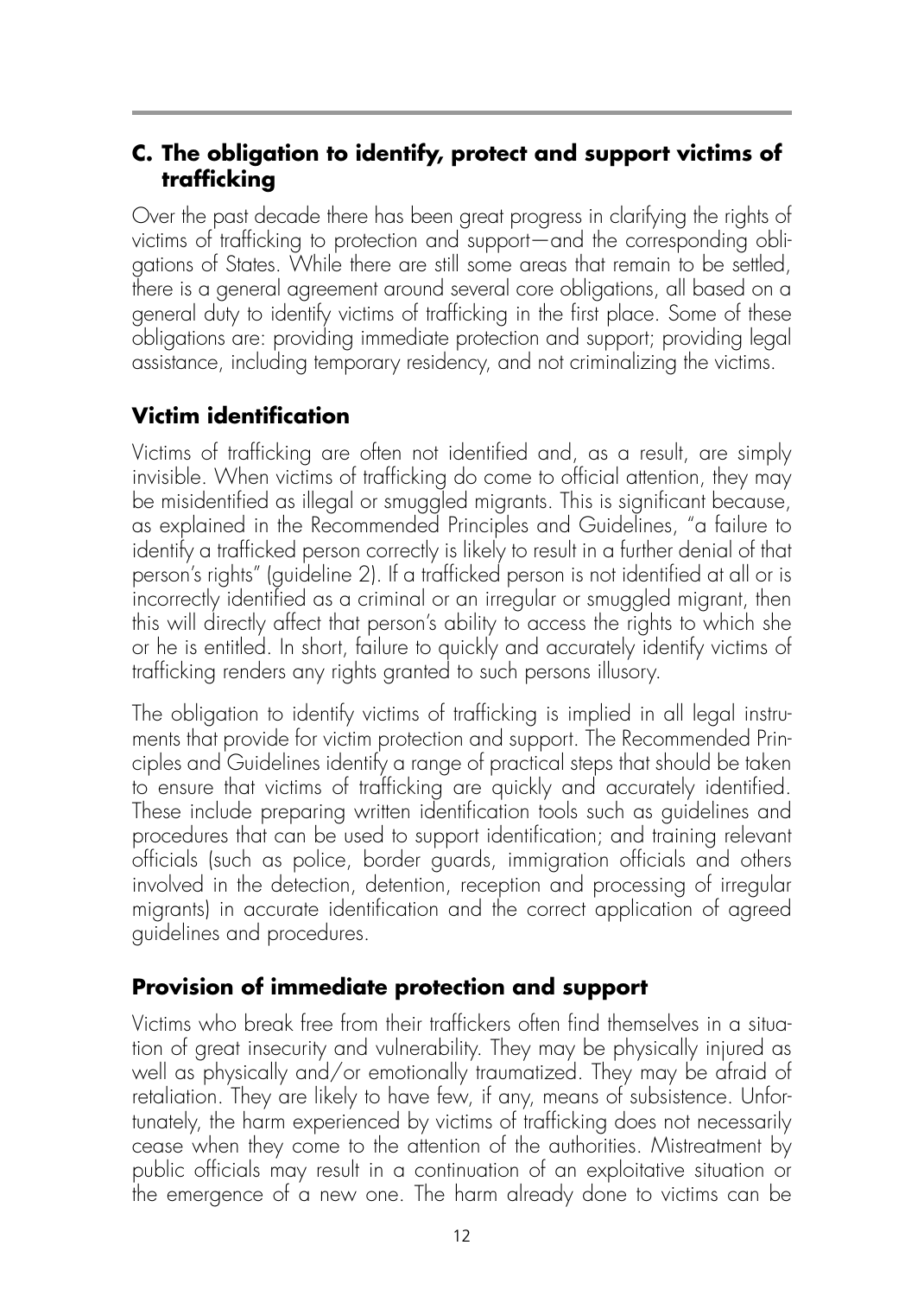compounded by failures to provide medical and other forms of support—or by linking it to an obligation to cooperate that victims may not be willing or able to meet.

The State in which a victim is located is responsible for providing that person with immediate protection and support. This responsibility becomes operational when the State knows or should know that an individual within its jurisdiction is a victim of trafficking. The principle is applicable to all countries in whose territory the victim is located. It applies to all trafficked persons, whether victims of national or transnational trafficking.

The first and most immediate obligation of that State is to ensure that the victim is protected from further exploitation and harm—from those who have already exploited that person as well as from anyone else. What this means in practice will depend on the circumstances of each case. The standard of due diligence, discussed at various points in this Fact Sheet, certainly requires States to take reasonable measures to this end. In most situations, reasonable protection from harm requires:

- Moving the trafficked person out of the place of exploitation to a place of safety;
- Attending to the immediate medical needs of the trafficked person;
- Assessing whether the trafficked person is under a particular risk of intimidation or retaliation.

While the immediate obligation to protect from further harm relates, of course, to the victim, it may also extend to others who could potentially be harmed or intimidated by traffickers and their accomplices. In addition to

#### **The obligation to remove from risk of harm**

In a recent judgement, the European Court of Human Rights affirmed that if State authorities were aware, or ought to have been aware, of a risk of trafficking, a failure to take appropriate measures within the scope of their powers to remove the individual from that situation or risk is a violation of that person's rights.

Source: Rantsev v. Cyprus and Russia, Application No. 25965/04, Judgement of 7 January 2010, para. 286.

victims, this list could include informants, those giving testimony, those providing support services to the trafficked person and family members.

The right to privacy is an important aspect of protecting victims from further harm. Failure to protect privacy can increase the danger of intimidation and retaliation. It can cause humiliation and hurt to victims and compromise their recovery. The key provisions relating to the right to privacy for victims of trafficking are set out in the text box below. These provisions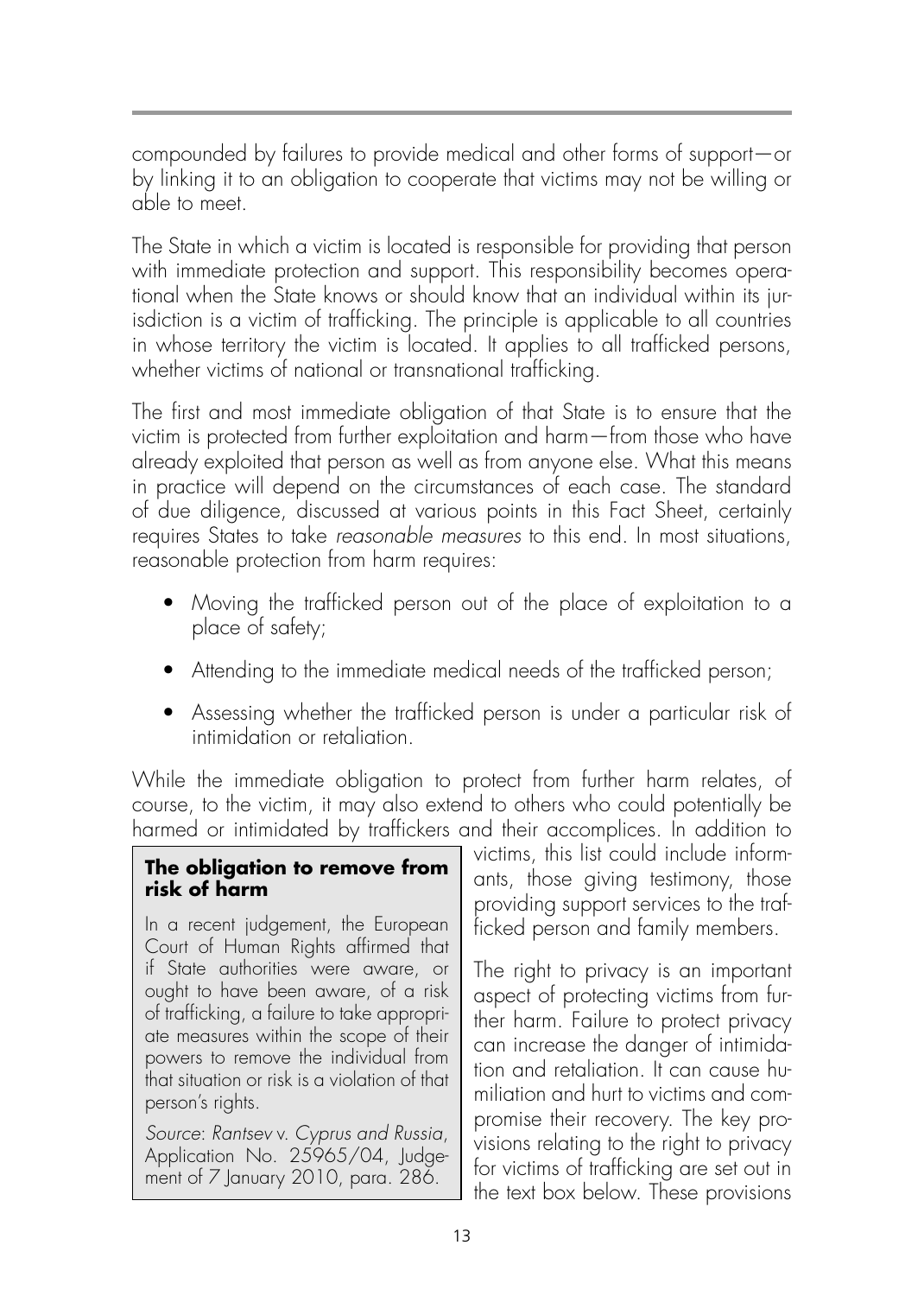confirm that the protection of privacy should be extended to all trafficked persons unless there are reasonable grounds justifying interference—such as consideration of the rights of accused persons to a fair trial.

## **The right to privacy**

"There should be no public disclosure of the identity of trafficking victims and their privacy should be respected and protected to the extent possible, while taking into account the right of any accused person to a fair trial."

Recommended Principles and Guidelines, guideline 6

A State party is to protect the privacy and identity of victims of trafficking "in appropriate cases and to the extent possible under its domestic law". Trafficking Protocol, article 6

State parties are required to "protect the private life and identity of victims". European Trafficking Convention, article 11

The State in which a trafficked person is located is also required to provide that person with physical and psychological care that is adequate to meet at least immediate needs. Importantly, the provision of such care has been widely acknowledged to be a non-negotiable right of the victim: a right that should be recognized and implemented irrespective of that person's capacity or willingness to cooperate with criminal justice authorities. There is growing recognition that separating protection and support from victim cooperation in this way is a fundamental part of a human rights approach to trafficking.

The scope and nature of the obligation on States to provide care and support to victims of trafficking will depend on

many factors because the legal basis for such support is very wide. The Trafficking Protocol, for example, sets out a range of support measures that State parties are required to consider implementing (art. 6). The European Trafficking Convention details a number of very specific measures that are obligatory (arts. 10–17). Human rights law is another, important source of obligations in this area. For example, if the victim of trafficking is a child then the overarching rule of "the best interests of the child" must guide decision-making about support (see above). In line with the Basic Principles and Guidelines on the Right to a Remedy and Reparation, trafficked persons as victims of crime and of human rights violations have a right to be treated with humanity and respect for their dignity and human rights—and are entitled to measures that ensure their well-being and avoid revictimization (para. 10).

A human rights approach requires that the provision of care and support should be both informed and non-coercive. For example, victims of trafficking should receive information on their entitlements so they can make an informed decision about what to do. As discussed above, care and support should not be made conditional on cooperation with criminal justice authorities. Victims should also be able to refuse care and support. They should not be forced into accepting or receiving assistance.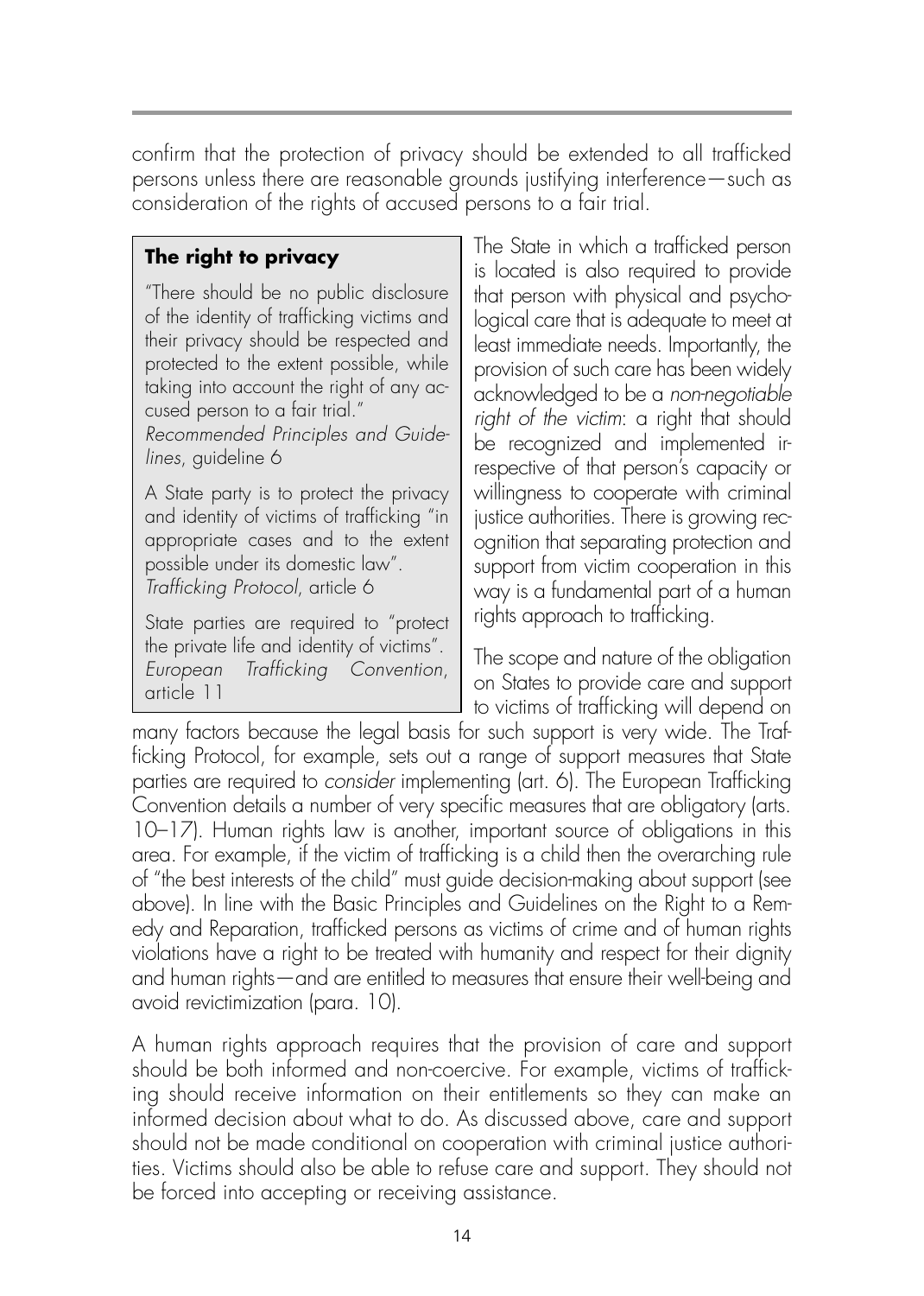#### **Non-coercion in the provision of support**

In relation to health care and counselling, "trafficked persons should not be required to accept any such support and assistance and they should not be subject to mandatory testing for diseases including HIV/AIDS". Recommended Principles and Guidelines, guideline 6

In relation to all assistance measures provided for in the European Trafficking Convention, State parties are required to ensure the relevant services "are provided on a consensual and informed basis, taking due account of the special needs of persons in a vulnerable position and the rights of children in terms of accommodation, education and appropriate health care".

European Trafficking Convention, article 12

## **Legal assistance and involvement**

Trafficked persons have an important role to play and a legitimate interest in legal proceedings against their exploiters. A human rights approach to trafficking requires that all efforts should be made to ensure victims are able to participate in legal proceedings freely, safely and on the basis of full information. Victim involvement in legal proceedings can take different forms. Individuals who have been trafficked may provide evidence against their exploiters, either through written statements or in person, as part of a trial. They may also be called upon to provide a victim statement about the impact of the offence that could become part of a sentencing hearing. In civil proceedings against their exploiters, trafficked persons may be applicants and/or witnesses. Even a trafficked person who is unwilling or unable to testify still has a legitimate interest in the legal proceedings.

Victims of trafficking who are involved—or potentially involved—in legal proceedings have special needs and vulnerabilities that must be addressed. Obligations that flow from this are in addition to the protection, assistance and support obligations mandated for all trafficked persons and discussed above. For example:

- Trafficked persons should be provided with legal and other assistance in relation to any court or administrative proceedings in a language they understand. This should include keeping victims informed of the scope, timing and progress of proceedings and of the outcome of their cases.
- Trafficked persons have a right to be present and express their views during any legal proceedings.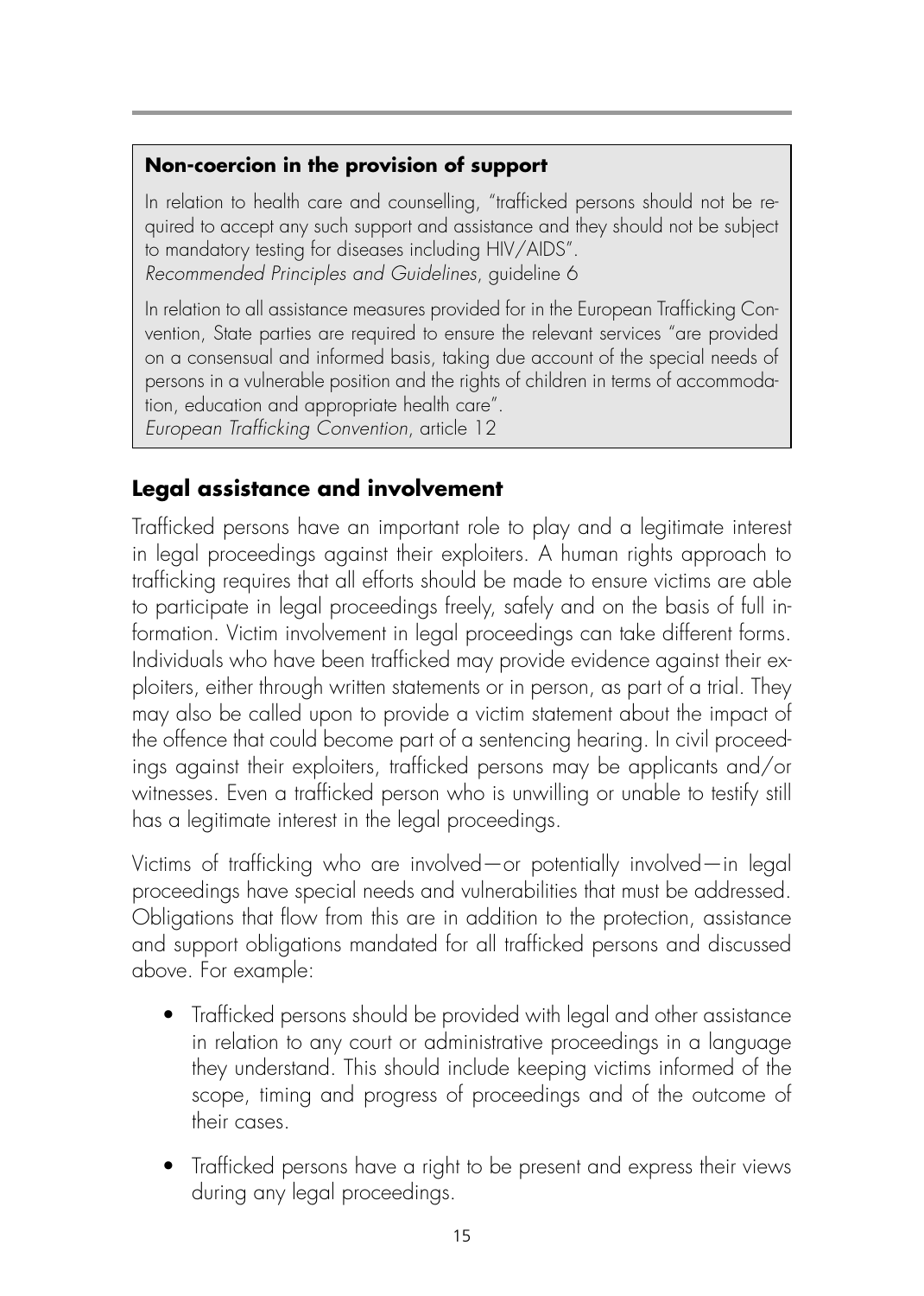#### **Trafficked persons as victims of crime and as witnesses**

The responsiveness of judicial and administrative processes to the needs of victims should be facilitated by:

(a) Informing victims of their role and the scope, timing and progress of the proceedings and of the disposition of their cases, especially where serious crimes are involved and where they have requested such information;

(b) Allowing the views and concerns of victims to be presented and considered at appropriate stages of the proceedings where their personal interests are affected, without prejudice to the accused and consistent with the relevant national criminal justice system;

(c) Providing proper assistance to victims throughout the legal process;

(d) Taking measures to minimize inconvenience to victims, protect their privacy, when necessary, and ensure their safety, as well as that of their families and witnesses on their behalf, from intimidation and retaliation;

(e) Avoiding unnecessary delay in the disposition of cases and the execution of orders or decrees granting awards to victims.

Source: Declaration of Basic Principles of Justice for Victims of Crime and Abuse of Power, para. 6.

In summary, trafficked persons should be given a genuine opportunity to consider their legal options. This requires, at a minimum, the provision of information of a type and in a manner that will allow them to make an informed choice. Should trafficked persons be involved in, or otherwise support, any form of legal action, they have the right to play a meaningful role in that process and to receive protection and support for the duration of their involvement.

## **Temporary residence permits and reflection periods**

Victims of trafficking who are unlawfully in a country face special dangers and vulnerabilities as a result of their legal status. For example, they may be unable to access important sources of subsistence and support such as housing and work opportunities. They may be vulnerable to further exploitation as well as intimidation and retaliation. They risk being prevented from participating effectively and meaningfully in legal proceedings against their traffickers. Without regularization of their status, victims also risk being detained in immigration facilities or shelters. In addition, they are liable to deportation at any time.

In practice it has been observed that victims of trafficking may have their situation regularized for a number of reasons and in a number of ways, for instance through: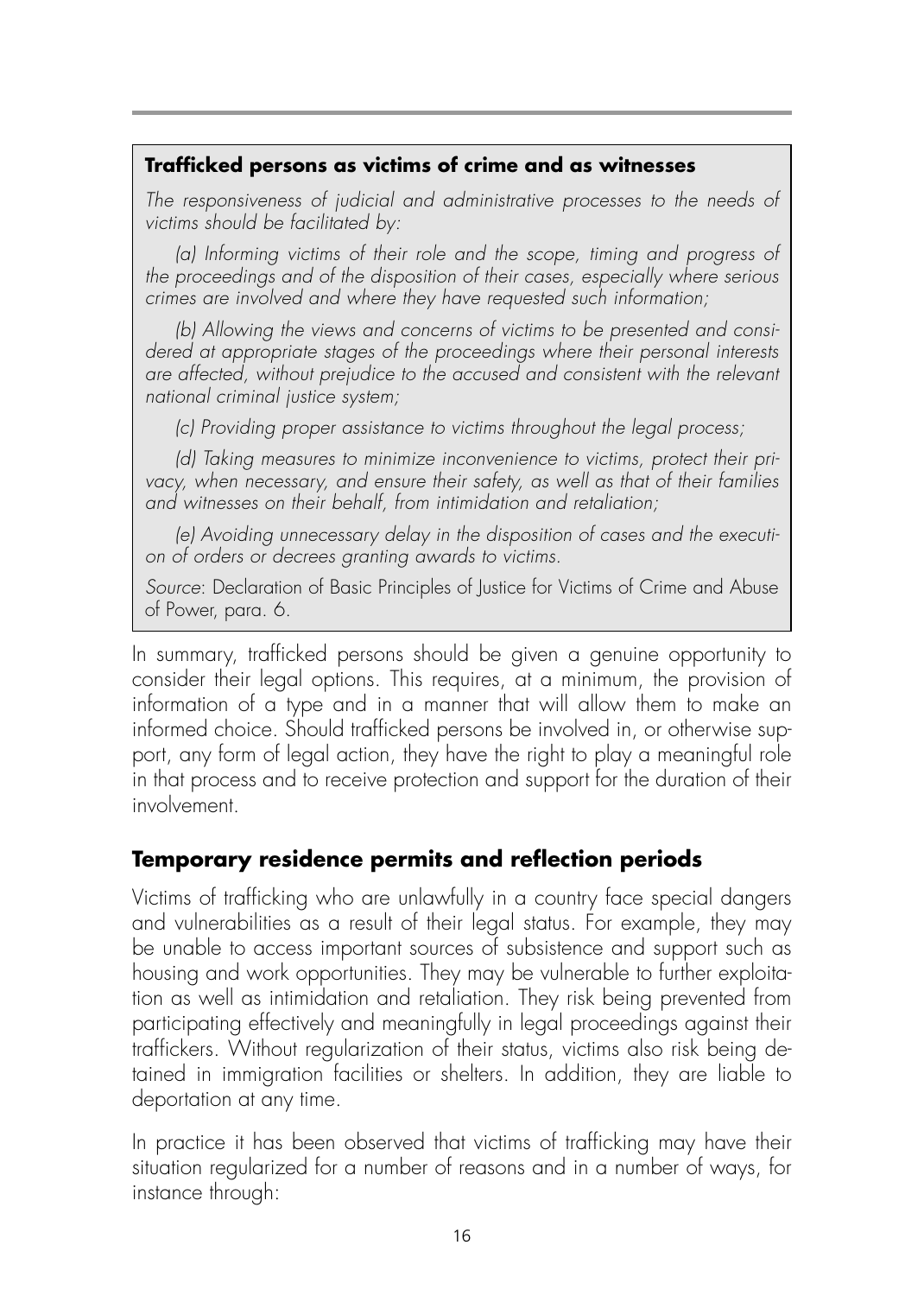- Granting of a reflection and recovery period during which non-conditional support is given with the aim of providing victims with time and space to decide on their options, including whether they will cooperate with criminal justice agencies in the prosecution of their exploiters;
- Granting of a temporary residence permit linked to (usually criminal) proceedings against traffickers; such visas usually require victim cooperation and terminate once legal proceedings are completed; and
- Granting of a temporary residence permit on social or humanitarian grounds that may be related to, for example, respect for the principle of non-refoulement (discussed further below), inability to guarantee a secure return and risk of retrafficking.

The following important principles and obligations, found in a range of international and regional instruments, are relevant to any consideration of whether a victim of trafficking should be granted a right to temporary residence:

- The right of victims to participate in legal proceedings against their traffickers and to remain in the country during the proceedings;
- The right of victims to receive protection from further harm;
- The right of victims to access effective remedies;
- The obligation on States not to return victims when they are at serious risk of harm, including from intimidation, retaliation and retrafficking; and
- The special rights of child victims of trafficking, including the obligation to take full account of the child's best interests.

## **Non-criminalization of trafficked persons**

In countries of transit or destination, trafficked persons are often arrested, detained, charged and even prosecuted for unlawful activities such as entering illegally, working illegally or engaging in prostitution. For example, they may not have the correct migration or work papers; their identity documents may be forged or have been taken away from them; and the exploitative activities demanded of a trafficked person, such as prostitution, soliciting or begging, may be illegal in the country of destination. Criminalization of trafficked persons is commonplace, even where it would appear obvious that the victim was an unwilling participant in the illegal act. Such criminalization is often tied to a related failure to identify the victim correctly. In other words, trafficked persons are detained and subsequently charged, not as victims of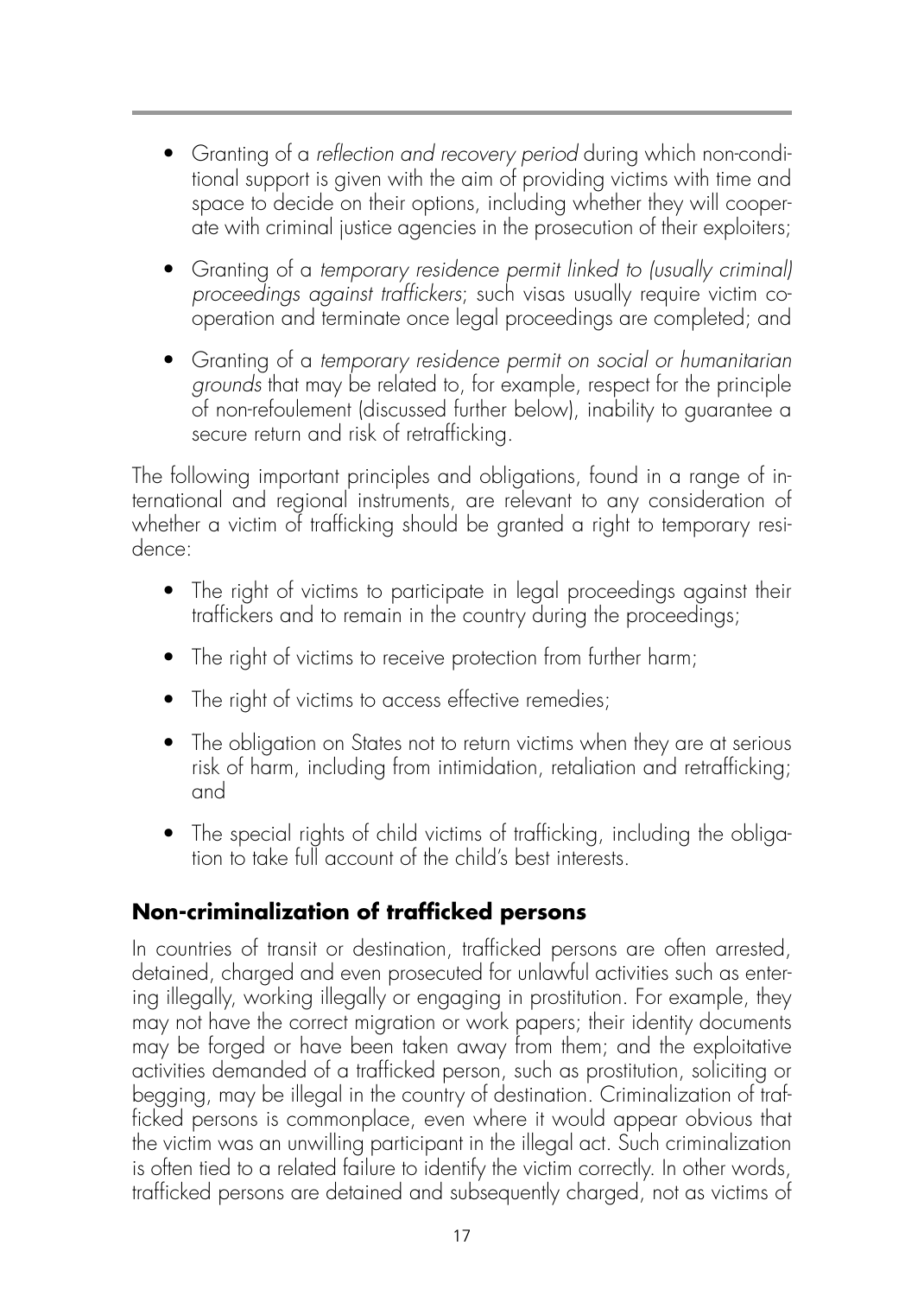trafficking, but as smuggled or irregular migrants or undocumented migrant workers. Countries of origin sometimes directly criminalize victims upon their return, penalizing them for unlawful or unauthorized departure.

Criminalization and detention of victims of trafficking are important issues because they are often tied to a concurrent or subsequent failure on the part of the State to afford victims the rights to which they are legally entitled under national and international law. For example, criminalization will generally result in the deportation of foreign victims—thereby denying them their right to participate in legal proceedings or to access an effective remedy.

There is growing international agreement that, in the words of the Recommended Principles and Guidelines, "trafficked persons [should not be] prosecuted for violations of immigration laws or for the activities they are involved in as a direct consequence of their situation as trafficked persons" (guideline 2). For example, the European Trafficking Convention requires State parties, in accordance with the basic principles of their legal systems, to "provide for the possibility of not imposing penalties on victims for their involvement in unlawful activities, to the extent that they have been compelled to do so" (art. 26). While the Trafficking Protocol does not specifically address prosecution for status-related offences, the body established to provide recommendations on its effective implementation has affirmed that "States parties should … consider, in line with their domestic legislation, not punishing or prosecuting trafficked persons for unlawful acts committed by them as a direct consequence of their situation as trafficked persons or where they were compelled to commit such unlawful acts."3 Human rights treaty bodies as well as both the General Assembly and the Human Rights Council have confirmed the importance of the non-criminalization principle.

## **No detention of trafficked persons**

It is not uncommon for victims of trafficking to be detained, in public or private facilities, even for long periods of time. The term "detention" is used in this context in accordance with its accepted meaning in international law: the condition of "any person deprived of personal liberty except as a result of conviction for an offence". It can therefore cover a wide range of situations in which victims of trafficking are held in prisons, police lock-ups, immigration detention facilities, shelters, child welfare facilities and hospitals.

In the context of trafficking, detention most commonly occurs when:

• Victims are not correctly identified and are detained as irregular/ undocumented migrants pending deportation;

<sup>3</sup> CTOC/COP/WG.4/2009/2, para. 12.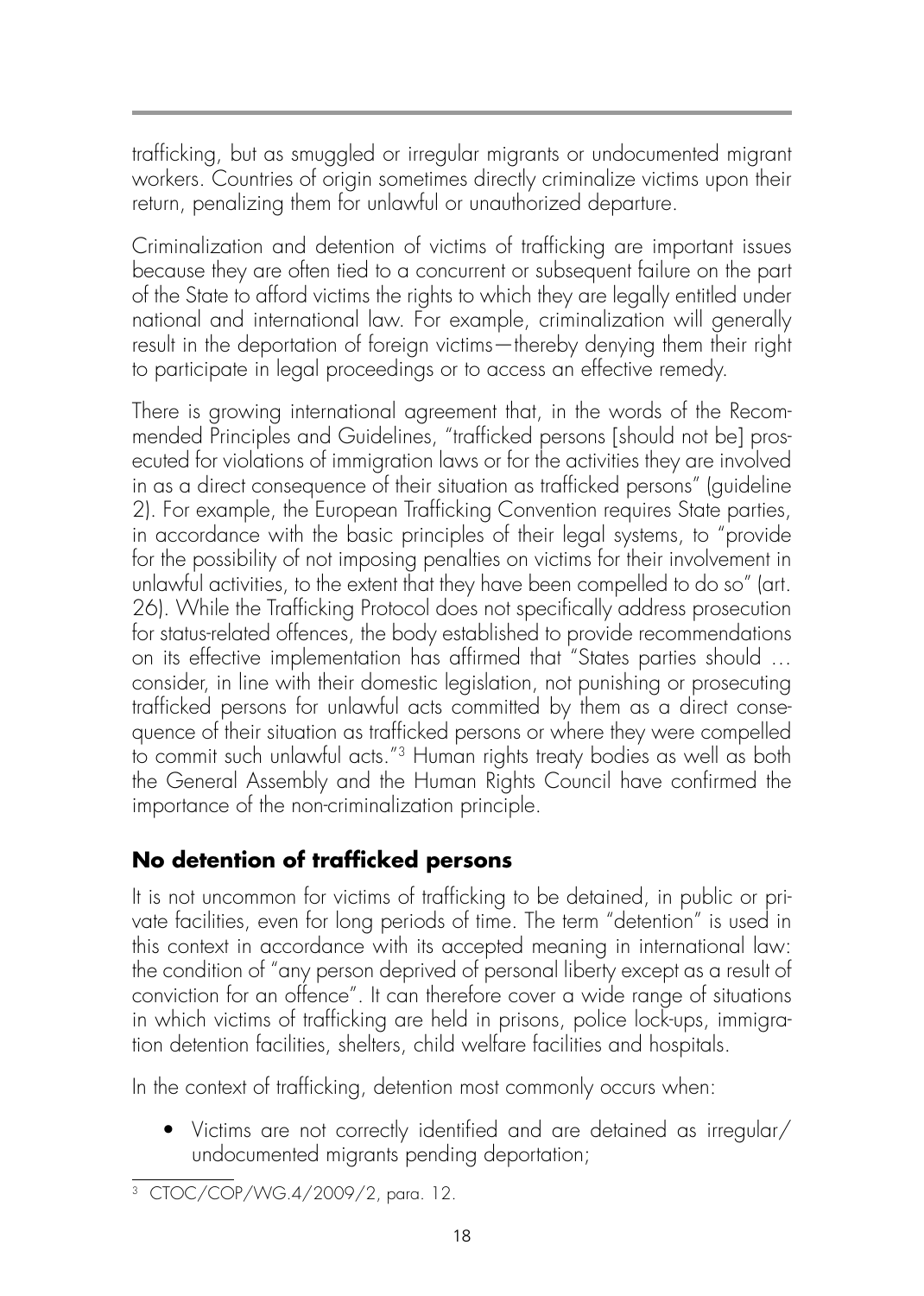- Victims are identified correctly but are unwilling or unable to cooperate in criminal investigations (or their cooperation is not considered useful) and are sent to immigration detention pending deportation;
- Victims, correctly or incorrectly identified, are detained as a result of their engagement in illegal activities such as prostitution or unauthorized work;
- Victims are identified correctly and placed in a shelter or other welfare facility which they are unable to leave. Common justifications offered for this form of detention are the need to provide shelter and support; the need to protect victims from further harm; and the need to secure their cooperation in the investigation and prosecution of traffickers.

International law and policy support the following conclusions with regard to the detention of victims of trafficking.

**First, routine detention will always be unlawful**. In evaluating the lawfulness or otherwise of victim detention, it is important to make a distinction between routine detention, applied generally and as a matter of policy, law or practice, and case-by-case detention. Routine detention of victims or suspected victims of trafficking in public detention facilities or public/ private shelters violates a number of fundamental principles of international law. In some circumstances, it violates the right to freedom of movement and in most, if not all, circumstances the prohibitions on unlawful deprivation of liberty and arbitrary detention. International law absolutely prohibits the discriminatory detention of victims, including detention that is linked to the sex of the victim. The practice of routine detention of women and girls in shelters, for example, is clearly discriminatory and therefore unlawful. Routine detention of trafficked children is also directly contrary to international law and cannot be justified under any circumstances.

**Second, individual cases of detention could be defended with reference to necessity, legality and proportionality**. A State may be able to successfully defend victim detention case by case with reference to, for example, criminal justice imperatives, public order requirements or victim safety needs. The internationally accepted principles of necessity, legality and proportionality should be used to assess any such claim. They would, most likely, support a claim of lawful detention only if detention is a last resort and is in response to credible and specific threats to an individual victim's safety. Even so, a range of protections should be in place to ensure that the rights of the detained person are respected and protected. Such measures would include, but not be limited to, judicial oversight of the situation to determine its ongoing legality and necessity as well as an enforceable right to challenge the detention.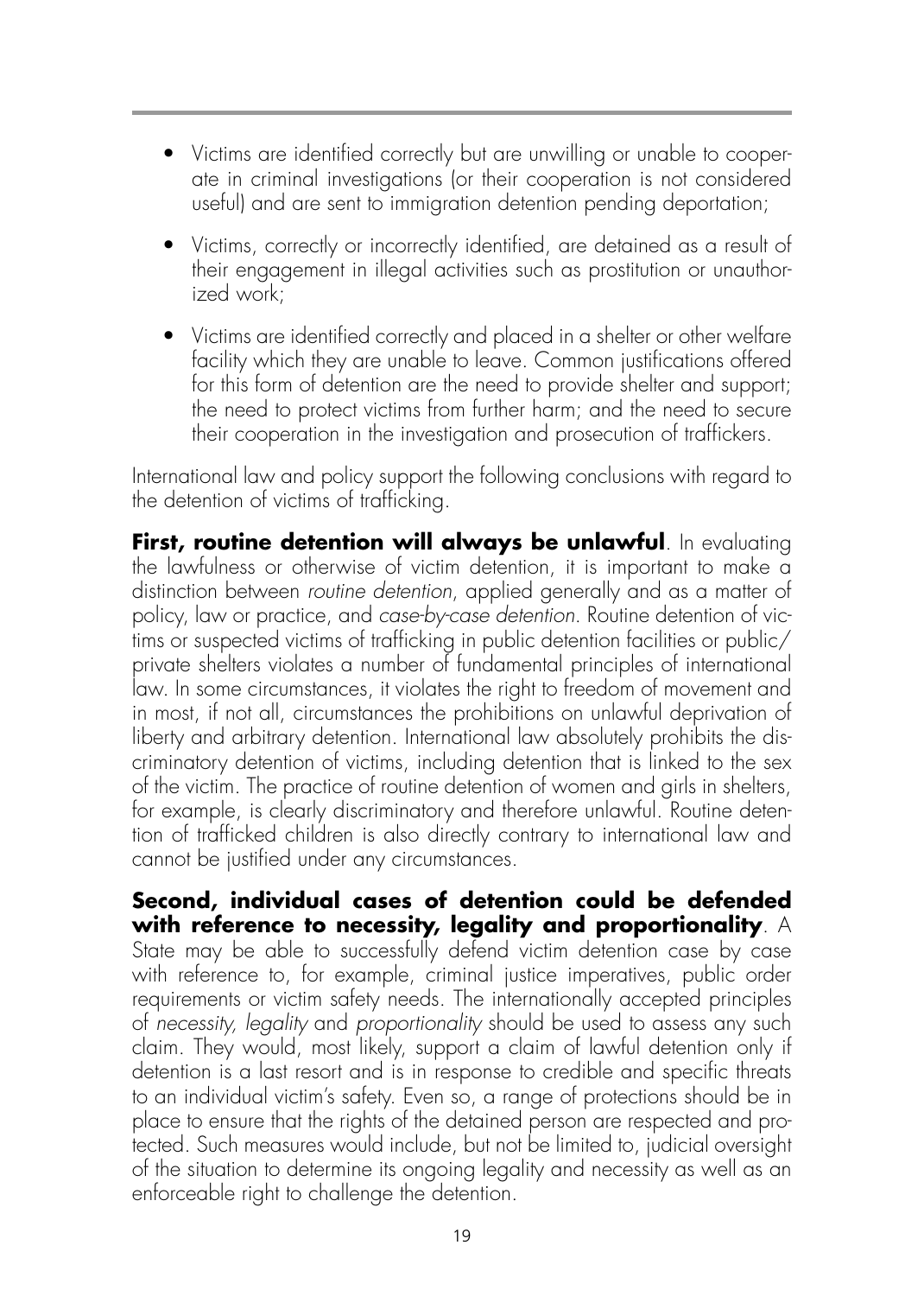**Third, international law requires special justifications and protections in all cases of detention of children**. The detaining authority must be able to demonstrate that the detention is in the child's best interests. It must also be able to demonstrate, in relation to each and every case, that there is no reasonable alternative available to it. Specific protections, including judicial or administrative oversight and the right of challenge, must be upheld in all situations where the detention can be legally justified.

## **Special measures for trafficked children: identification**

International law requires that child victims of trafficking should be accorded special measures of protection and support. The nature of these measures will generally reflect the particular challenges involved in supporting and protecting children. For example, in relation to identification, it is important to acknowledge that not all child victims of trafficking will present as such. They may appear to be 18 or older. Their passports may have been destroyed or taken away from them. They may be carrying false identity papers that misstate their age. Child victims of trafficking may lie about their age because this is what they have been told to do by their exploiters. They may lie because they are afraid of being taken into care or being sent back home. There is growing acceptance of a presumption of age in the case of children. Under such a presumption, a victim who may be a child is treated as a child unless or until another determination is made. It removes special or additional difficulties that would otherwise complicate the identification of child victims

The presumption of age is linked to the presumption of status: that a child who may be a victim of trafficking is presumed to be a victim unless or until another determination is made.

Regarding the laws, systems and procedures that should be in place to ensure rapid and accurate identification of child victims, the UNICEF Guidelines provide important guidance:

- States are to establish effective procedures for the rapid identification of child victims, including procedures to identify child victims at ports of entry and other locations;
- Efforts are to be made to share information between relevant agencies and individuals in order to ensure children are identified and assisted as early as possible; and
- Social welfare, health or education authorities are to contact the relevant law enforcement authority where there is knowledge or suspicion that a child is being exploited or trafficked or is at risk of exploitation or trafficking.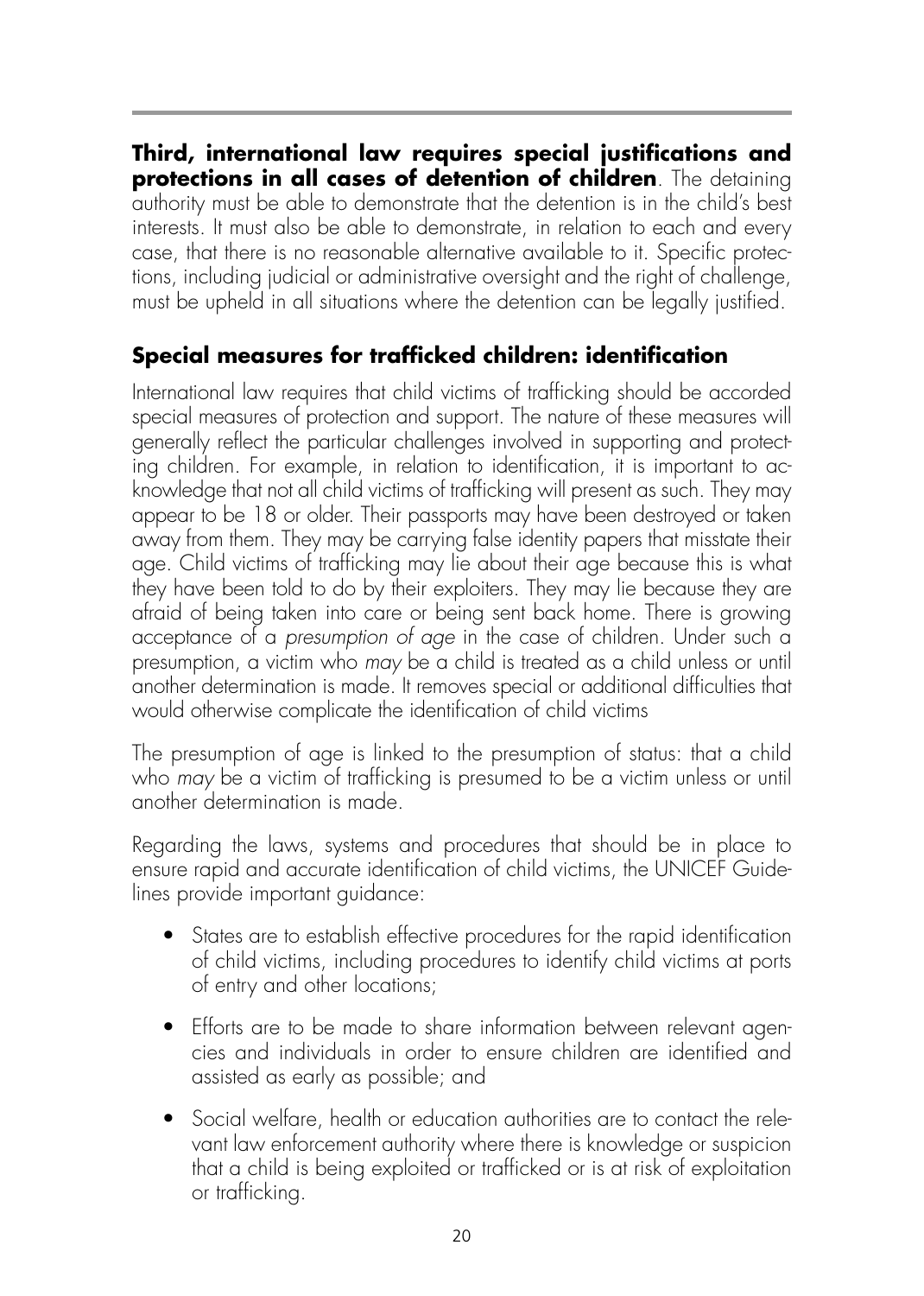#### **Identifying child victims: presumption of age**

"In a case where the age of a victim is uncertain and there are reasons to believe that the victim is a child, a State party may, to the extent possible under its domestic law, treat the victim as a child in accordance with the Convention on the Rights of the Child until his or her age is verified".

Legislative guide for the implementation of the Protocol to Prevent, Suppress and Punish Trafficking in Persons, especially Women and Children, supplementing the United Nations Convention against Transnational Organized Crime, para. 65

States parties are to presume the victim is a child if there are reasons for believing that is so and if there is uncertainty about their age. The individual presumed to be a child victim of trafficking is to be given special protection measures in accordance with their rights as defined, in particular, in the Convention on the Rights of the Child.

European Trafficking Convention, article 10, and Explanatory Report of the Council of Europe to the Convention, para. 136

Where the age of the victim is uncertain and there are reasons to believe that the victim is a child, the presumption shall be that the victim is a child. Pending verification of the victim's age, the victim will be treated as a child and accorded all stipulated special protection measures.

UNICEF Guidelines, guideline 3.2

## **Special measures for trafficked children: protection and support**

International law is clear that the best interests of child victims of trafficking are to be a primary consideration in all decisions or actions that affect them. The Recommended Principles and Guidelines stipulate that child victims of trafficking are to be provided with appropriate assistance and protection with full account being taken of their special rights and needs (guideline 8). In accordance with the presumptions outlined above, all persons identified as or reasonably presumed to be victims of trafficking and identified as or reasonably presumed to be under the age of 18 are entitled to this higher standard of protection and support.

Appropriate assistance and protection would include the provision of immediate support, such as security, food and safe shelter. It would also include health care, counselling and social services delivered by trained professionals. The services should be appropriate for the child's age and any special needs as well as for the child's sex, ethnic or cultural identity.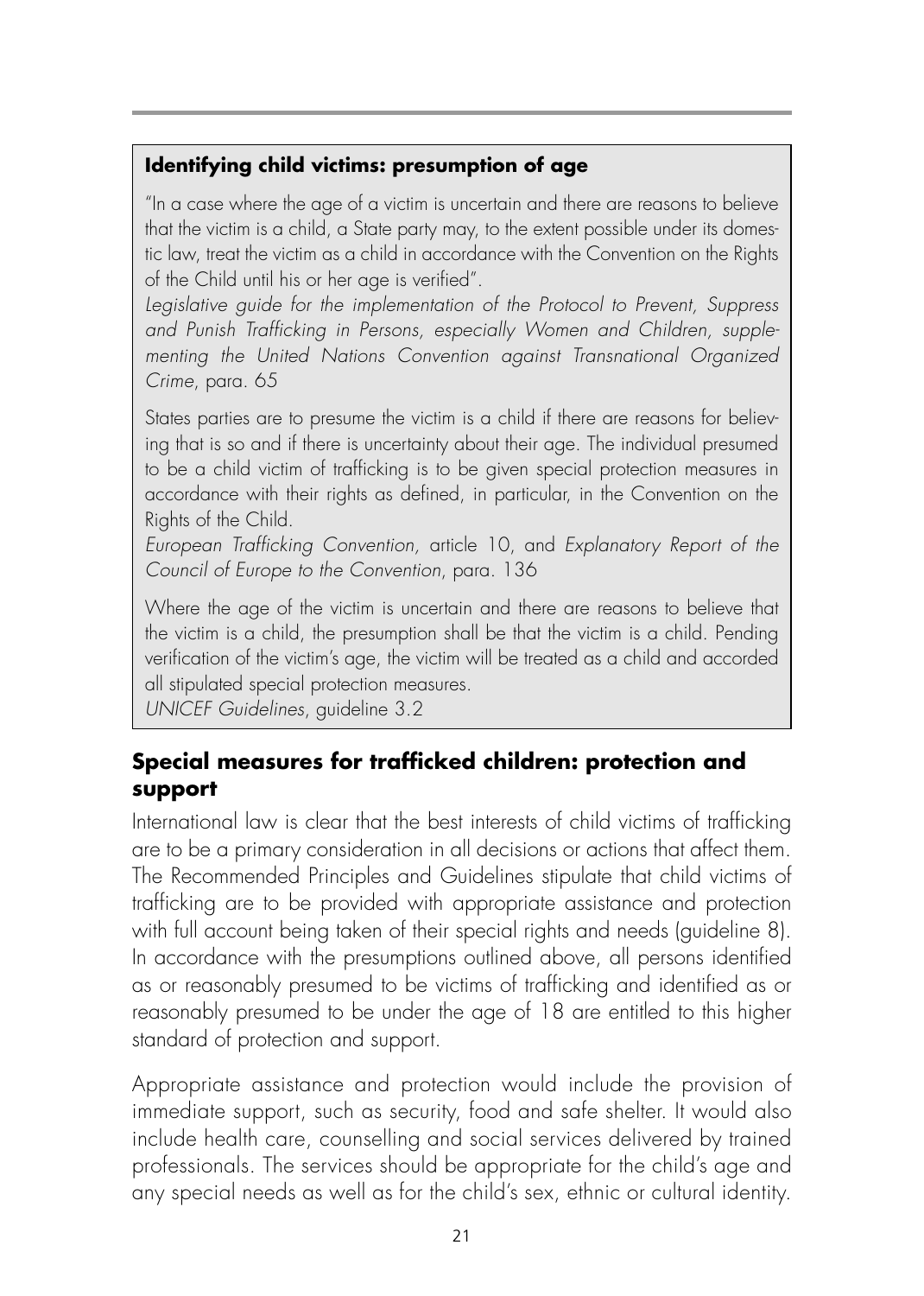#### **Key principles and entitlements related to the protection and support of trafficked children**

- The trafficked child should not be criminalized in any way and should not be liable for prosecution for any status-related offences;
- The trafficked child should never be placed in a law enforcement detention facility, such as a police cell, prison or special detention centre for children. Any decision relating to the detention of children should be made case by case and in their best interests. Any detention of a child victim of trafficking should, in all cases, be for the shortest possible time and subject to independent oversight and review.
- Care and support should be made available to trafficked children as a right. It should never be conditional on their cooperation with criminal justice agencies.
- Children should not be coerced into receiving care and protection, including medical assistance and testing, unless it can be demonstrated, case by case, that this is in their best interests;
- Every child under the jurisdiction or control of a State is entitled to care and protection on an equal basis. This means that non-national child victims of trafficking are to enjoy the same rights as national or resident children.
- The views of child victims of trafficking should be respected and given due weight and they should be provided with information about their situation and entitlements;
- There should be no arbitrary interference with the child's privacy. States should ensure that the identity, or details allowing the identification, of a child victim of trafficking are not made public, save in exceptional circumstances.
- States should provide for representation of an identified (or presumed) child victim of trafficking by a legal guardian, organization or authority, for example to ensure that the child's best interests remain the paramount consideration in all actions or decisions; to ensure all necessary assistance, support and protection are provided; to be present during any engagement with criminal justice authorities; to facilitate referral to appropriate services; and to assist in identifying and implementing a durable solution.
- Measures should be in place to assist child victims of trafficking to participate, safely and meaningfully, in court processes. These may include regularization of legal status; provision of information, legal assistance and legal representation; and taking steps to minimize any trauma that such participation could cause, for instance by providing alternatives to direct testimony.

Sources: Convention on the Rights of the Child, European Trafficking Convention, Recommended Principles and Guidelines, and UNICEF Guidelines.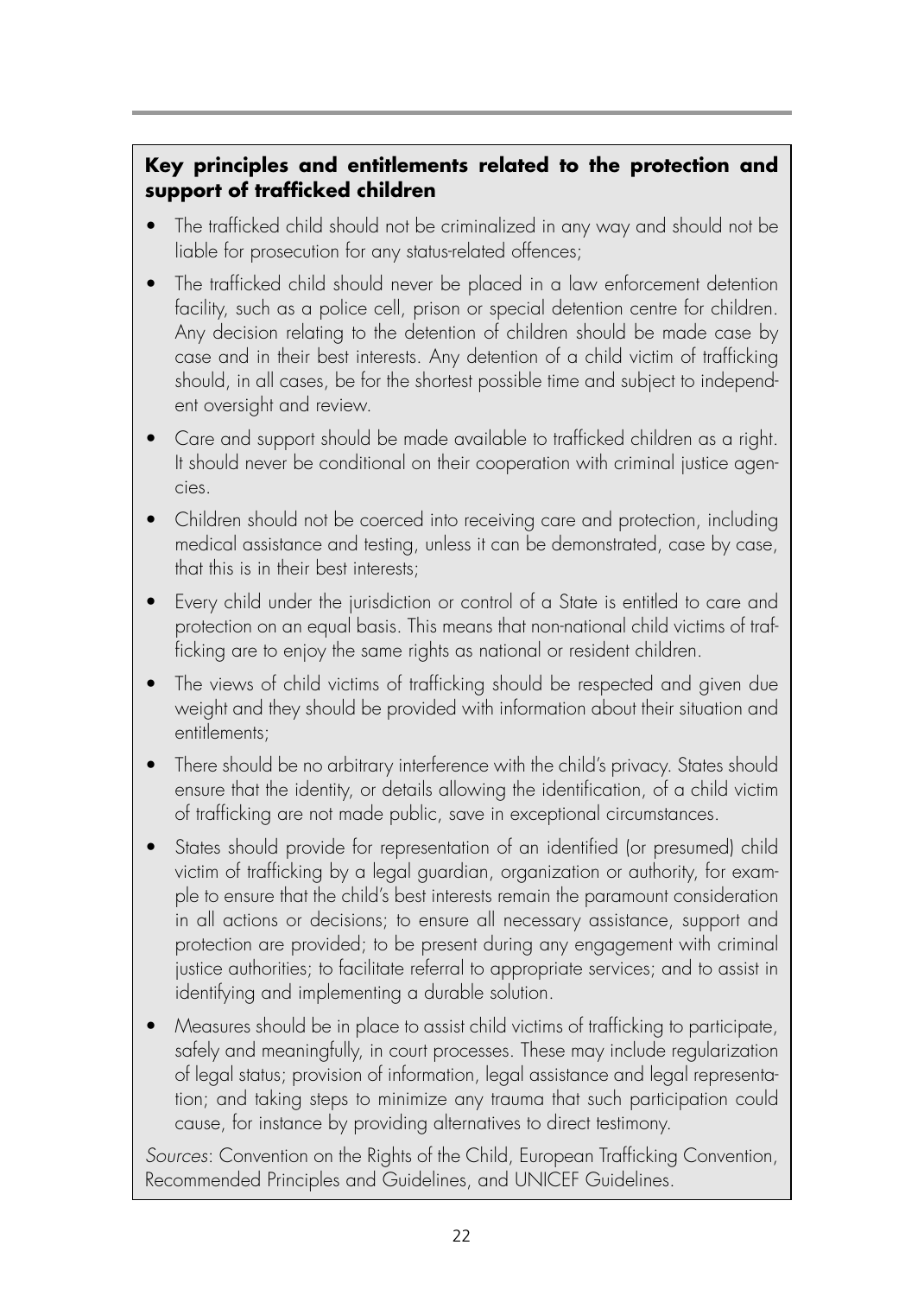## **D. Obligations related to the return of trafficked persons**

In addition to being arrested and detained, trafficked persons are routinely deported from countries of transit or destination. Deportation to the country of origin or to a third country can have serious consequences for victims: they may be subject to punishment from the authorities for unauthorized departure or other alleged offences; they may face social isolation or stigmatization and be rejected by their families and communities; they may be subjected to violence and intimidation from traffickers—particularly if they have cooperated with criminal justice agencies or owe money that cannot be repaid. Those who are forcibly repatriated, particularly without the benefit of supported reintegration, may be at significant risk of retrafficking.

## **Safe and preferably voluntary return**

International law supports a standard of "safe and preferably voluntary return" for trafficked persons, supplemented by a number of important additional obligations on countries of destination and of origin.

The obligation to provide safe and, as far as possible, voluntary return implies that the repatriating State will conduct pre-return risk assessments. This is

#### **Treaty provisions on the return of trafficked persons**

- State parties to conduct return "with due regard for the safety of [the] person and for the status of any [related] legal proceedings" (Trafficking Protocol) or "with due regard for the rights, safety and dignity of [the] person and for the status of any [related] legal proceedings" (European Trafficking Convention).
- Countries of destination to ensure that such return "shall preferably be voluntary" (Trafficking Protocol, European Trafficking Convention).
- Countries of origin to accept the return of a trafficked national or resident "without undue or unreasonable delay" and "with due regard for the safety of that person" (Trafficking Protocol) or to facilitate and accept the return of a trafficked national or resident with due regard for the "rights, safety and dignity" of that person and "without undue or unreasonable delay" (European Trafficking Convention).
- Countries of origin to cooperate in the return, including through verification of victim's nationality or residence and issuing of necessary travel documents (Trafficking Protocol, European Trafficking Convention).
- State parties "to protect victims of trafficking ... especially women and children, from revictimization" (Trafficking Protocol).
- Countries of destination not to return a child victim of trafficking "if there is indication, following a risk and security assessment, that such return would not be in the best interests of the child" (European Trafficking Convention).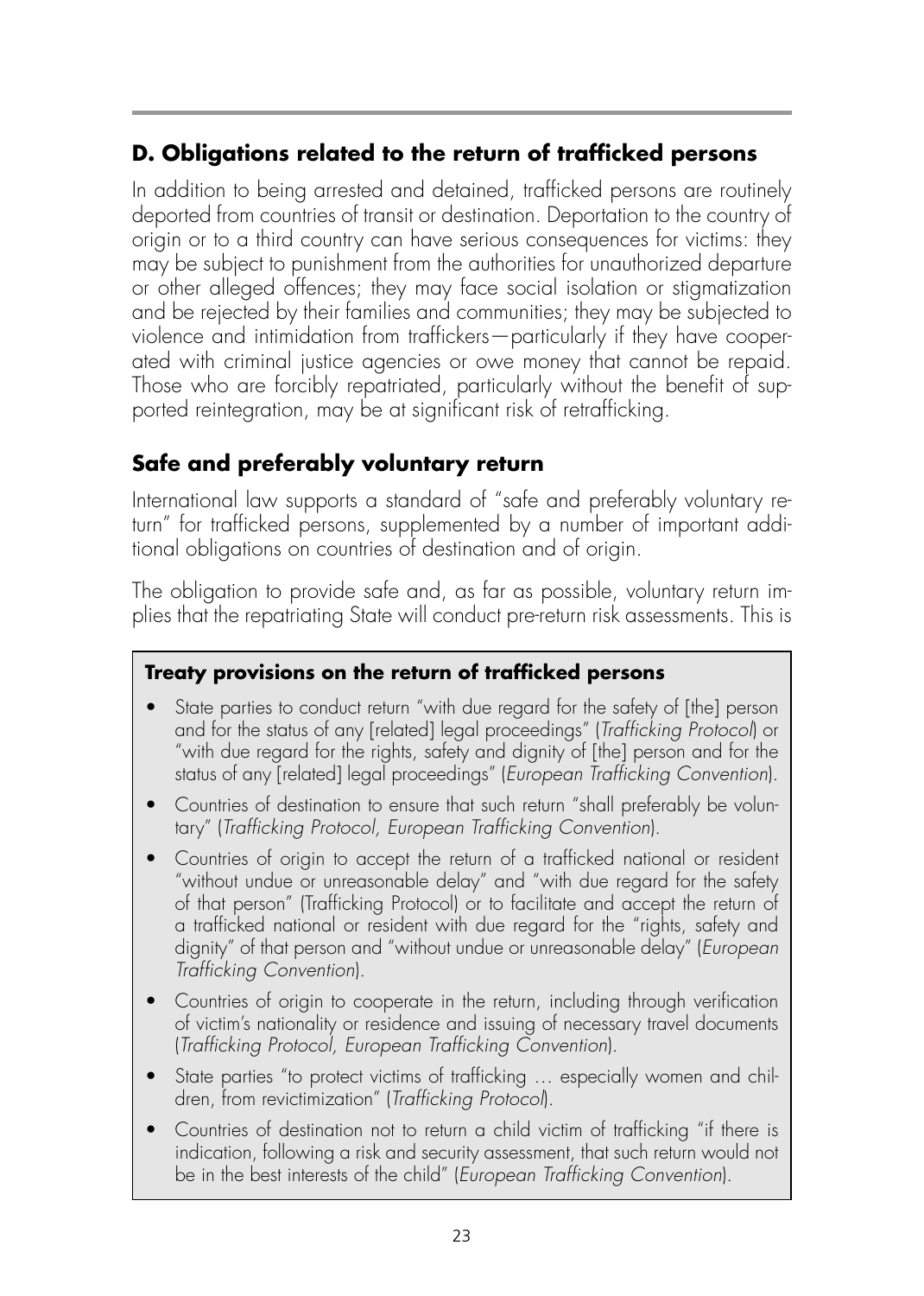especially important in the case of children. It should preferably be undertaken on an individual basis and take into account the particular circumstances of each case. The way in which the victims were trafficked, the extent to which they have cooperated in the prosecution of their exploiters, whether or not they owe money to traffickers, their age, their sex and their family situation, and the capacity of the country of return to provide effective protection are all important factors when considering whether safe return is possible. It is very important that decisions on return are not based on unverifiable or highly generalized situation reports produced by Governments, intergovernmental bodies or non-governmental organizations.

## **An entitlement to return**

International human rights law is clear that all victims of trafficking, children as well as adults, who are not residents of the country in which they find themselves are entitled to return to their country of origin. This right places an obligation on the part of the country of origin to receive its returning nationals without undue or unreasonable delay. This is likely to involve the State of origin quickly verifying whether the victim is indeed a national or has a right of permanent residence and, if so, ensuring that the individual is in possession of the papers required to travel to and re-enter its territory.

The right to return also implies an obligation on the country in which victims find themselves to permit those who wish to return to do so—again without undue or unreasonable delay. Detention of trafficked persons in shelters, prisons or immigration detention facilities is one way in which the right to return can be interfered with. Compelling victims to remain for the duration of lengthy criminal proceedings can also constitute an interference with the right of return. In respect of each individual case, the State preventing the return must be able to show that its actions are in accordance with the law and are not arbitrary or unreasonable. The best interests of the child will again also be a major consideration.

## **Due process and the principle of non-refoulement**

The return of trafficked persons may not violate their established rights (see also sect. H below). This includes the right to due process. Repatriation that is not voluntary effectively amounts to expulsion from a State. International human rights law rejects arbitrary expulsion; any non-citizen lawfully within the country can be expelled only in accordance with the law. A non-citizen lawfully present is entitled to present reasons why she or he should not be expelled and these reasons must be reviewed by the competent authority.

For trafficked persons who are not lawfully in the country, substantive and procedural guarantees against expulsion are much less clear and States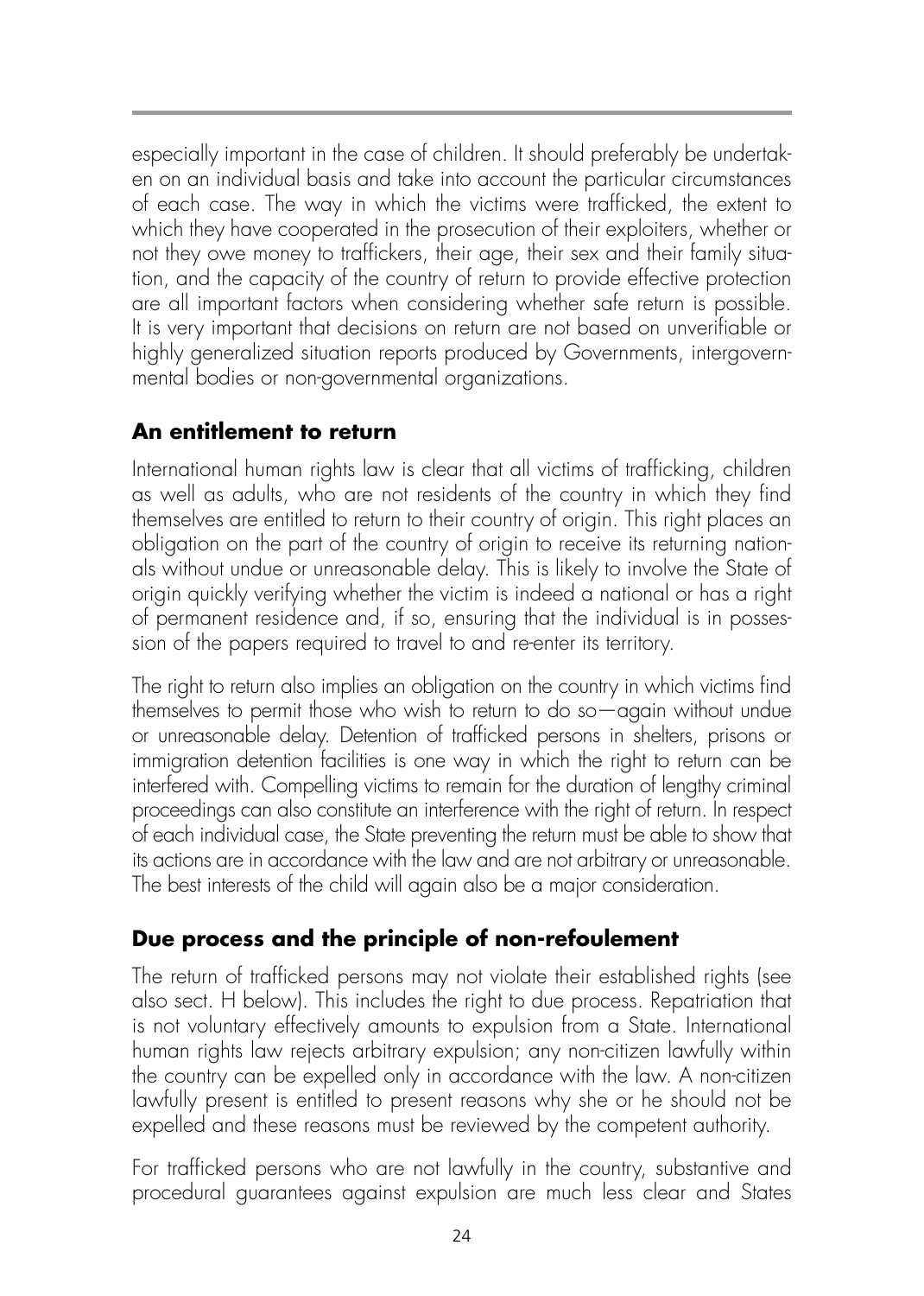generally retain a considerable degree of discretion in deciding whether and when to remove unlawful immigrants. However, one of the most important protections, potentially applicable to all non-citizens, relates to the principle of non-refoulement. Under this principle, States are prevented from returning an individual to a country where there is a serious risk that she or he will be subject to persecution or abuse. This principle is well established in international law and the importance of protecting this principle in the context of measures to deal with trafficking is also widely accepted. Human rights treaty bodies and regional human rights courts have also confirmed that return which risks torture or cruel, inhuman or degrading treatment or punishment is contrary to international law.

The prohibition on refoulement has traditionally been applied with reference to risks of persecution that come from States or their agents. More recently, there has been some recognition that the prohibition might also apply in certain situations where the fear of persecution comes from non-State actors and the relevant State is unable to provide appropriate or effective protection. Such circumstances may well arise in the context of trafficking, if the State of origin is unable to offer protection against, for example, reprisals or retrafficking by criminal groups.

## **Right to remain during legal proceedings**

As discussed in section C above, international treaty law, including both the Trafficking Protocol and the European Trafficking Convention, obliges countries of destination to conduct return with due regard for the status of any related legal proceedings. States should, therefore, be careful to ensure that the return of trafficked persons does not jeopardize the initiation and/or successful completion of any legal proceedings involving them.

Such proceedings would include those related to compensation. The presence of the trafficked person in the country in which remedies are being sought is often a practical—and sometimes a legal—requirement for that person to secure remedial action. In some countries, civil action to recover damages cannot commence until criminal proceedings have been concluded. Repatriation that does not take account of the victim's right to remedies will inevitably obstruct the free and effective exercise of that right. At the very least, there should be a deferral of deportation, accompanied by a temporary regularization of legal status, until the victim has been able to participate in the relevant legal proceedings.

## **Alternatives to repatriation**

In some cases, repatriation to the country of origin, even in the longer term, will not be the preferred course of action. This may be owing to ongoing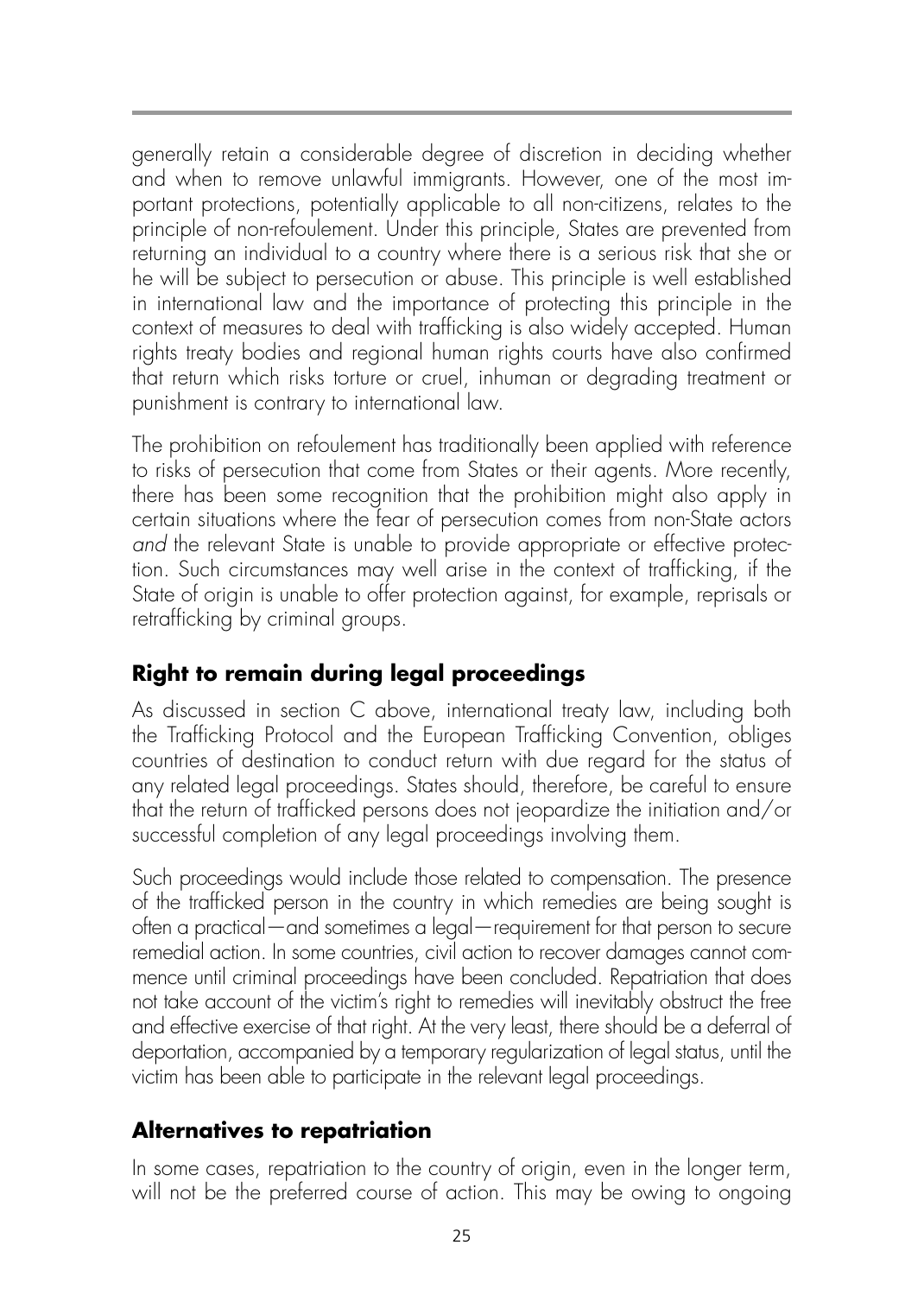risks to the victim's safety and security. It may also be owing to humanitarian considerations that relate, for example, to the victim's health or the links and relationships that the victim has established in the country of destination. While the Trafficking Protocol does not address this issue directly, other legal and policy instruments, by recognizing the possibility of temporary visas and even permanent residency, do not automatically assume that repatriation is the immediate or even ultimate outcome of a trafficking event.

The obligations of States in this respect will very much depend on the specific situation. For example, States may be required to provide alternatives to repatriation if return poses unacceptable risks to the victim and/or the victim's family. In relation to child victims of trafficking, local and third-country integration may offer a durable solution if return to the country of origin is not in the child's best interests. The Committee on the Rights of the Child affirmed, in its general comment No. 6 (2005) on the treatment of unaccompanied and separated children outside their country of origin, that repatriation is not an option if it leads "to a 'reasonable risk' that such return would result in the violation of fundamental human rights of the child".

## **Reintegration of victims**

Supported reintegration is a critical aspect of safe repatriation. Victims of trafficking who are provided with reintegration assistance are much less likely to be retrafficked. They may also, depending on the nature and quality of support provided, be less vulnerable to intimidation, retaliation, social isolation and stigmatization. Supported reintegration is a right owed to trafficked persons by virtue of their status as victims of crime and of human rights violations. It must be accompanied by respect for the repatriated individuals' rights, including their right to privacy and their right not to be discriminated against. Successful reintegration requires cooperation between repatriating and receiving countries. The importance of such cooperation is recognized in regional treaties as well as in key international and regional policy documents.

## **E. Remedies for trafficking**

Victims of trafficking have often been exploited for little or no payment over long periods of time. They may have suffered injuries or contracted illnesses that require medical attention. They may have incurred debts as a result of their trafficking experiences. While remedies for trafficking are still very rare, there is a clear trend towards making this a legal and practical possibility. For example, some countries have expressly granted victims of trafficking the right to private action against their traffickers and have included mandatory restitution to trafficked persons as part of the criminal sentencing of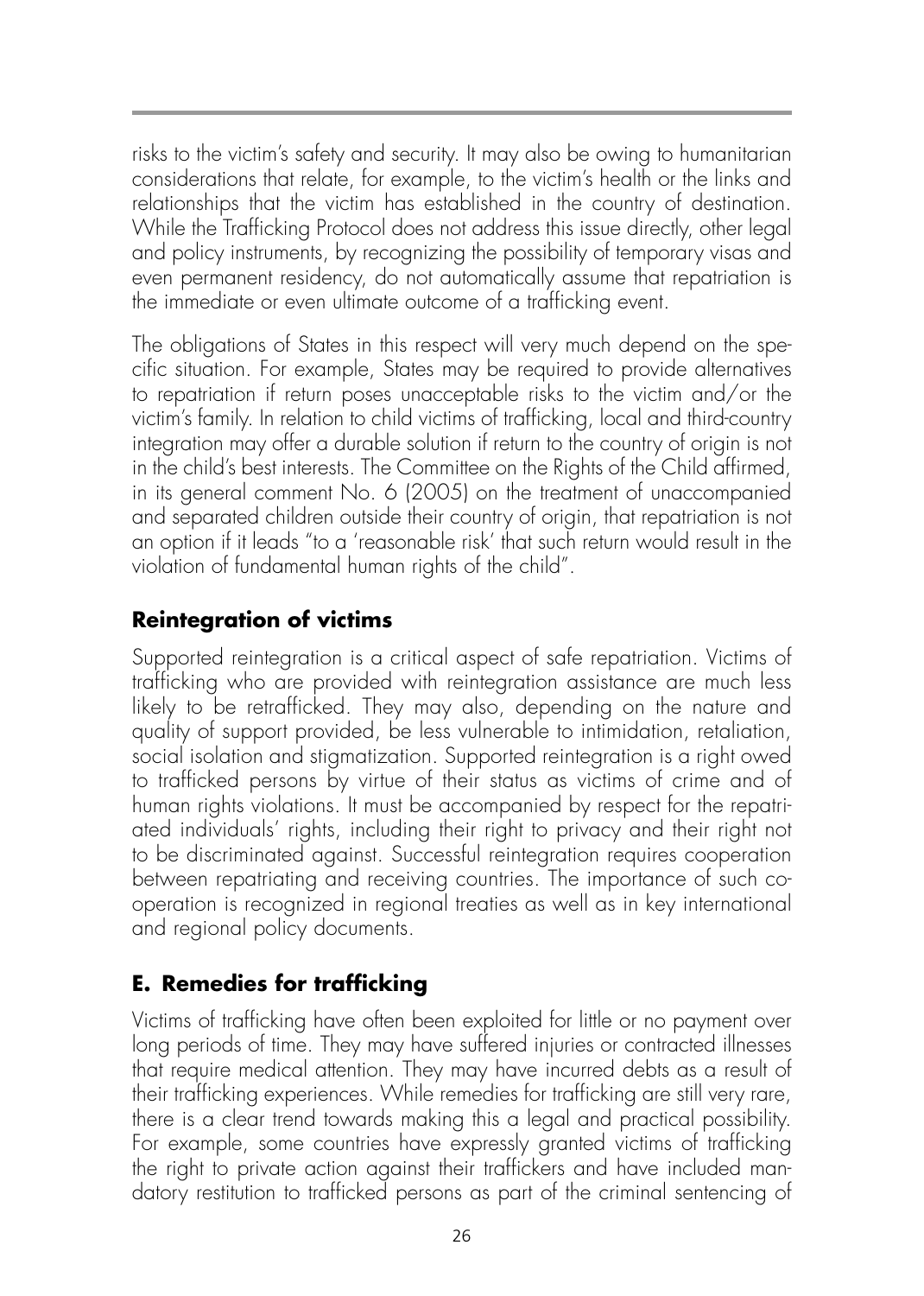traffickers. Other countries grant victims the right to bring civil action against their traffickers, regardless of their nationality or migration status.

The obligation to provide remedies and the right to access remedies will normally arise in one or both of the following ways:

- The State is responsible for the violation of an international legal obligation (for example, the prohibition on non-discrimination, the obligation to criminalize trafficking, and the obligation to protect and support victims of trafficking);
- If the State was not directly involved, but it failed to discharge its obligation to prevent the harm and/or to respond appropriately (for example, failure to investigate and prosecute trafficking; failure to take measures to prevent trafficking).

The Recommended Principles and Guidelines are explicit on the point that "trafficked persons, as victims of human rights violations, have an international legal right to adequate and appropriate remedies" (guideline 9). This right is explored further below with reference to general human rights law, law relating to violence against women and law specific to trafficking.

## **An obligation to remedy violations of human rights law**

Chapter I explained how trafficking invariably involves multiple violations of human rights. Most international and regional human rights treaties require States to provide access to remedies for such violations. Once a right to a remedy exists in a treaty then failure to provide such a remedy becomes of itself an additional and independent breach of that treaty.

Until recently, the only international instrument to focus specifically on the right to a remedy was the Declaration of Basic Principles of Justice for Victims of Crime and Abuse of Power, which focuses specifically on remedies for victims of crimes committed by non-State actors, and was adopted by the General Assembly in 1985. The Declaration affirms that victims of crime (which would include victims of trafficking) are to be treated with compassion and respect for their dignity; that they are entitled to access to justice and fair treatment; that judicial and administrative processes should be responsive to their needs; and that those responsible for the harm, including the State if it can be deemed responsible, should make appropriate restitution to the victim. It further affirms that, if compensation is not fully available from the offender, the State should endeavour to provide compensation from other sources when the victim has sustained serious injury (or to the family if the victim has died or become incapacitated). It encourages the establishment of national funds for compensation to victims.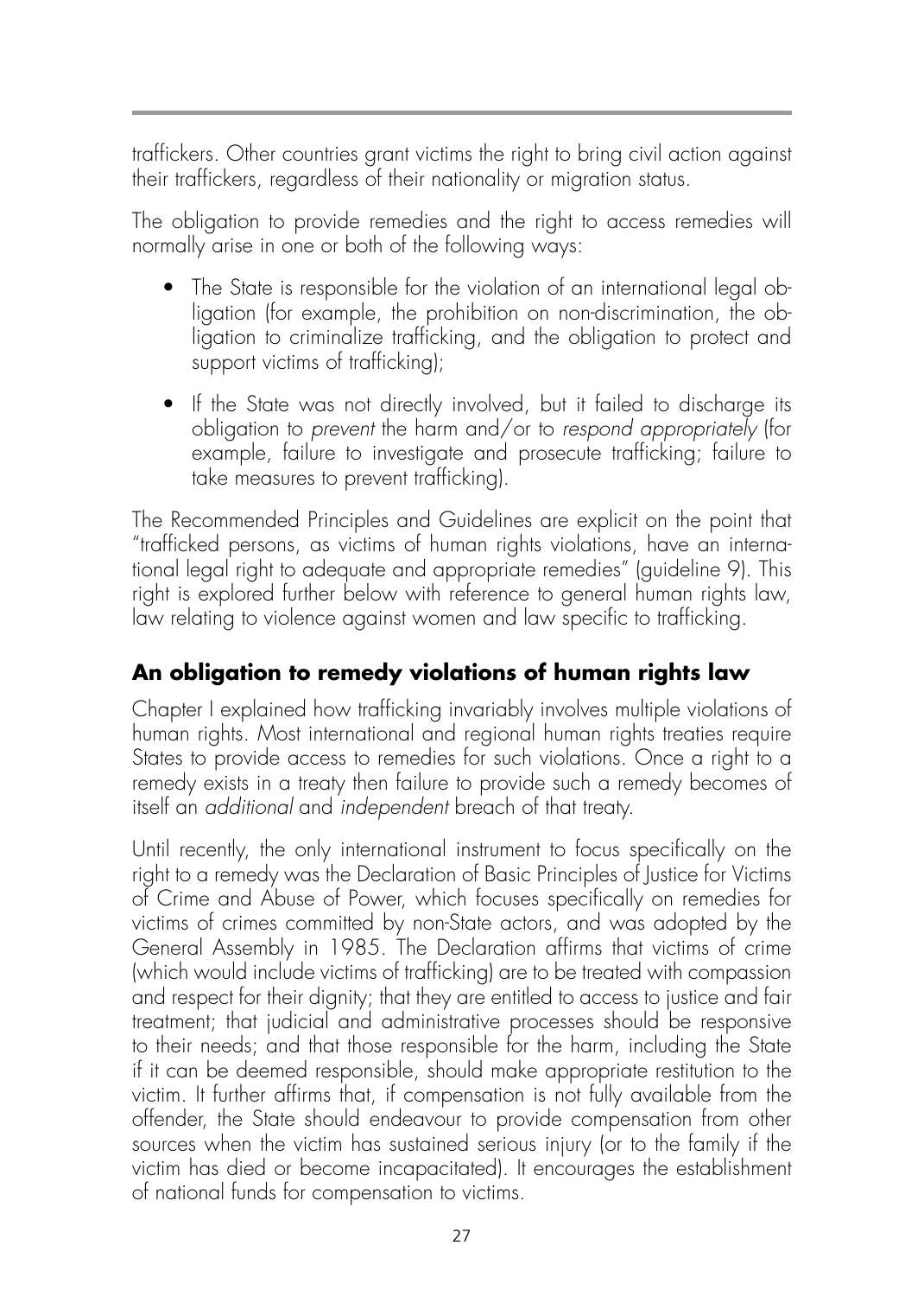The Basic Principles and Guidelines on the Right to a Remedy and Reparation were adopted by the General Assembly in 2005 to clarify the rules on remedies and reparation applicable to human rights violations committed by or implicating States. They identify the purpose of reparation as being to promote justice by redressing violations. They confirm that the general obligation on States to ensure respect for and to implement human rights law includes an obligation to ensure equal and effective access to justice and the availability of remedies. They also confirm that the right to a remedy for gross violations of human rights, a term that would incorporate the most serious cases of trafficking, includes the right of access to justice, the right to reparation for harm suffered and the right of access to information concerning violations and reparation mechanisms. Access to justice is seen as including protection of victims' privacy and safety in the course of any legal proceedings and well as measures to ensure that victims can actually exercise their rights to a remedy.

## **The right to a remedy for violence against women**

The obligation on States to investigate and prosecute violence against women is now well established in international law and policy. As noted by the Special Rapporteur on violence against women in her thematic report on reparations (A/HRC/14/22), an essential part of that obligation is a legal duty to provide just and effective remedies to women subjected

#### **Legal and policy instruments affirming the right to a remedy for violence against women**

Inter-American Convention on the Prevention, Punishment and Eradication of Violence against Women of the Organization of American States (1994)

Declaration on the Elimination of Violence against Women adopted by the General Assembly (1993)

General recommendation No. 19 (1992) on violence against women of the Committee on the Elimination of Discrimination against Women

Beijing Platform for Action (1995)

Nairobi Declaration on Women's and Girls' Right to a Remedy and Reparation (2007).

to such violence.

While the form and extent of remedies required for trafficking as violence against women will depend on the nature and circumstances of the breach, the Committee on the Elimination of Discrimination against Women has clarified that reparation should be proportionate to the physical and mental harm undergone and to the gravity of the violations suffered. Other international human rights mechanisms, including the Special Rapporteur on violence against women in the report referred to above, have noted the particular issues and concerns that will arise with regard to remedies for violence against women.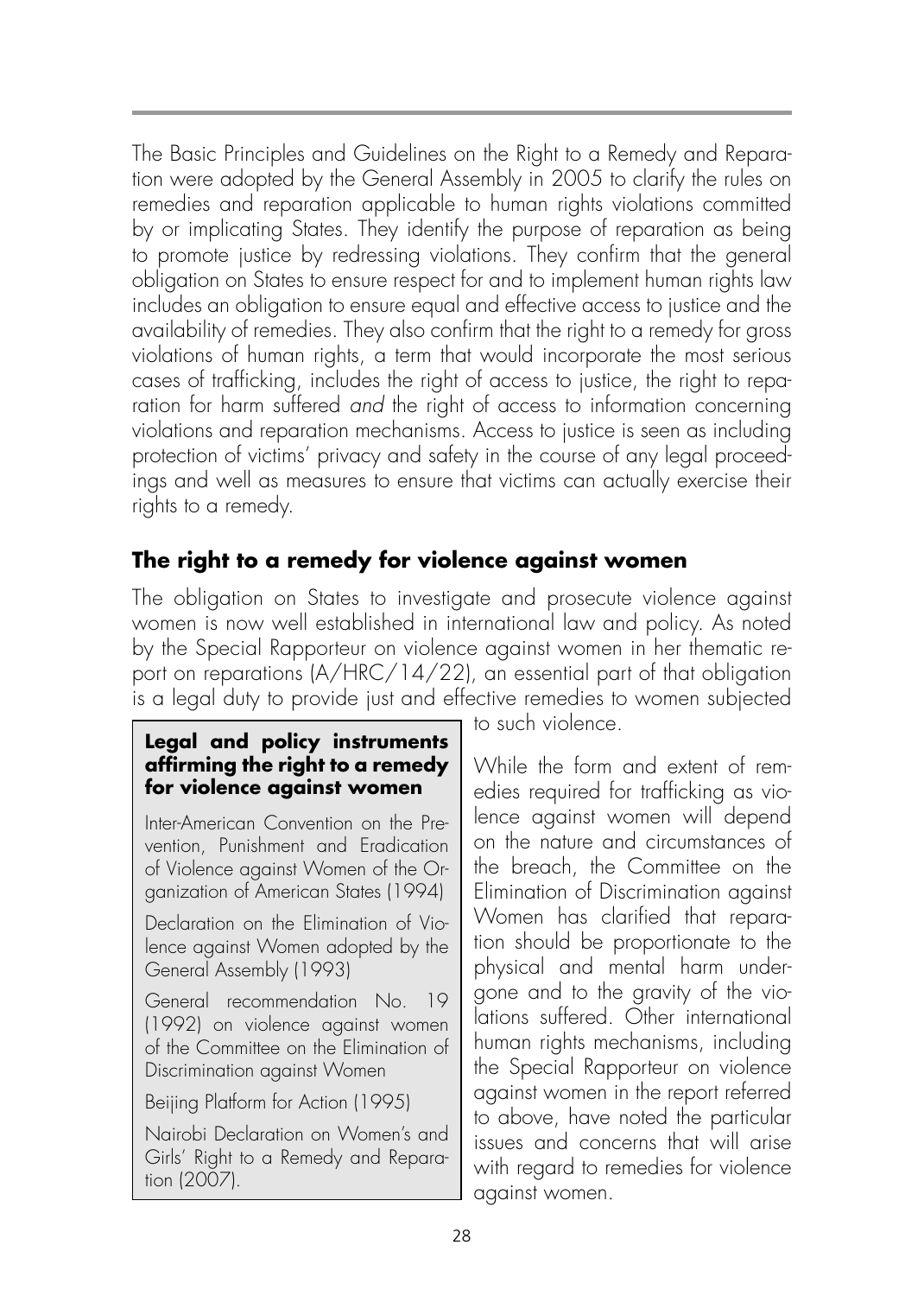## **The right to a remedy in the specific context of trafficking**

The right to a remedy is affirmed in treaties and other legal and non-legal instruments that deal specifically with trafficking. For example, the Trafficking Protocol requires State parties to ensure that their domestic legal systems contain measures that offer victims of trafficking in persons the possibility of obtaining compensation for damage suffered (art. 6.6). The European Trafficking Convention requires that victims should be provided with appropriate information, including procedures they can use to obtain compensation, as well as access to legal assistance (art. 15). The Convention specifically provides that victims have a right to monetary compensation from convicted traffickers in respect of both material injury and suffering, and requires parties to take steps to guarantee compensation of victims. It gives examples of ways in which this obligation can be realized, including through the establishment of a special fund or initiatives aimed at social assistance or reintegration of victims. The possibility of State compensation schemes funded by the seized proceeds of trafficking is also noted.

The obligation to provide effective and appropriate remedies to victims of trafficking has been repeatedly confirmed by the General Assembly and the Human Rights Council and human rights mechanisms.

## **The nature and form of remedies**

The Recommended Principles and Guidelines require access to "adequate and appropriate" remedies and this standard is widely accepted. The Recommended Principles and Guidelines also provide some limited guidance on what this might mean in practice—referring to "fair and adequate remedies", which may be criminal, civil or administrative in nature and which "include the means for as full a rehabilitation as possible" (guideline 9). The Basic Principles and Guidelines on the Right to a Remedy and Reparation are clear that remedies or reparation should be proportional to the gravity of the harm suffered (paras. 15, 18 and 20).

Both the form and the extent of the remedies required will depend on the nature and the circumstances of the violation as well as the relevant primary obligation (the rule that was breached and that gave rise to the right to a remedy in the first place). However, in all cases, international law dictates that the form of the remedy should reflect and advance the obligation on the offending State to, as far as possible, wipe out the consequences of the breach and re-establish the situation that existed prior to its occurrence. Remedies can involve one or more of the following elements:

*Restitution* comprises material, judicial or other measures aimed at restoring the situation that existed prior to the violation—as far as possible. Adequate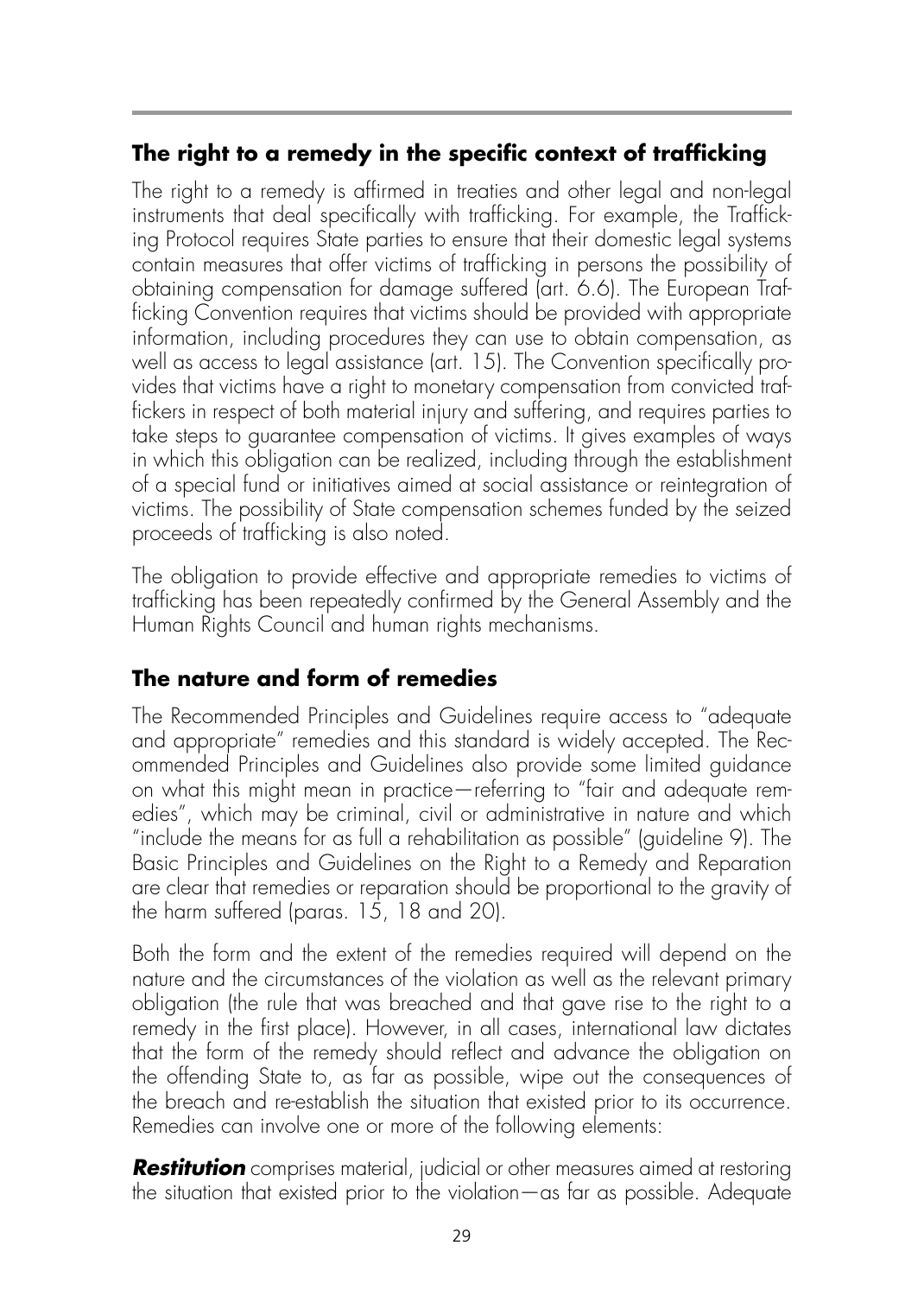and appropriate actions to secure restitution in a case of trafficking could include: release of the victim from detention; recognition of legal identity and citizenship; return of property; and safe return to one's place of residence.

*Compensation* is the most common form of remedy and is payable for damage caused by an internationally wrongful act to the extent that such damage is economically assessable and not able to be made good by restitution. In the case of trafficking, an adequate and appropriate remedy could include: compensation payable for physical and psychological harm, lost opportunities, loss of earnings, moral damage, and medical, legal or other costs incurred as a result of the violation.

*Rehabilitation* is a victim-centred notion that recognizes a need to ensure that the person whose human rights have been violated has his or her status and position "restored" in the eyes of the law and of the wider community. Rehabilitation can include the provision of medical and psychological care, as well as legal and social services. Victims of serious violations of human rights such as trafficking will inevitably require a range of support services. The rehabilitation element of reparations would impose an obligation on the offending State to provide such services.

*Satisfaction* **and** *guarantees of non-repetition*: satisfaction is a remedy for injuries that are not necessarily financially assessable but can be addressed by ensuring that the violations of the victim's rights are properly acknowledged and dealt with. Verification of the facts and full and public disclosure of the truth (to the extent this will not cause further harm) are examples of remedies aimed at providing satisfaction to the victim. Guarantees of non-repetition are an important component of the right to a remedy in the case of trafficking owing to the danger of, and harm caused by, retrafficking. Safe return, integration support and measures to prevent future trafficking are relevant, as is effective investigation, prosecution and sanctioning of traffickers. In relation to trafficking in women and girls, modifying legal, social and cultural practices that sustain or promote tolerance of such violence is an important aspect of guaranteeing non-repetition.

## **Ensuring access to remedies**

The right to a remedy is rarely effectively available to trafficked persons because they frequently lack information on the possibilities and processes for obtaining remedies. A right of access to effective remedies means that, in addition to making such remedies available under criminal or civil law, States should ensure that victims are provided with information and assistance that will enable them to actually secure the compensation or restitution to which they are entitled.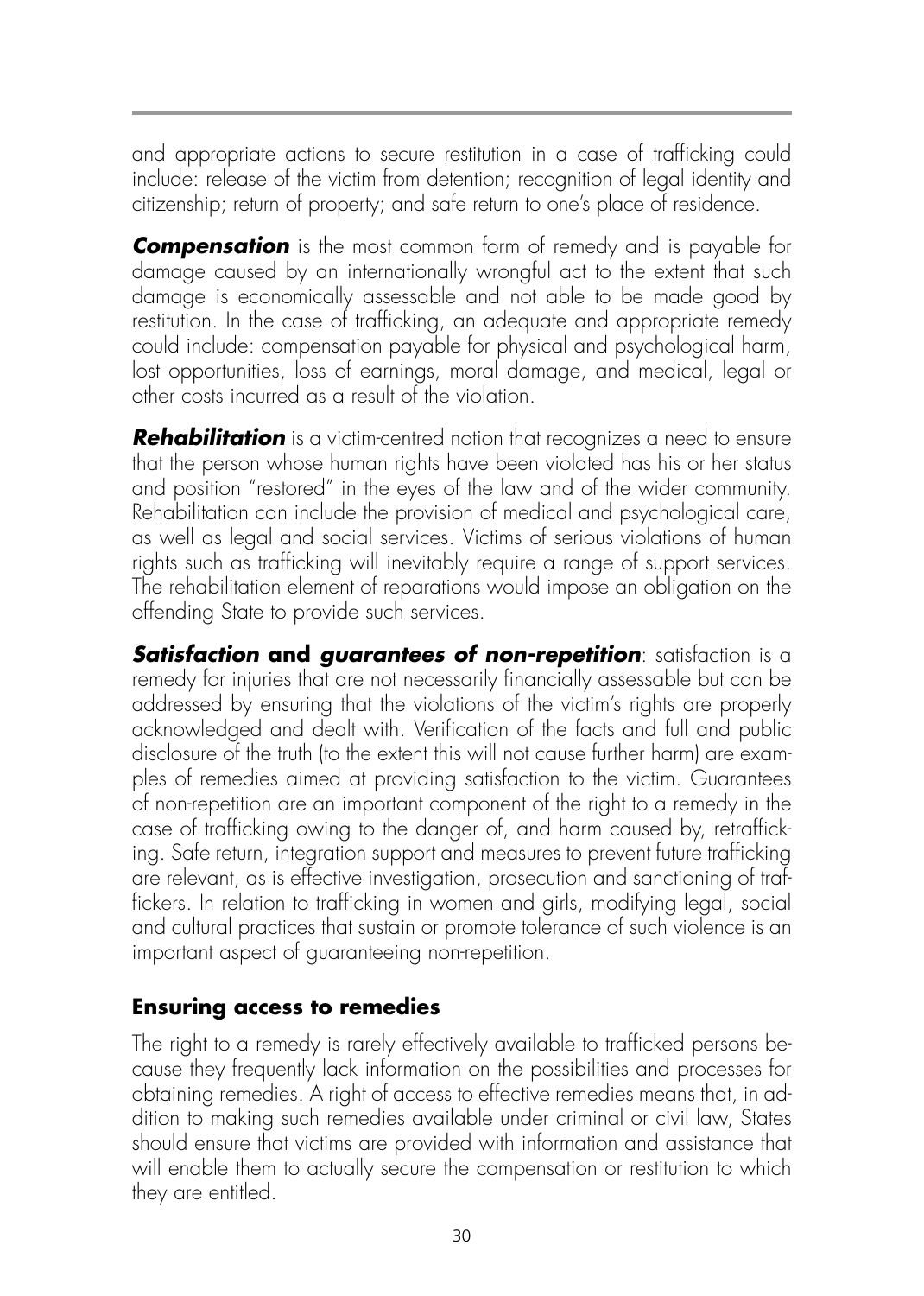The Basic Principles and Guidelines on the Right to a Remedy and Reparation provide detailed and specific guidance on the steps required to ensure access to justice for victims of serious human rights violations, such as:

- Disseminating information about all available remedies;
- Developing measures to minimize the inconvenience to victims and their representatives; and to protect against unlawful interference with victims' privacy and ensure their safety from intimidation and retaliation before, during and after judicial, administrative or other proceedings that affect their interests;
- Providing proper assistance to victims seeking access to justice; and
- Making available all appropriate legal, diplomatic and consular means to ensure that victims can exercise their rights to a remedy.

In the context of trafficking, an additional and important requisite for realizing the right to a remedy is the presence of the victim in the country where the remedy is being sought (see sect. D above).

The Special Rapporteur on trafficking in persons has proposed a set of draft basic principles on the right to an effective remedy for trafficked persons (see box below).

#### **Draft basic principles on the right to an effective remedy for trafficked persons**

#### **1. Rights and obligations**

1. Trafficked persons as victims of human rights violations have the right to an effective remedy for harms committed against them.

2. All States, including countries of origin, transit and destination, are obliged to provide or facilitate access to remedies that are fair, adequate and appropriate to all trafficked persons within their respective territory and subject to their respective jurisdiction, including non-citizens, for harms committed against them.

3. The right to an effective remedy encompasses both a substantive right to reparations and procedural rights necessary to access reparations.

4. In substance, trafficked persons should be provided with adequate reparations for the harms suffered, which may include restitution, compensation, recovery, satisfaction, and guarantees of non-repetition.

5. Trafficked persons should also be provided with access to a competent and independent authority in order to successfully obtain reparations. This necessitates, at a minimum, the provision of: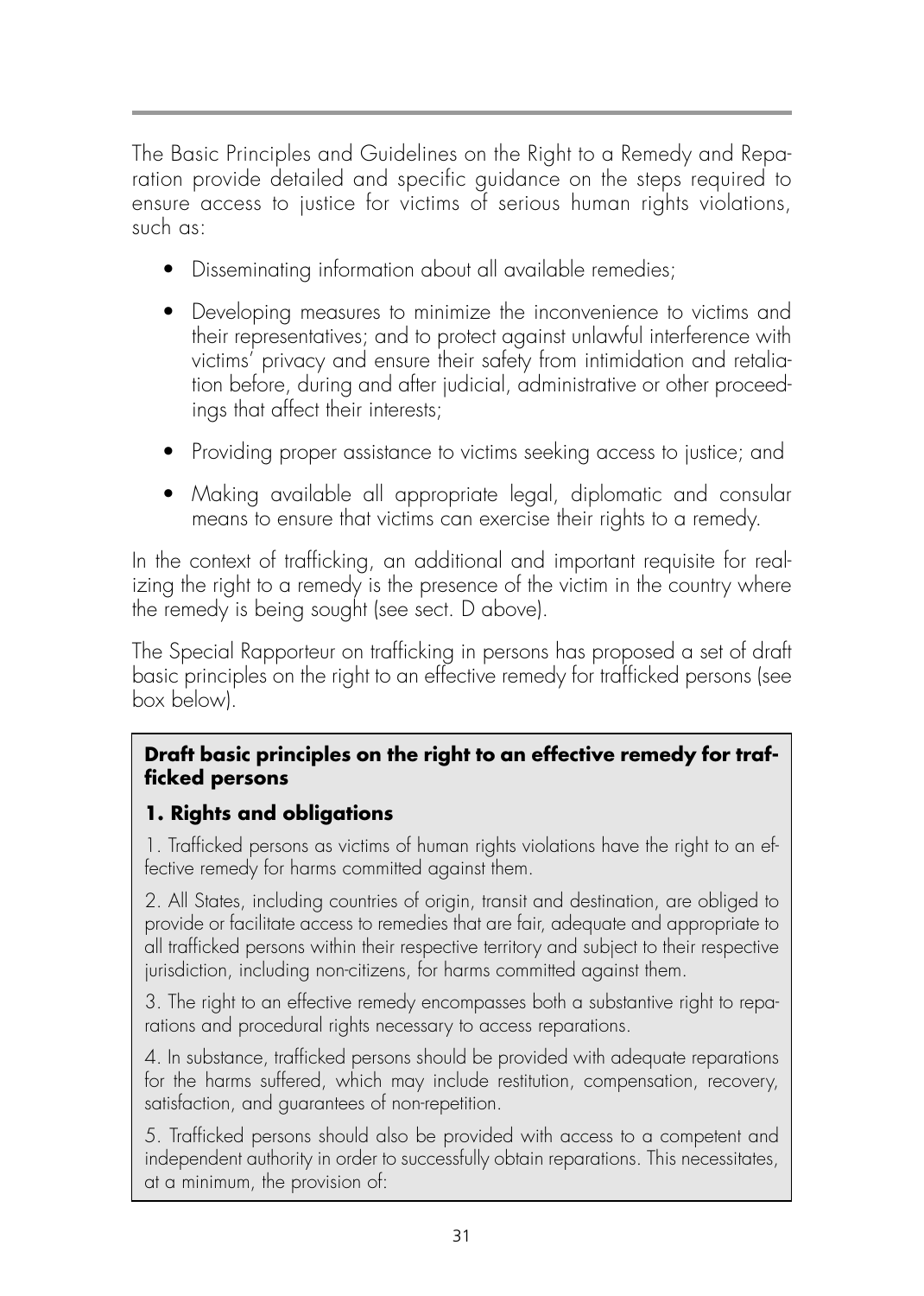(a) Information concerning their rights, the reparations available and the existence of and modalities for accessing reparation mechanisms;

(b) Legal, medical, psychological, social, administrative and other assistance necessary in seeking remedies;

(c) A reflection and recovery period, followed by residence status while trafficked persons seek remedies.

#### **2. Realizing the right to a remedy**

6. States shall:

(a) Ensure that adequate procedures are in place to enable quick and accurate identification of trafficked persons and provide adequate training to law enforcement and other agencies that might come in contact with trafficked persons;

(b) Ensure that trafficked persons are not subjected to discriminatory treatment in law or in practice on any ground, such as race, colour, sex, language, religion, political or other opinion, national or social origin, property, birth or other status, including their age, their status as victims of trafficking, their occupation or types of exploitation to which they have been subjected;

(c) Give due consideration to individual circumstances of trafficked persons to ensure that remedies are centred on the empowerment of trafficked persons and full respect for their human rights. At a minimum, States should "do no harm" and ensure that remedial proceedings are not detrimental or prejudicial to the rights of trafficked persons and their psychological and physical safety.

#### *Restitution*

7. States shall:

(a) Place the best interests of trafficked persons at the centre in providing measures of restitution;

(b) Provide trafficked persons with temporary or permanent residence status as a form of remedy where a safe return to the country of origin cannot be guaranteed, may place them at risk of persecution or further human rights violations, or is otherwise not in their best interests;

(c) Effectively address the root causes of trafficking in order to ensure that trafficked persons are not returned to the pre-existing situation which places them at risk of being retrafficked or further human rights violations.

#### *Recovery*

8. States shall:

(a) Provide a non-conditional reflection and recovery period, during which trafficked persons are provided with measures necessary for the physical, psychological and social recovery, including, but are not limited to: appropriate housing, counselling and information about their situations and legal rights; medical, psychological and material assistance; and employment, educational and training opportunities;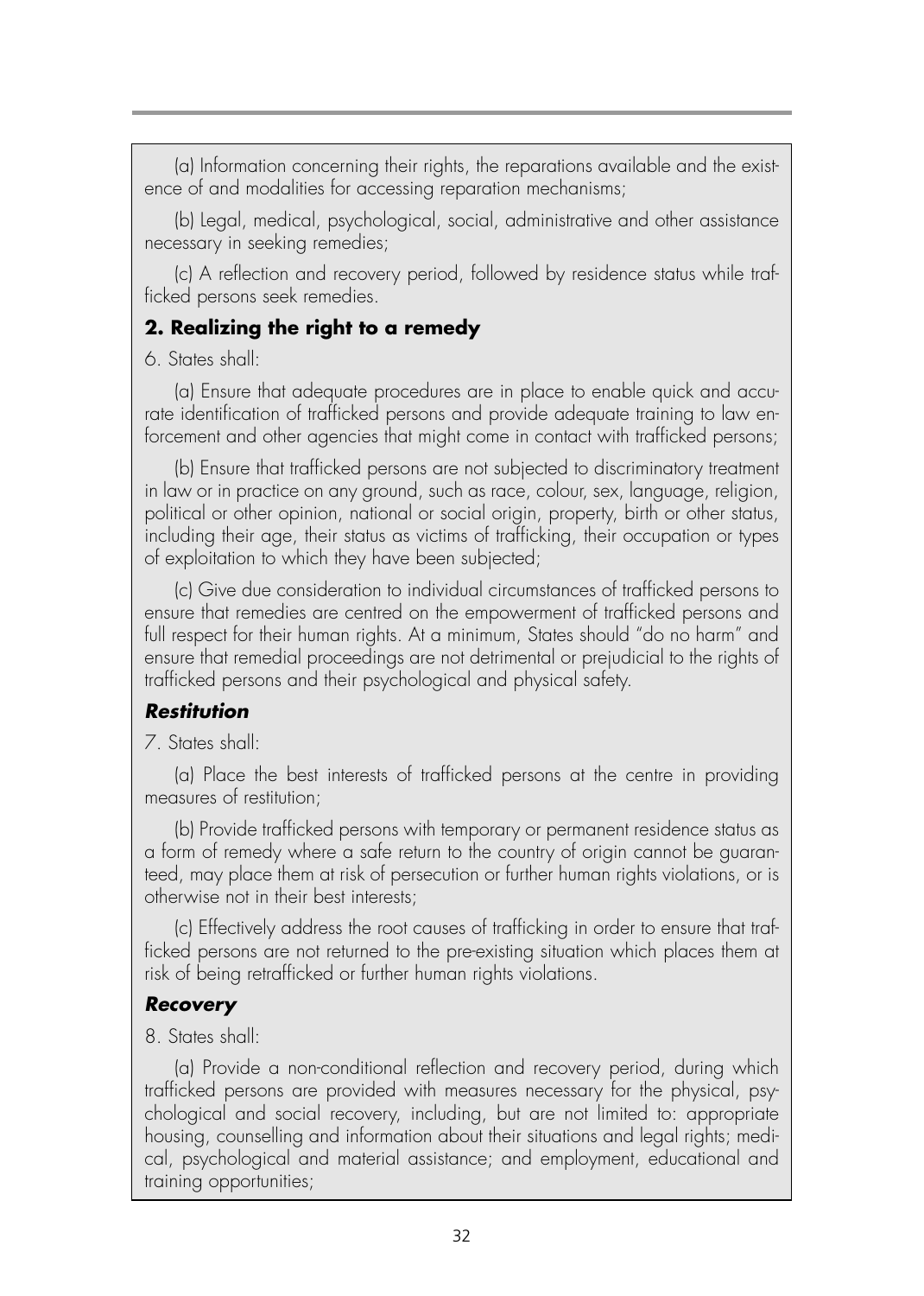(b) Ensure that trafficked persons' access to assistance and other benefits are under no circumstances dependent upon their cooperation in legal proceedings.

#### *Compensation*

9. States shall:

(a) Ensure that laws, mechanisms and procedures are in place to enable trafficked persons, if they desire, to:

(i) Obtain civil damages for trafficking-related offences, including breaches of labour laws;

(ii) Secure awards or orders from criminal courts for compensation from persons convicted of trafficking-related offences;

(iii) Gain access to compensation from the State for injuries and damages.

(b) Address the common obstacles for trafficked persons to obtain compensation for their material and non-material damage. To this end, they should ensure that:

(i) All trafficked persons have a legally enforceable right to obtain compensation, irrespective of their immigration status and of whether their perpetrators have been convicted;

(ii) Trafficked persons are fully informed of their legal rights, including their rights to have access to remedies through judicial, labour and administrative proceedings, promptly and in a language and form they understand;

(iii) Trafficked persons seeking to access remedies are provided with necessary assistance to this end, including social assistance, free and qualified legal aid and representation, and, where necessary, qualified interpreters, regardless of their immigration status;

(iv) Trafficked persons are allowed to lawfully remain in the country in which the remedy is being sought for the duration of any criminal, civil, labour or administrative proceedings, without prejudice to any claim they may have to the right to remain on a more permanent basis as a remedy in itself;

(v) Laws and procedures are in place to support the seizure of the proceeds of trafficking and confiscation of traffickers' assets, and explicitly indicate that such proceeds and assets are intended in the first instance to compensate trafficked persons and in the second instance for general provision of remedies to trafficked persons;

(vi) Effective measures are in place for the enforcement of reparation judgements including foreign judgements.

10. In cases of trafficked women and girls who have been subjected to sexual and gender-based violence, States should take into account potential risks of psychological harm, stigma and communal and family ostracism that judicial proceedings may impose on them and provide measures to afford adequate protection to those women and girls affected, while creating opportunities to seek compensation through non-judicial avenues.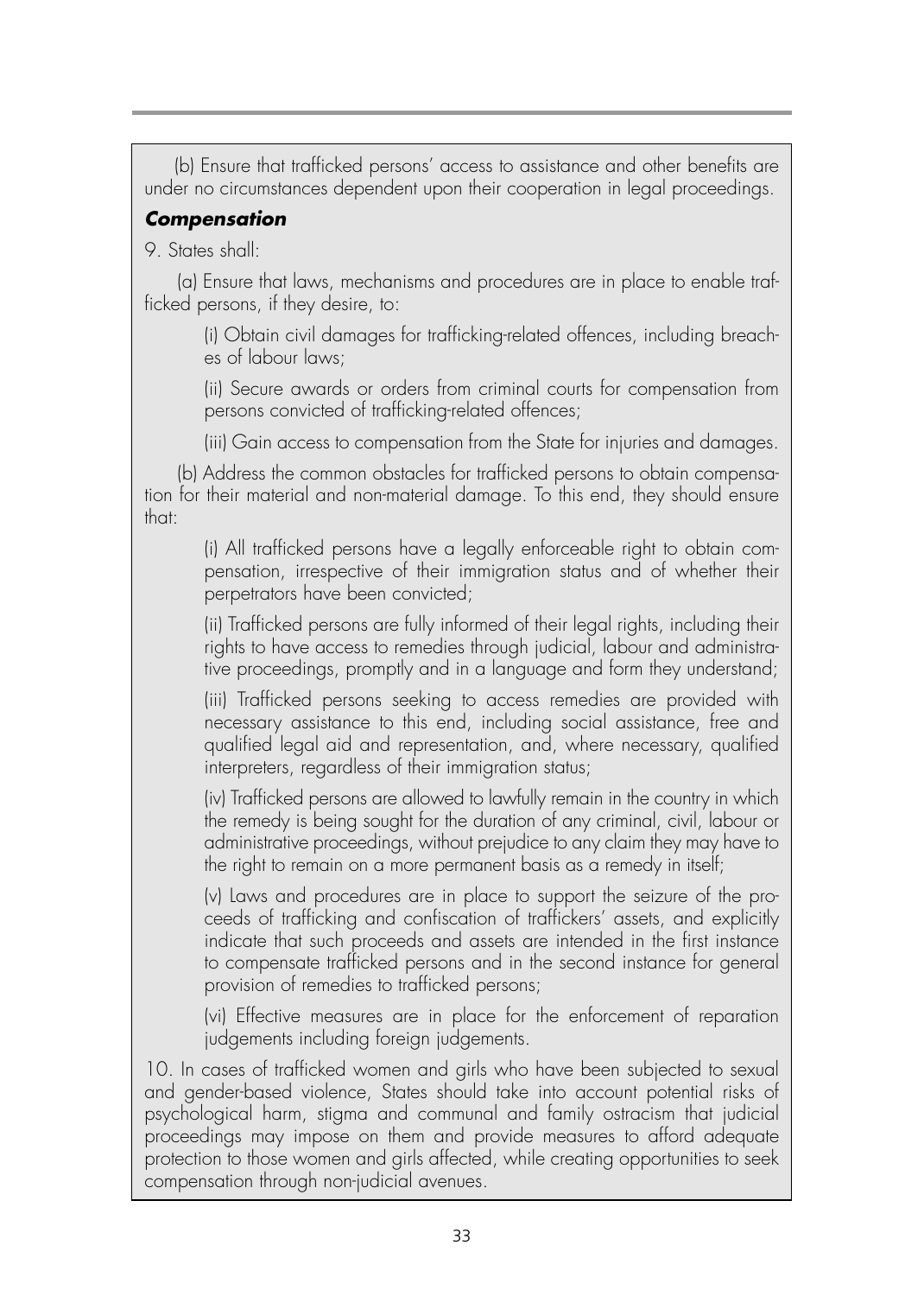#### **3. Trafficked children**

11. States shall:

(a) Ensure that the best interests of the child are a primary consideration in providing trafficked children with remedies, taking into account the individual circumstances of the child, including his or her age, upbringing, ethnic, cultural and linguistic background and protection needs;

(b) Respect the child's right to express his or her views freely in all matters affecting the child. To this end, States should provide trafficked children with effective access to information on all matters affecting their interests, such as their situation, entitlements, services available and the family reunification and/or repatriation process;

(c) Take measures to ensure adequate and appropriate training, in particular legal and psychological training, for persons working with trafficked children on specific rights and obligations in cases involving children.

Source: "Report of the Special Rapporteur on trafficking in persons, especially women and children, Joy Ngozi Ezeilo" (A/HRC/17/35), annex I.

## **F. Obligations of an effective criminal justice response**

Trafficking is a crime as well as a violation of human rights. International law requires States to ensure an effective criminal justice response to trafficking: a response that works to end the impunity of traffickers and to secure justice for the victims.

## **Criminalizing trafficking and related offences**

States that fail to criminalize trafficking fully are failing in their obligation to protect victims of trafficking and to prevent future trafficking. They are also failing to provide the necessary structures within which State agencies can investigate, prosecute and adjudicate cases of trafficking in persons to the required standard of due diligence. International law, as set out in the Trafficking Protocol (art. 5) and confirmed in many other legal and policy instruments, requires States to criminalize trafficking, its component acts and related offences. The international human rights treaty bodies and United Nations special procedures have also noted criminalization as both an obligation and a central component of an effective national response to trafficking in persons.

There are several key elements to the obligation to criminalize trafficking:

• **Criminalization independent of any transnational offence or involvement of organized criminal group**: the offence of trafficking should be established in the domestic law of every State independently of its transnational nature or the involvement of an organized criminal group.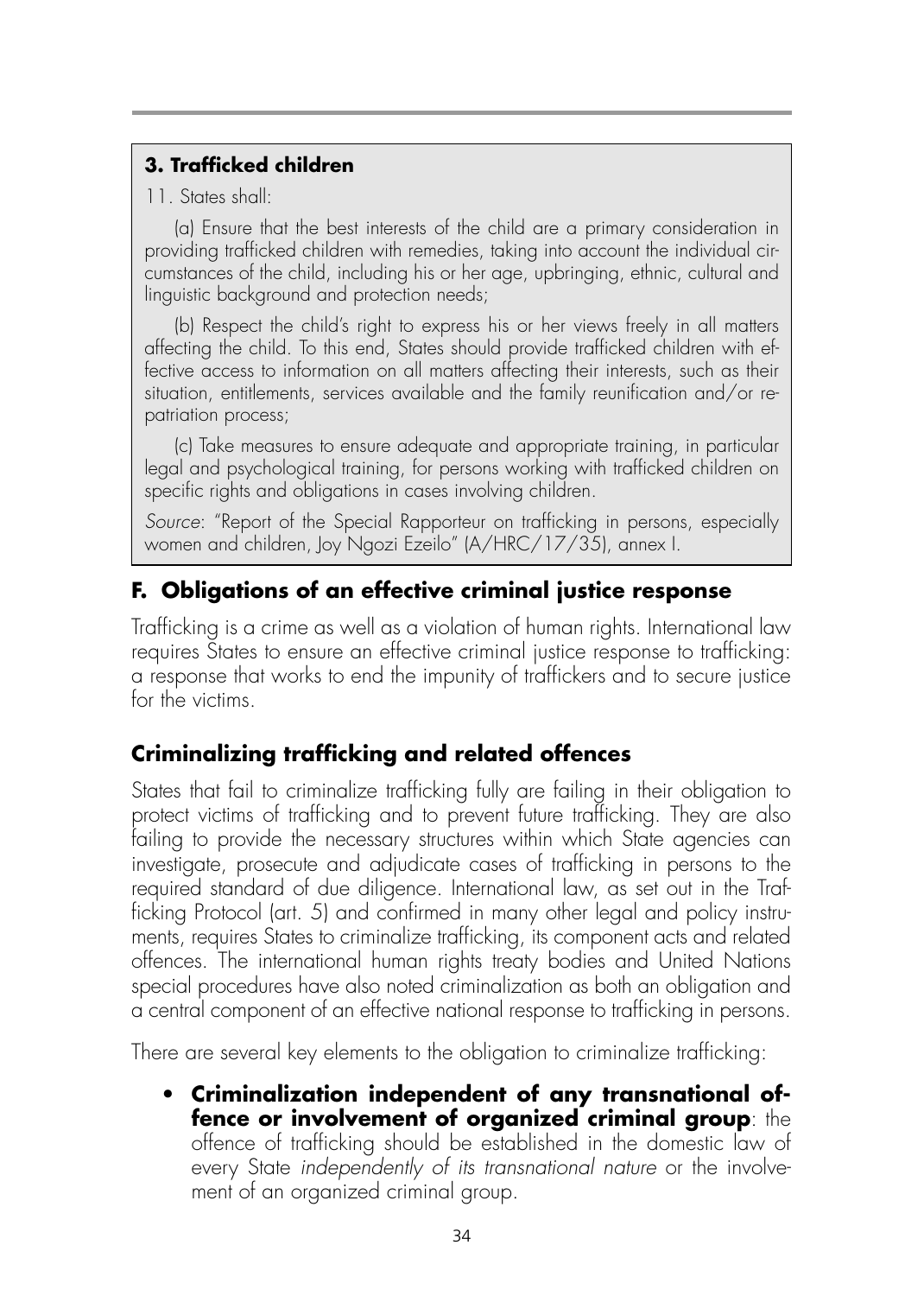- **Application of the international definition**: international cooperation on trafficking requires a common understanding of trafficking, reflected in a common definition. States are required to ensure that the national definition is in keeping with the international standard. For example, the national definition should recognize that women, men and children can be trafficked for a range of exploitative purposes; it should recognize that the elements of the crime of trafficking in children are different from those of trafficking in adults; and it should be clear that the consent of the victim does not alter the offender's criminal liability.
- **Complicity and liability in trafficking offences: criminali**zation denotes individual criminal responsibility for perpetrators. Organizing, directing or being an accomplice in the commission of trafficking offences and attempting to commit such offences should also be criminalized. The nature of trafficking makes it especially important that liability for trafficking offences should extend to both natural and legal persons. Legal persons, in this context, might be commercial companies and corporations operating in a range of sectors such as tourism, entertainment, hospitality, labour recruitment, adoption and the provision of medical services.
- **Criminalizing related conduct**: the importance of and the need for criminalizing component acts of trafficking as well as related offences are increasingly acknowledged. This would include violations of human rights law most directly associated with trafficking, such as sexual exploitation, forced labour or services, slavery or slavery-like practices, servitude, debt bondage, the worst forms of child labour and forced marriage. Proper criminalization of associated conduct, such as rape, sexual assault, physical assault, money laundering and corruption, can help to support a strong criminal justice response.
- **Criminalization of the use of the services of a victim of trafficking**: the question of whether using the services of victims of trafficking should be criminalized has not yet been settled. While the Trafficking Protocol does not refer to it, the European Trafficking Convention requires its State parties to consider criminalizing the knowing use of the services of a victim of trafficking (art. 19). This issue is discussed further in the context of dealing with demand for trafficking (see sect. G below).
- **Criminal jurisdiction**: the rules related to the exercise of criminal jurisdiction identify the circumstances under which a State is required to assert its criminal justice authority over a particular situation. For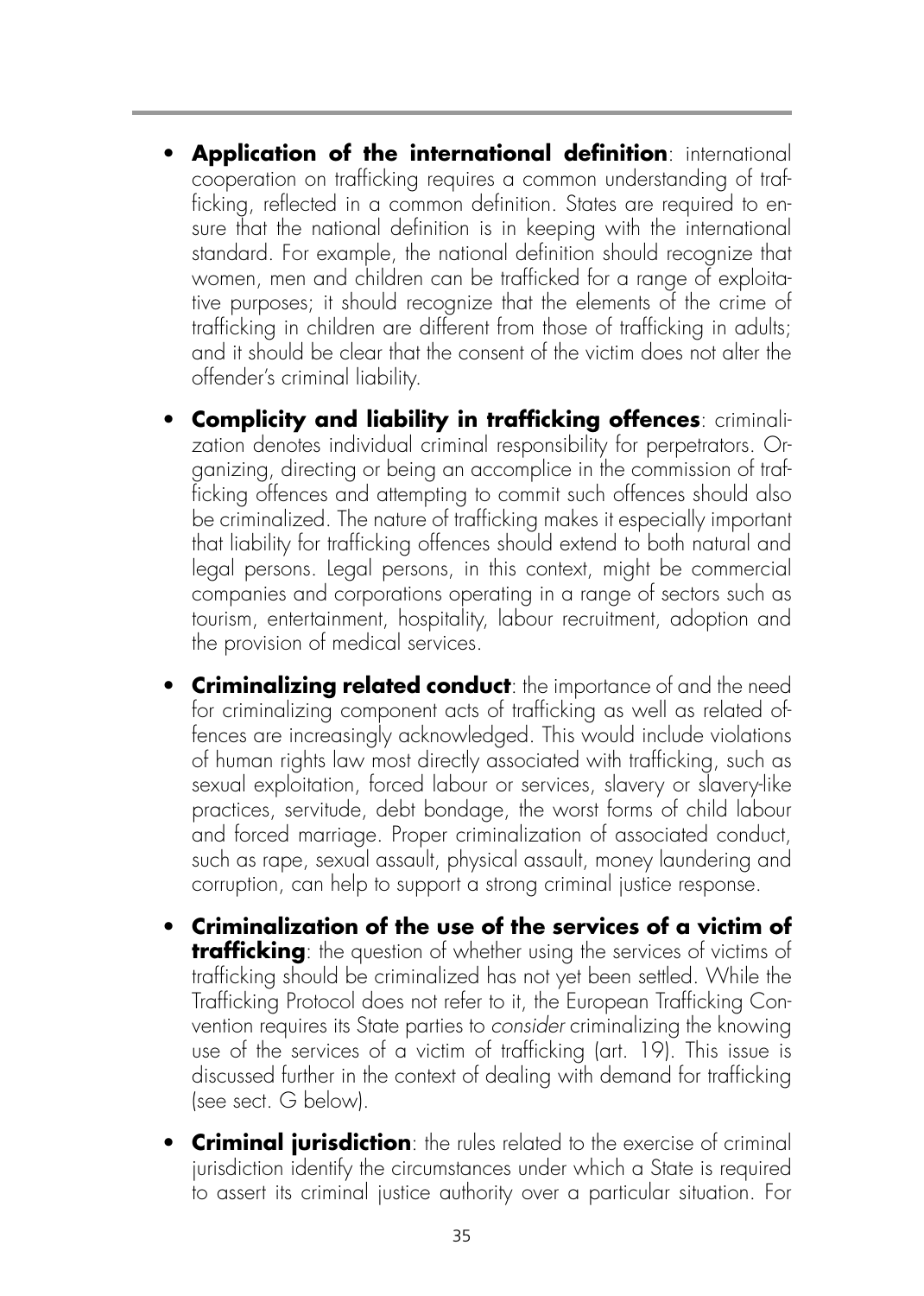cases of trafficking, these rules are set out in the major international and regional treaties. Their objective is to reduce or eliminate jurisdictional safe havens for traffickers by ensuring that all parts of the crime can be punished wherever they took place. Another concern is to ensure coordination mechanisms if more than one country may have grounds to assert jurisdiction. The main rules require States to exercise jurisdiction over trafficking offences: (a) when the offence is committed on their territory or on board a vessel flying their flag or on an aircraft registered under their laws (territoriality principle); or (b) when the offender is present on their territory and they do not extradite the offender on grounds of nationality or any other grounds (principle of "extradite or prosecute").

## **Effective investigation and prosecution of trafficking**

Traffickers and their accomplices are seldom arrested, investigated, prosecuted or convicted. As noted previously, victims of trafficking are rarely identified and too often criminalized. Despite being the key to successful prosecutions, victims are seldom brought into the criminal justice process as witnesses.

The Recommended Principles and Guidelines declare unequivocally that "States have a responsibility under international law to act with due diligence to … investigate and prosecute traffickers" (principle 2). That obligation applies whether the allegation involves a State official or a non-State actor. International treaty law, including human rights law, supports this standard.

How does one measure whether a State is taking seriously its obligation to investigate and prosecute trafficking cases? The worst case will generally be the easiest to decide. A State that does not criminalize trafficking, that fails

#### **Due diligence in the investigation of trafficking cases**

In Rantsev v. Cyprus and Russia, the European Court of Human Rights identified an obligation on State parties to the European Convention on Human Rights to investigate cases of trafficking. The Court emphasized the need for such investigations to be full and effective: covering all aspects of trafficking allegations, from recruitment to exploitation. It further noted that these positive obligations applied to the various States potentially involved in human trafficking—States of origin, States of transit and States of destination. The Court affirmed that States are required to "take such steps as are necessary and available in order to secure relevant evidence, whether or not it is located in the territory of the investigating State" and that "in addition to the obligation to conduct a domestic investigation into events occurring on their own territories, member States are also subject to a duty in cross-border trafficking cases to cooperate effectively with the relevant authorities of other States concerned in the investigation of events which occurred outside their territories".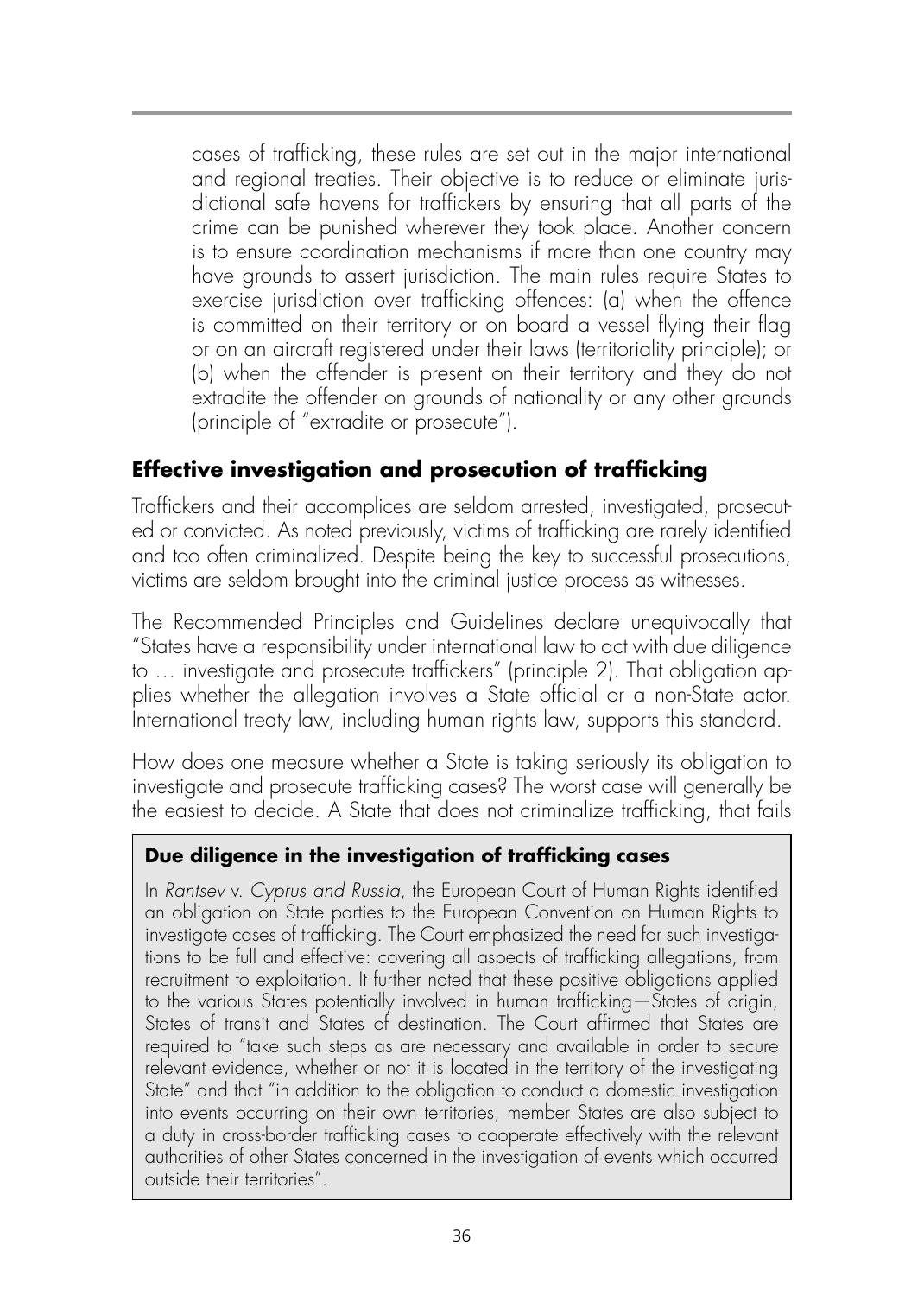to investigate any cases of trafficking, that fails to protect any victims or to prosecute any perpetrators when there is reliable evidence available of the existence of a trafficking problem will clearly not pass the due diligence test. In less clear cases, it is necessary to evaluate whether the steps taken show that the State is serious about investigating and prosecuting trafficking.

Legal and policy developments over the past decade have affirmed that the obligation to investigate and prosecute trafficking also requires attention to the following:

- **Treatment of and cooperation with victims**: effective prosecution of trafficking requires the cooperation of victims. If victims are prevented or discouraged from making complaints then this will have a direct impact on the ability of the criminal justice system to investigate and prosecute trafficking cases.
- **Training, empowerment and specialization of criminal justice officials**: an effective criminal justice response to trafficking requires trained and competent officials. Legal and policy sources confirm that training should adopt a human rights approach, aiming to strengthen the capacity of criminal justice officials to protect victims and to respect and promote their rights. In addition to receiving skills and awareness training, criminal justice officials and agencies also need to be organized, empowered and funded in a manner that enables them to respond appropriately and effectively to the crime of trafficking. This may require, for example, the establishment of a dedicated, specialized investigatory capacity.
- **Integration of a gender perspective:** international and regional treaty law notes the importance of ensuring the integration of a gender perspective into responses to trafficking, including criminal justice responses. Men and boys are often overlooked as victims of trafficking and related exploitation. The harm done to them may be underreported and criminal justice agencies may be less willing to investigate and prosecute such cases. Women and girls have often been trafficked in ways that are specific to their gender and with an impact that can also be very gender-specific. Failure of national criminal justice agencies to integrate a gender perspective into their work may aggravate the harm done to victims and render responses less effective in ending impunity and securing justice.
- **Rights of suspects and the right to a fair trial**: a human rights response to trafficking requires the rights of all persons to be respected and protected. The pursuit of traffickers can never be at the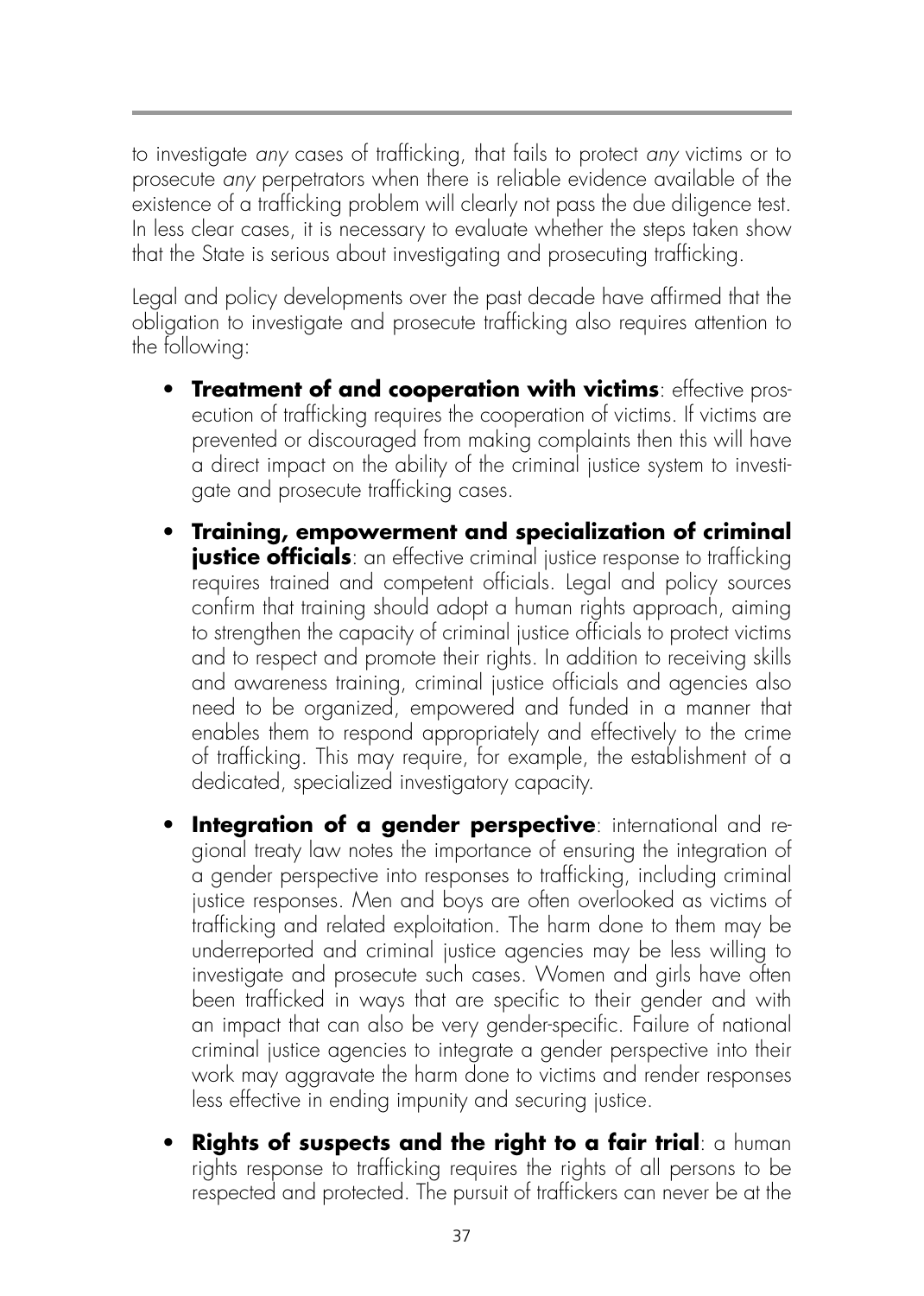expense of international rules governing the administration of justice. These rules guarantee, to all persons, the right to receive a fair and public hearing by a competent, independent and impartial tribunal established by law.

- **Sanctions**: it is widely recognized that sanctions are an essential part of the national response to trafficking. International law requires States to ensure that trafficking offences and related violations of human rights are subject to effective and proportionate sanctions. Weak sanctions can undermine criminal justice efforts and may fail the victims by not offering them the protection they deserve. On the other hand, rigid or extremely severe sanctions, such as mandatory minimum custodial terms or the death penalty, may not meet the required human rights and criminal justice standard.
- **Asset confiscation and disposal:** trafficking is a highly lucrative and relatively risk-free crime. An effective criminal justice response requires steps to be taken to ensure that trafficking does not reward its financiers, organizers and beneficiaries. International treaty law confirms an obligation on States to seize and confiscate assets of trafficking and to ensure their laws and institutions are up to this task. The Recommended Principles and Guidelines (principle 16 and guideline 4.4) as well as the European Trafficking Convention (art. 23.3) encourage States to find ways to use confiscated assets to support victims of trafficking.
- **International cooperation**: informal cooperation mechanisms, such as intelligence exchange between national law enforcement agencies, as well as legal tools, such as extradition and mutual legal assistance, are important means of eliminating safe havens for traffickers and thereby ending the high levels of impunity they currently enjoy and securing justice for victims. International law requires States to facilitate such cooperation, for example, by making trafficking an extraditable offence and by adhering to the principle of "extradite or prosecute". Human rights law also places limits on the ways in which such cooperation is to take place.<sup>4</sup>

## **G. Preventing trafficking**

In the context of trafficking in persons, prevention refers to positive measures to stop future acts of trafficking from occurring. Policies and activities identified as "prevention" are generally those considered to be addressing

<sup>&</sup>lt;sup>4</sup> See further Association of Southeast Asian Nations, ASEAN Handbook on International Legal Cooperation in Trafficking in Persons Cases (2010).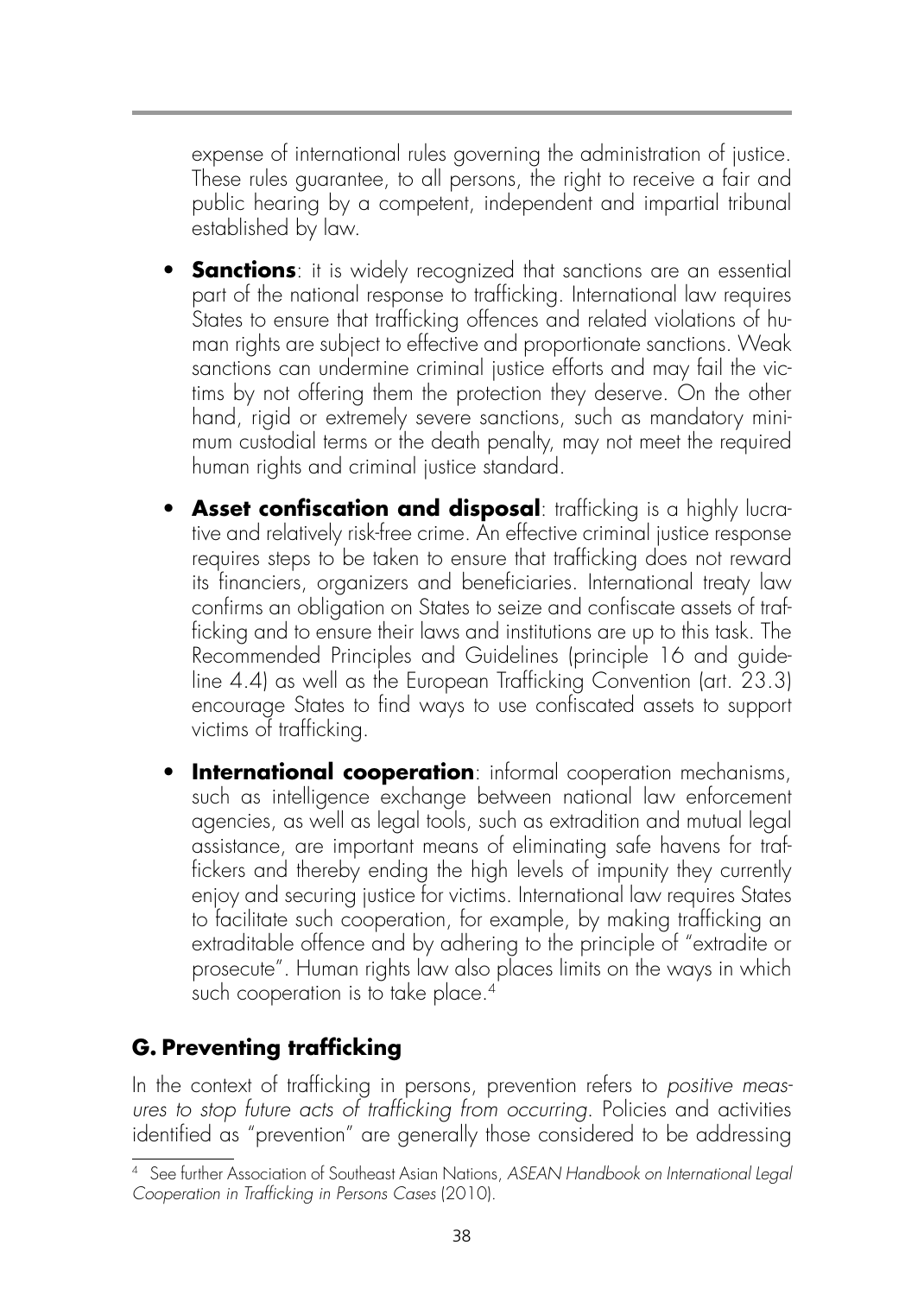the causes of trafficking. These are generally agreed to be the factors that (a) increase the vulnerability of victims and potential victims; (b) create or sustain demand for the goods and services produced by trafficked persons; and (c) create or sustain an environment within which traffickers and their accomplices can operate with impunity.

International law confirms that States bear some responsibility for preventing the occurrence of an internationally wrongful act such as trafficking. The standard implied in this obligation is, once again, one of due diligence: the State is required to take "all reasonable and necessary measures" to prevent a given event from occurring. A decision on what is "reasonable and necessary" in this context will require consideration of the facts of the case and the surrounding circumstances, including the capacities of the State. The key trafficking treaties confirm an obligation of prevention, as do "soft law" sources, such as resolutions and policy documents of United Nations bodies and regional intergovernmental organizations and the work of the human rights treaty bodies and special procedures.

A human rights-based approach to trafficking may question or place limits on the use of certain common prevention strategies. The most important restriction is that responses to trafficking should not violate established rights (see sect. H below). The practical implications of this rule for the prevention of trafficking are considered further below.

## **Prevention through addressing vulnerability to trafficking**

While our understanding of trafficking is far from complete, it is clear that certain factors can make an individual, a social group or a community more vulnerable to trafficking and related exploitation. These factors include poverty and inequality as well as human rights violations such as discrimination and gender-based violence—all of which contribute to creating economic deprivation and social conditions that limit individual choice and make it easier for traffickers and exploiters to operate. They tend to have a different and disproportionate impact on groups that already lack power and status in society, such as women, children, migrants (especially irregular migrants), refugees and the internally displaced.

Vulnerabilities to trafficking can be short- or long-term, specific or general, procedural, political, economic or structural. Understanding the nature of particular vulnerabilities can help to ensure that responses are targeted, appropriate and effective. An example of a short-term, specific vulnerability that has been repeatedly recognized, including by several human rights treaty bodies, is that caused by a lack of information about safe migration options and the dangers associated with trafficking. This vulnerability could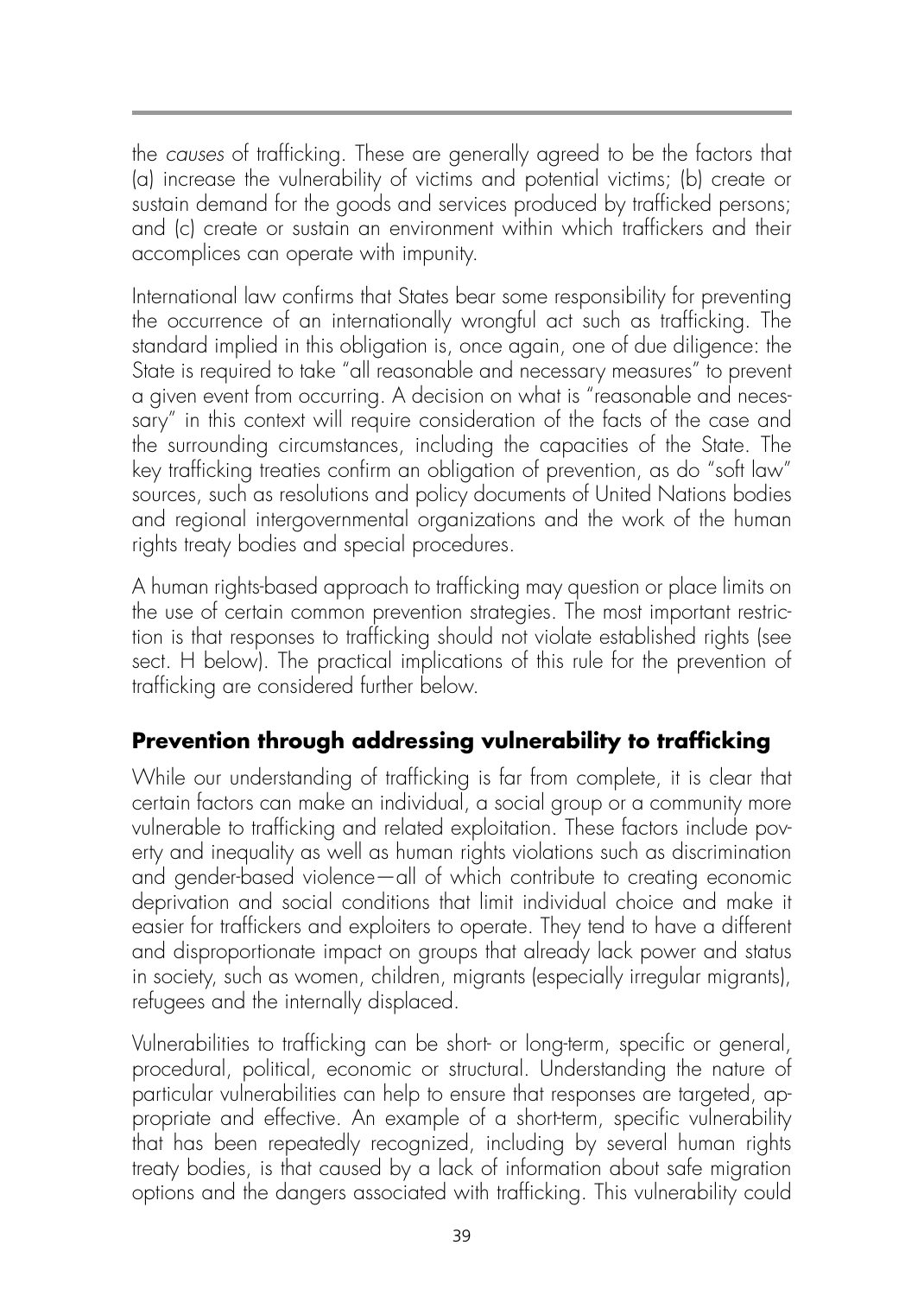be addressed through initiatives aimed at raising the awareness of potential migrants, including those who could be trafficked, with appropriate precautions and advice on how to avoid falling under the control of traffickers. Poverty and lack of avenues for safe, legal and non-exploitative migration increase vulnerability in much more complex ways and require long-term and more comprehensive approaches.

A human rights approach to trafficking recognizes that empowering individuals by guaranteeing their human rights will reduce their susceptibility to being trafficked and exploited. Such an approach requires us to consider the reasons why some people are trafficked and others are not; why some people are prepared to take dangerous migration decisions and others are not; why some people are more readily exploited than others and in different ways. An understanding of vulnerability to trafficking should result in preventive measures that are realistic, effective and respectful of human rights. It should also contribute to more effective treatment of victims through, for example, better-informed support measures and reintegration programmes.

States have a legal obligation to prevent trafficking and associated human rights violations through addressing vulnerability. However, there is not yet sufficient clarity about what this means in practice. The Trafficking Protocol, for example, requires State parties to "take or strengthen measures … to alleviate the factors that make persons, especially women and children, vulnerable to trafficking, such as poverty, underdevelopment and lack of equal opportunity" (art. 9.4). Its parent instrument, the United Nations Convention against Transnational Organized Crime, also requires States to address the adverse social and economic conditions believed to contribute to the desire to migrate and, hence, to the vulnerability of victims of trafficking (art. 31.7). Both treaties highlight the need for education and awareness-raising aimed at improving understanding of trafficking, mobilizing community support for action against trafficking, and providing advice and warning to specific groups and individuals that may be at high risk of victimization. The European Trafficking Convention has similar provisions (arts. 5–6).

The importance of addressing vulnerabilities to trafficking is emphasized by the United Nations General Assembly, the Economic and Social Council and the Security Council, United Nations human rights bodies and through a range of regional and international policy instruments. The Recommended Principles and Guidelines highlight particular measures to reduce vulnerability, such as: providing accurate information to potential migrants; developing realistic information campaigns to inform communities about trafficking; and expanding the opportunities for legal, gainful and non-exploitative labour migration.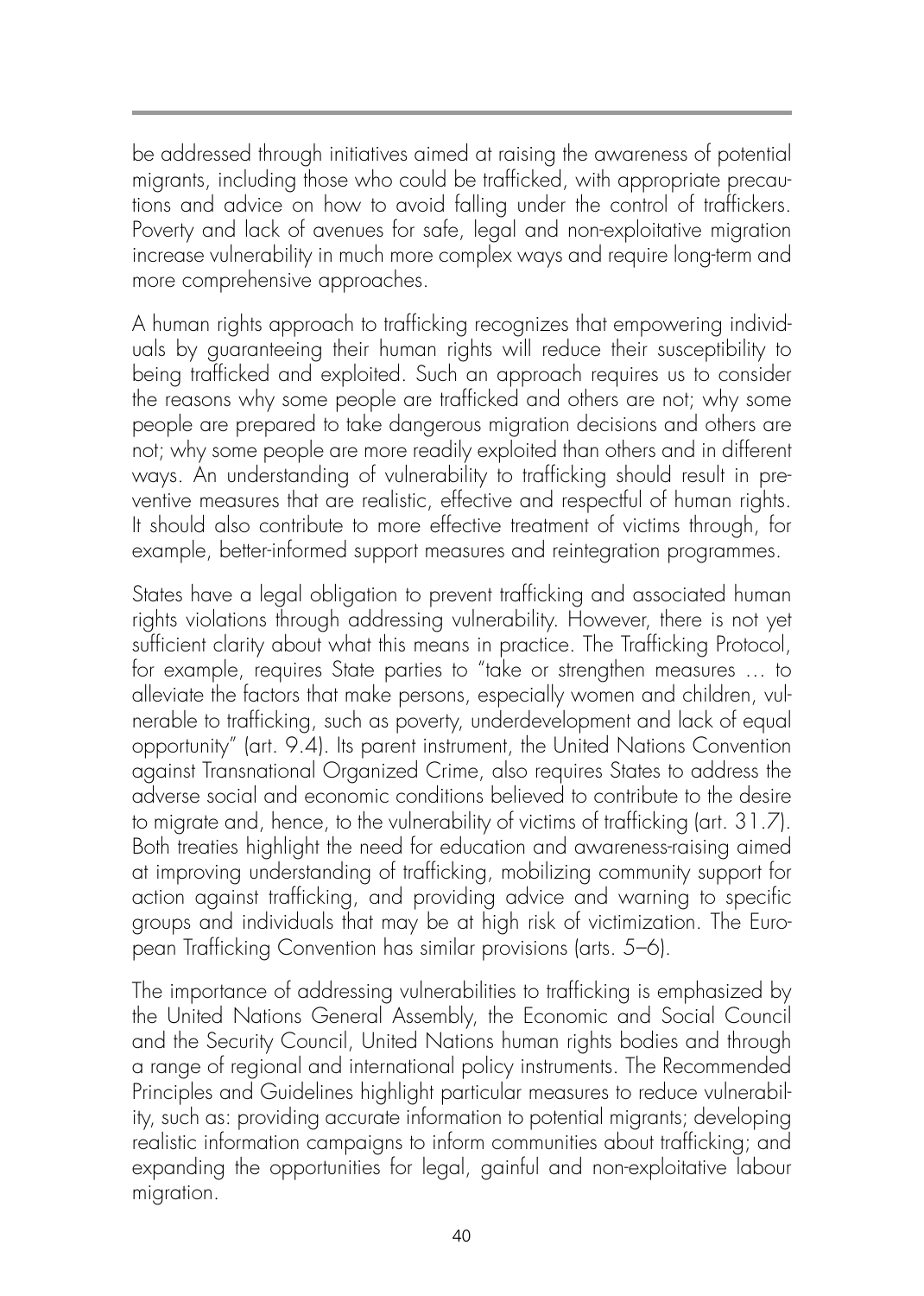The following paragraphs identify some of the issues that may arise in addressing specific forms of trafficking-related vulnerability.

#### Vulnerability related to poverty and inequality

The limits that poverty places on life choices can lead to individuals taking risks and making decisions about their lives and their futures in a way that they would never have done if their basic needs were being met. Inequality is an additional factor contributing to vulnerability. Inequality can relate to wealth, income and opportunity. Inequalities that have an impact on trafficking exist within as well as between countries. In short, trafficking inevitably involves the movement of individuals from regions and countries of relatively less wealth, income and opportunity to regions and countries of relatively greater wealth, income and opportunities.

#### **Poverty and vulnerability to trafficking**

It is widely recognised that improvement of economic and social conditions in countries of origin and measures to deal with extreme poverty would be the most effective way of preventing trafficking. Among social and economic initiatives, improved training and more employment opportunities for people liable to be traffickers' prime targets would undoubtedly help to prevent trafficking in human beings.

Source: Explanatory Report of the Council of Europe.

Addressing poverty and inequality must be a priority for all countries, and for the intergovernmental organizations that represent them and promote their interests. While this is a broad and long-term goal that goes well beyond the issue of trafficking, there are certain steps that could be taken in this direction to specifically address those aspects of poverty and inequality that are most directly relevant to trafficking. These include: better educational opportunities, especially for women and children; better access to credit, finance and productive resources, especially for women; and legal and social measures to ensure labour rights, including a minimum wage that enables an adequate standard of living.

#### Vulnerability related to discrimination and violence against women

Major human rights instruments, both international and regional, prohibit discrimination on a number of grounds such as race, sex, language, religion, property, birth, nationality, ethnic or social origin, or other status. Discrimination can be linked to trafficking in a number of ways. It is no coincidence that those most likely to be trafficked (irregular migrants, stateless persons, non-citizens and asylum seekers, members of minority groups) are especially susceptible to discrimination and intolerance, based on their race, ethnicity,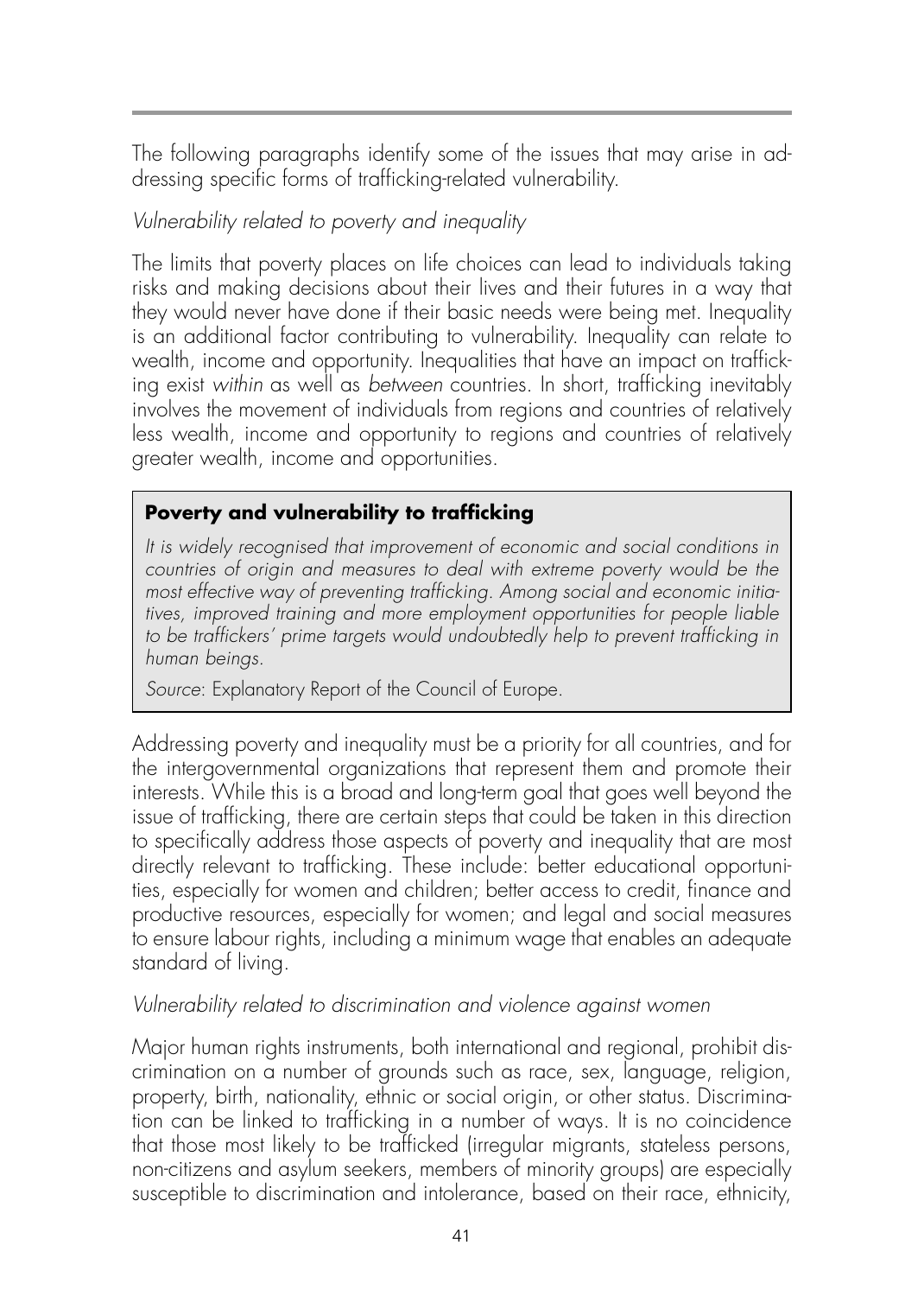religion or other distinguishing factors. Some groups, such as migrant women and girls, are vulnerable to intersectional and multiple discrimination. In addition to increasing the risk of trafficking, discriminatory attitudes, perceptions and practices contribute to shaping and fuelling the demand for trafficking.

Racial and gender-based discrimination in the recognition and application of economic and social rights is also a critical factor in rendering persons more susceptible to trafficking than others. In both these cases, the impact of discrimination results in fewer and poorer life choices. It is the lack of genuine choice that can, in turn, render women and girls more vulnerable than men and certain nationalities and ethnicities more vulnerable to being trafficked in certain situations—where they are minorities or where they are living in poverty or instability after conflict or political transition.

Importantly, while trafficking itself is a form of violence against women, violence directed against or primarily affecting women can also be a factor making them more vulnerable to trafficking. For example, women may accept dangerous migration arrangements in order to escape entrenched gender discrimination, including family violence and lack of protection against such violence. Women may also be more vulnerable than men to coercion and force at the recruitment stage, increasing their susceptibility to being trafficked in the first place. States, particularly those of origin, can address vulnerability to trafficking related to discrimination and violence against women through a range of practical measures, such as providing safe shelter with medical, psychological and legal facilities to women experiencing violence. Longer-term measures that seek to address the social, cultural and structural causes of violence are also important. These may be: reforming legislation that either discriminates against women or fails to address violence against women; ensuring the prompt investigation and prosecution of complaints related to violence against women; providing access to effective remedies for gender-based violence; and implementing initiatives aimed at educating the public and relevant officials about violence against women.

#### Special vulnerabilities of children, including unaccompanied and separated children

International law recognizes that children, because of their reliance on others for their security and well-being, are vulnerable to trafficking and related exploitation. It, therefore, accords children special rights of care and protection. Appropriate responses to child vulnerability must be built on a genuine understanding of that vulnerability—specifically, why some children are trafficked and others are not.

All measures taken to reduce the vulnerability of children to trafficking should aim to improve their situation—rather than just prevent behaviours such as migration for work, which, while not desirable, especially for young children,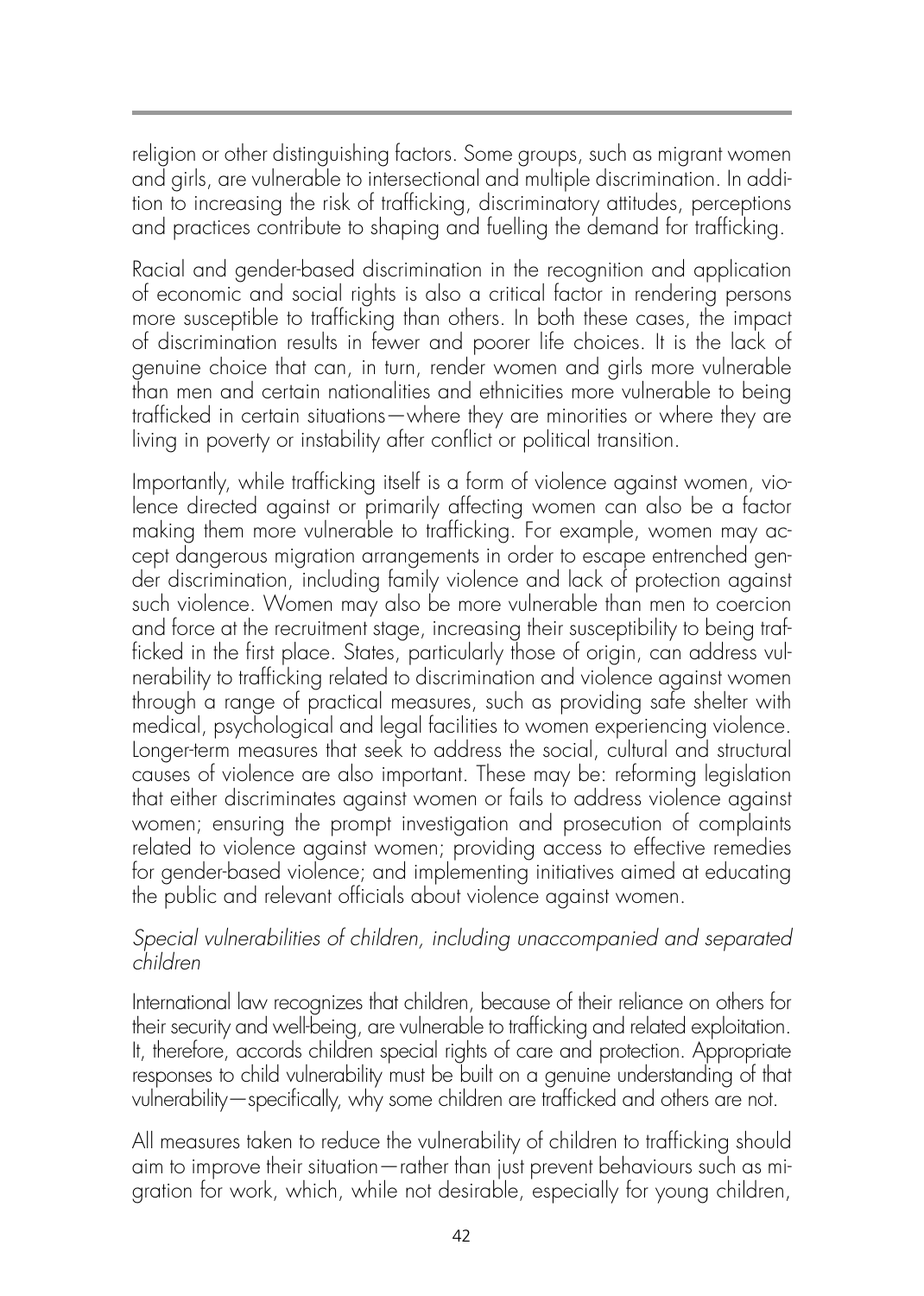may not necessarily be exploitative or lead to trafficking. It is also important to recognize that children are not a homogenous group: older children have different needs, expectations and vulnerabilities than younger children; girls and boys can similarly be disaggregated.

#### **Actions to reduce the vulnerability of children to trafficking**

- Ensure that appropriate legal documentation (including for birth, citizenship and marriage) is in place and available;
- Tighten passport and visa regulations in relation to children, particularly unaccompanied minors and minors accompanied but not by an immediate family member;
- Improve children's access to educational opportunities and increase the level of school attendance, in particular by girls;
- Protect children from violence including family and sexual violence;
- Combat discrimination against girls;
- Raise public awareness of the unlawful nature and effects of child trafficking and exploitation.

Source: Recommended Principles and Guidelines on Human Rights and Human Trafficking: Commentary.

## Vulnerability in conflict and post-conflict situations

Trafficking is a feature of armed conflict as well as of post-conflict situations. During conflict, individuals may be abducted or otherwise trafficked by military or armed groups to provide labour, military and sexual services. Even after the cessation of hostilities, civilian populations may be under extreme economic or other pressure to move and are thereby particularly vulnerable to threats, coercion and deception. War and post-war economies are often built on criminal activities, which can quickly be expanded to include trafficking. Weak or dysfunctional criminal justice systems ensure that traffickers and their accomplices can operate with impunity. Violent and lawless war zones often become source, transit or destination points for victims of trafficking. The presence of international military or peacekeeping forces can present an additional threat of trafficking and related exploitation, with women and girls being at particular risk. International law and international policy require action to address the particular vulnerabilities of individuals caught up in conflict. To the extent that the situation, its cause or its consequences have a gender dimension, it is essential to ensure that responses, too, integrate an appropriate gender perspective.

## **Prevention through addressing demand**

Trafficking feeds into a global market that seeks cheap, unregulated and exploitable labour and the goods and services that such labour can produce.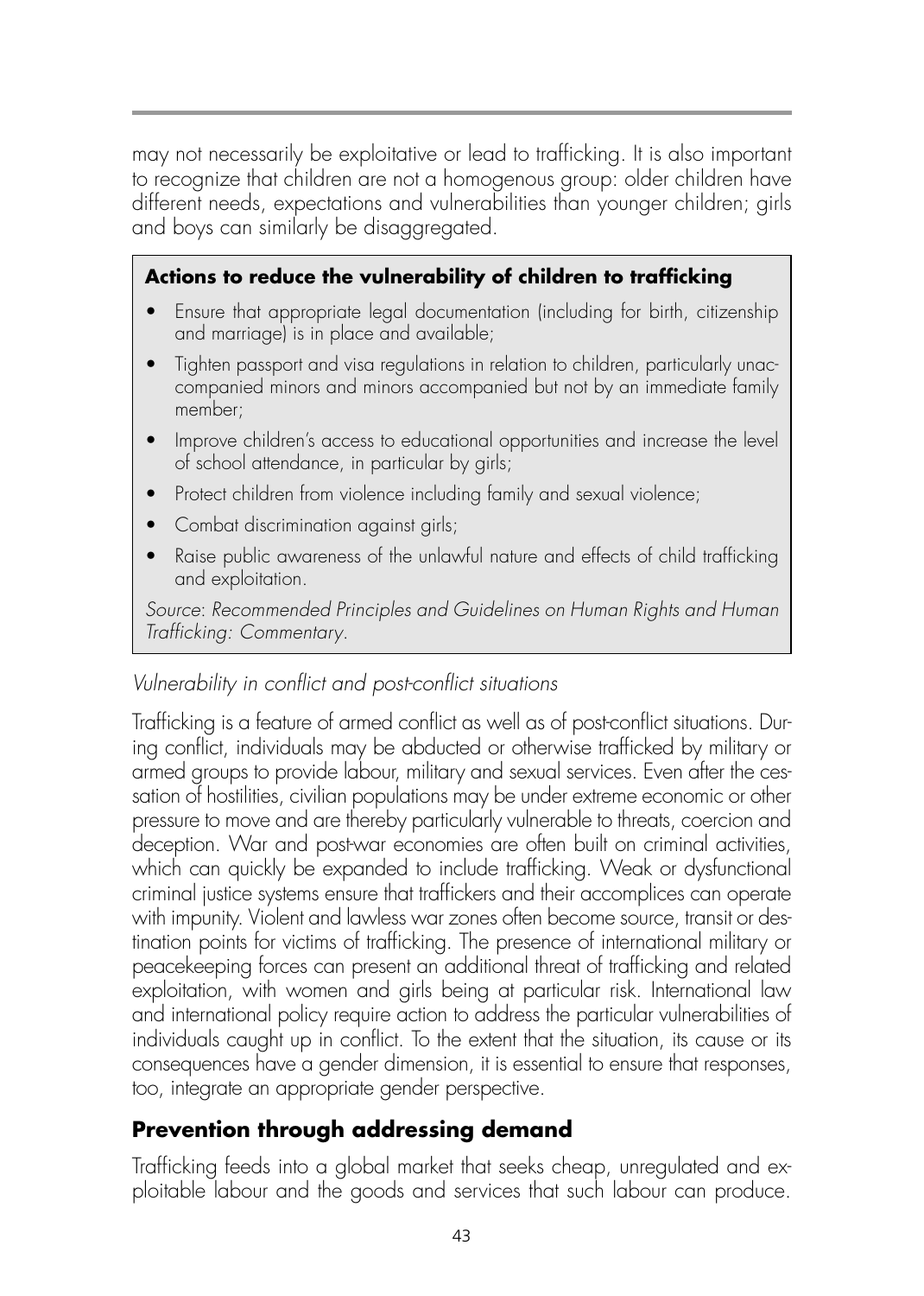It is this realization that has prompted calls for States and others to consider demand as part of the problem of trafficking and to acknowledge demand reduction as an important part of any comprehensive approach to prevention.

It is difficult and sometimes controversial to focus on demand, and the fact that there is no common understanding of what "demand" actually means further complicates matters. For example, when used in connection with trafficking, demand can refer to quite different things: e.g., employer demand for cheap and exploitable labour; consumer demand for the goods or services produced or provided by trafficked persons; and even demand generated by exploiters and others involved in the trafficking process such as recruiters, brokers and transporters, who rely on trafficking and victims of trafficking to generate income. A distinction can also be made between the demand itself, and the causes and factors that can shape it. Of course, demand cannot be considered separately from supply—not least because supply may well generate its own demand. For example, the availability of a cheap and exploitable domestic labour force can itself contribute to generating demand for exploitative domestic labour at a level that may not otherwise have existed. Similarly, some argue that demand for prostitution fuels the market for persons trafficked into prostitution.

International treaty law requires States to take at least some measures to discourage the demand that fosters trafficking-related exploitation. However, provisions relating to demand are very general and it is difficult to isolate specific actions. For example, the Trafficking Protocol requires State parties to "adopt or strengthen legislative or other measures, such as educational, social or cultural measures, including through bilateral and multilateral cooperation, to discourage the demand that fosters all forms of exploitation of persons, especially women and children, that leads to trafficking" (art. 9.5). The European Trafficking Convention contains a similar provision, along with a list of minimum measures that its State parties have to take (art. 6).

Several of the United Nations human rights treaty bodies and special procedures have taken up this issue, in particular the need to raise public awareness of the unlawful and exploitative nature of human trafficking. International and regional policy documents provide further confirmation of a growing understanding of the need for States to consider demand as a root cause of trafficking and a key factor in any effective prevention strategy. However, once again, there is a lack of specificity about how demand can or should actually be addressed in practice.

It is helpful to consider how human rights can contribute to fleshing out the substantive content of the obligation to address demand (see also chap. II,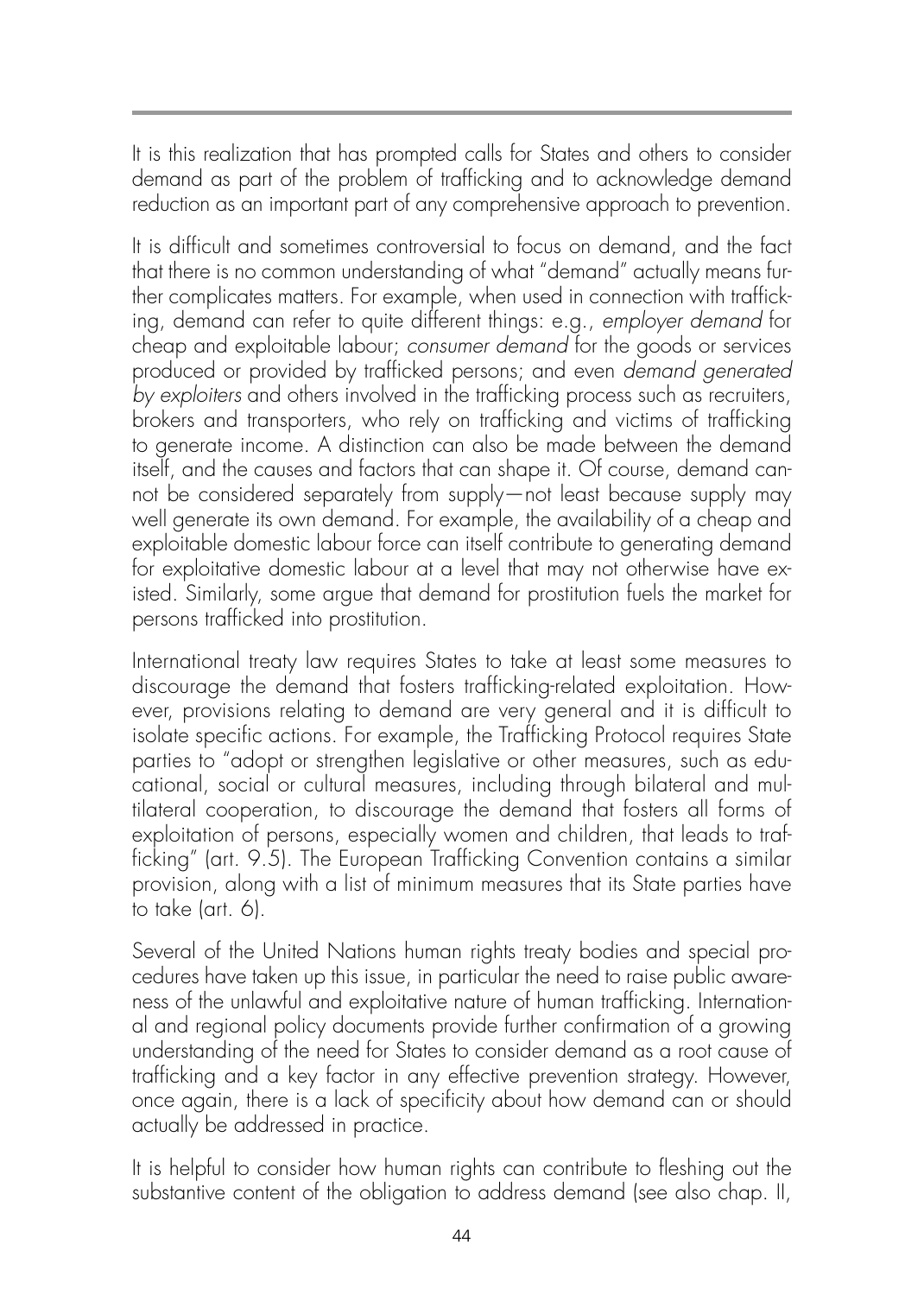sect. C above). The following text box provides guidance on the various considerations that should underpin a human rights-based approach to addressing demand.

#### **Considerations for a human rights approach to addressing demand**

#### *Focus and scope*

- The obligation to address demand rests primarily with the country within which the exploitation takes place, because it is within these countries that both consumer and employer demand is principally generated.
- The links between demand and supply, noted above, also imply certain obligations on countries of origin.
- The demand reduction required under international law is not restricted to demand for exploitative sexual services but encompasses demand for the full range of exploitative practices identified in the international definition of trafficking.
- States are not precluded by international law from regulating prostitution as they consider appropriate, subject, of course, to their obligation to protect and promote the human rights of all persons within their jurisdiction.

#### *Demand and discrimination*

- Demand in the context of trafficking is often shaped by discriminatory attitudes (including cultural attitudes) and beliefs. Women may be preferred for certain forms of exploitation because they are perceived as weak and less likely to assert themselves or to claim the rights to which they are entitled. Certain ethnic or racial groups may be targeted for trafficking-related exploitation on the basis of racist or culturally discriminatory assumptions relating to, for example, their sexuality, servility or work capacity.
- Demand for prostitution supplied through trafficking may reflect discriminatory attitudes and beliefs based on both race and gender.
- Rights-based strategies to address demand should focus on addressing discriminatory attitudes and beliefs, particularly those directed against women and migrants.

#### *The role of the State*

- States are able to shape demand for the goods and services produced by trafficking through laws and policies on a range of matters, including immigration, employment, welfare and economic development. For example, failure to provide legislative protection to certain individuals, such as domestic workers, "entertainers" or migrant workers, creates an environment that encourages demand.
- Laws and policies that institutionalize discrimination can also shape demand, as can a failure on the part of the State to challenge discriminatory social attitudes, practices and beliefs effectively.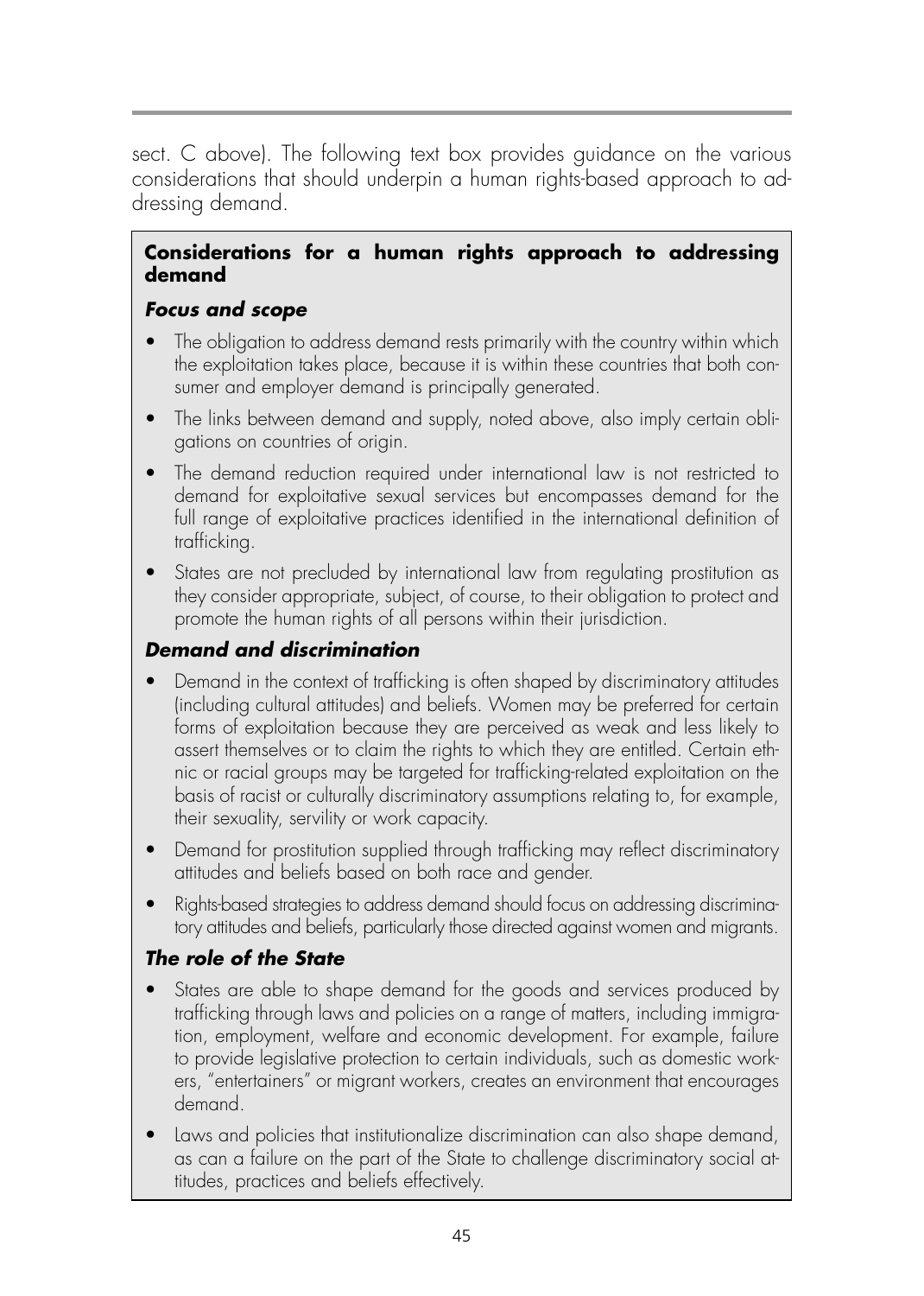- By maintaining trafficking as a low-risk, high-profit crime, a failure on the part of the State to investigate, prosecute and punish trafficking and related exploitation effectively can contribute to the demand generated by traffickers and exploiters.
- Failure on the part of the State to protect the rights of certain persons, including women, children and migrants, can further contribute to building demand by exacerbating vulnerability and, thereby, exploitability.

#### *The importance of labour protection*

- Poor or inadequately enforced labour standards in countries of destination sustain a demand for trafficked labour. Demand for the labour or services of trafficked persons is absent or markedly lower where workers are organized and where labour standards for wages, working hours and conditions, and health and safety are monitored and enforced.
- Rights-based strategies to address the demand for cheap, controllable labour should therefore aim to secure adequate labour protection, including through properly monitored regulatory frameworks, for all persons, including migrants and those working in the informal economy.

#### *Non-violation of established rights*

• Human rights-based strategies to address trafficking-related demand must not compromise established rights, in particular, the rights of those who have been trafficked or of migrants, internally displaced persons, refugees or asylum seekers.

Source: Recommended Principles and Guidelines on Human Rights and Human Trafficking: Commentary.

## **Prevention through addressing corruption and complicity**

In many situations of trafficking, some level of direct or indirect involvement of public officials is often claimed. Direct involvement refers to situations whereby public officials are actually part of the trafficking process—for example, as recruiters, brokers or exploiters. There are also many types of less direct official involvement (see text box below). Public sector complicity in trafficking, whether direct or indirect, undermines confidence in the rule of law and the fair operation of the criminal justice process. It fuels demand for illegal markets, such as trafficking, helps organized criminal groups to obstruct justice, exacerbates victim vulnerability, and renders almost impossible the full discharge of a State's obligation to investigate and prosecute trafficking cases with due diligence.

Military, peacekeeping, humanitarian and other international personnel may also be involved in trafficking and related exploitation. This is a complex issue and the dynamics are not yet fully understood. Certainly, a large, mostly male international presence is likely to fuel the demand for goods and services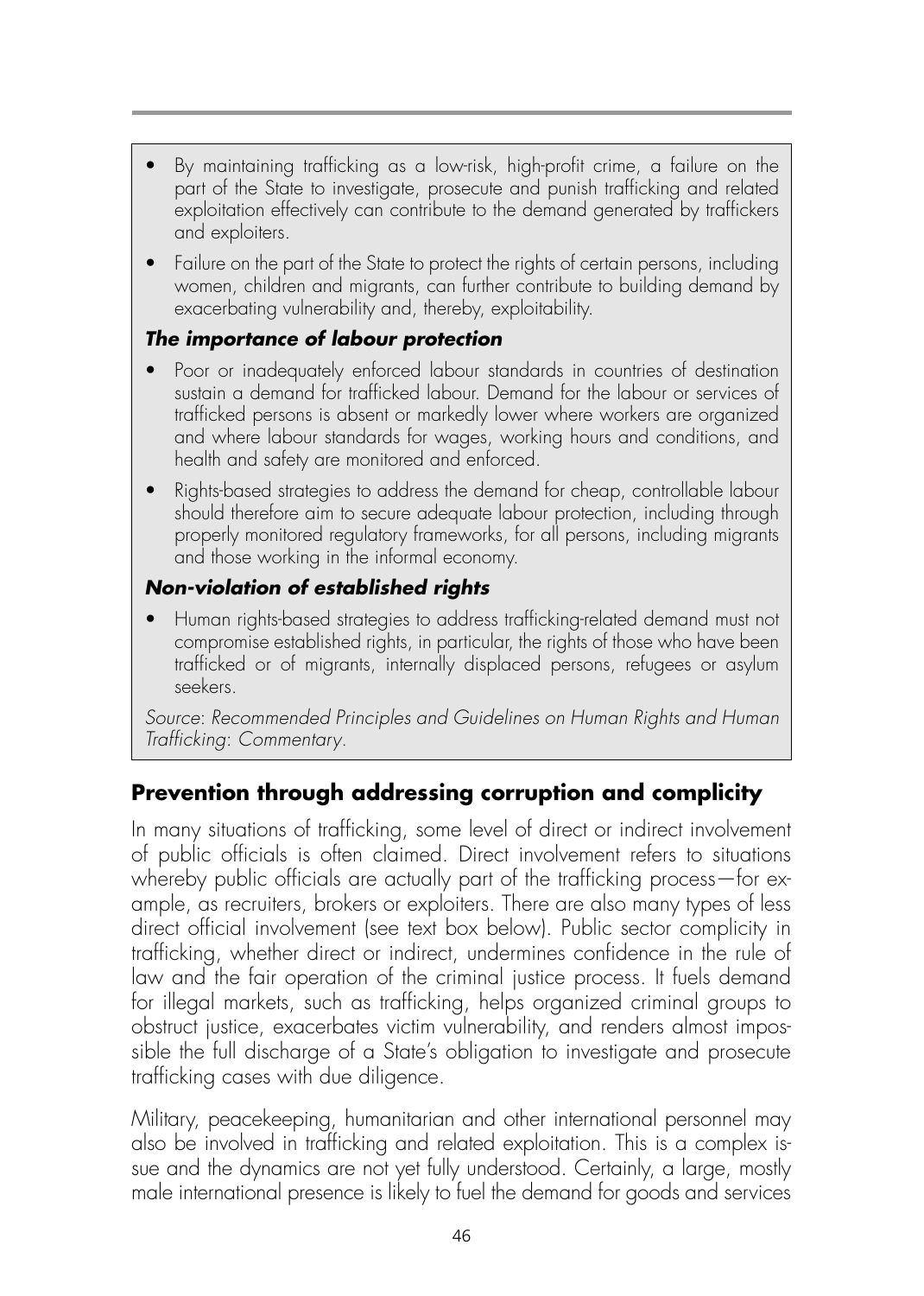produced through trafficking and exploitation, in particular prostitution. International personnel are generally deployed to situations of conflict or immediate post-conflict in which populations are vulnerable and basic institutions, including law enforcement, are fragile or non-existent. In addition, the legal framework governing engagement may be unclear and lines of responsibility and control blurred. The growing privatization of conflict, characterized by the increased involvement of private corporations as contractors and subcontractors, has exacerbated problems of responsibility and control. These various factors can combine to create a climate of impunity: a legal and procedural vacuum in which international personnel involved in criminal exploitation and trafficking are not investigated, apprehended or prosecuted.

#### **Examples of trafficking-related corruption and complicity**

- Border officials accepting bribes or inducements to permit the passage of persons who may be trafficked;
- Law enforcement officials or international peacekeeping, military or humanitarian personnel accepting favours in exchange for protection from investigation or prosecution;
- Labour inspectorates or health and safety officials accepting bribes to certify dangerous or illegal workplaces;
- Law enforcement or other public officials (including international peacekeeping or international military personnel) maintaining commercial interests in businesses using the services of trafficked persons, such as brothels; and
- Criminal justice officials, including prosecutors and judges, accepting bribes to dispose of trafficking cases in a particular way.

Source: Recommended Principles and Guidelines on Human Rights and Human Trafficking: Commentary.

States have an obligation to identify and respond adequately to traffickingrelated corruption and complicity—an obligation that should be seen as part of the broader duty to prevent trafficking. The United Nations Convention against Transnational Organized Crime, for example, acknowledges the strong link between organized criminal activities such as trafficking and corruption. It requires State parties to take strong measures to criminalize all forms of corrupt practices (art. 8). State parties are also required to adopt measures designed to promote integrity and to prevent and punish the corruption of public officials. They must also take measures to ensure effective action by their authorities in the prevention, detection and punishment of the corruption of public officials, including providing such authorities with adequate independence to deter the exertion of inappropriate influence on their actions (art. 9). The provisions of this Convention affirm the much more specific obligations of the United Nations Convention against Corruption.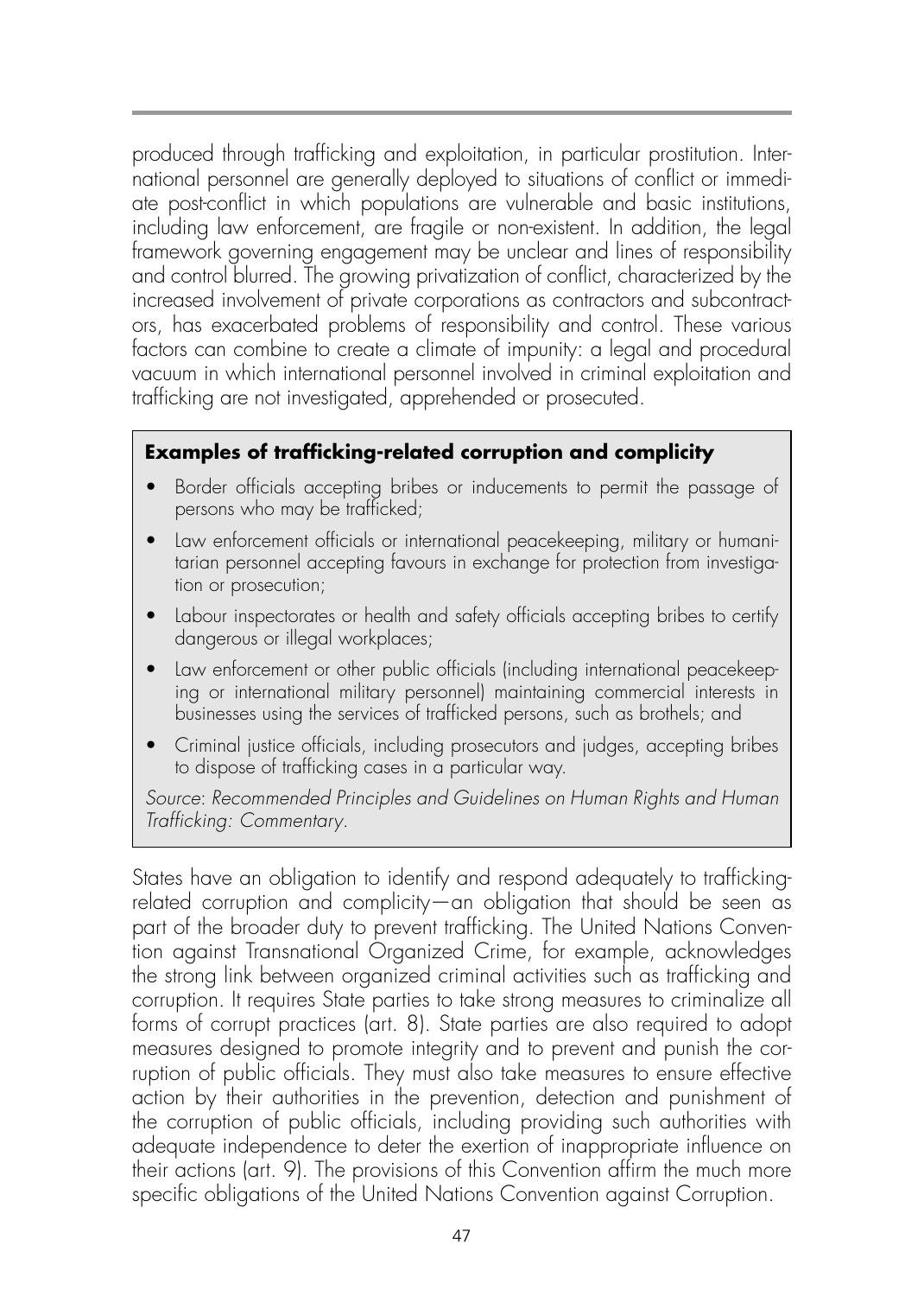Other specialist trafficking treaties, including the European Trafficking Convention (art. 24), recognize public sector complicity in trafficking as an aggravated circumstance warranting relatively harsher penalties. Many international and regional policy documents confirm the link between trafficking and corruption and the need for States to respond effectively. For example, the General Assembly has sought to protect trafficked persons against further harm by calling upon Governments to penalize persons in authority found guilty of sexually assaulting victims of trafficking in their custody.

What does the duty to respond to trafficking-related corruption and complicity mean in practice? The relevant legal standard is due diligence: the State must be able to show that it has taken and is taking every reasonable step to prevent, identify and respond to such practices. The United Nations Human Rights Committee has usefully spelled out the steps that should be taken to deal with violations of human rights involving public officials that are highly relevant to trafficking:

[In] order to combat impunity, stringent measures should be adopted to ensure that all allegations of human rights violations are promptly and impartially investigated, that the perpetrators are prosecuted, that appropriate punishment is imposed on those convicted and that the victims are adequately compensated. The permanent removal of officials convicted of serious offences and the suspension of those against whom allegations of such offences are being investigated should be ensured.

Additional actions that may be required of States to meet the due diligence standard include:

- Ensuring that the legal framework provides for the identification, investigation and prosecution of trafficking-related offences, including those committed by or with the complicity of public officials;
- Ensuring that the involvement of public officials in trafficking or related offences is an aggravated circumstance attracting relatively harsher penalties;
- Ensuring that procedures are in place for the effective investigation of complaints of trafficking involving or implicating public officials. These procedures should aim to ensure accountability, maintain public confidence and alleviate legitimate concerns. Accordingly, the investigation should commence promptly and be conducted with expedience. It must not be a mere formality but must be capable of leading to the identification and punishment of culprits. The investigation must be independent and public. There must be meaningful measures to establish the truth of a victim's allegations or to obtain corroborating evidence.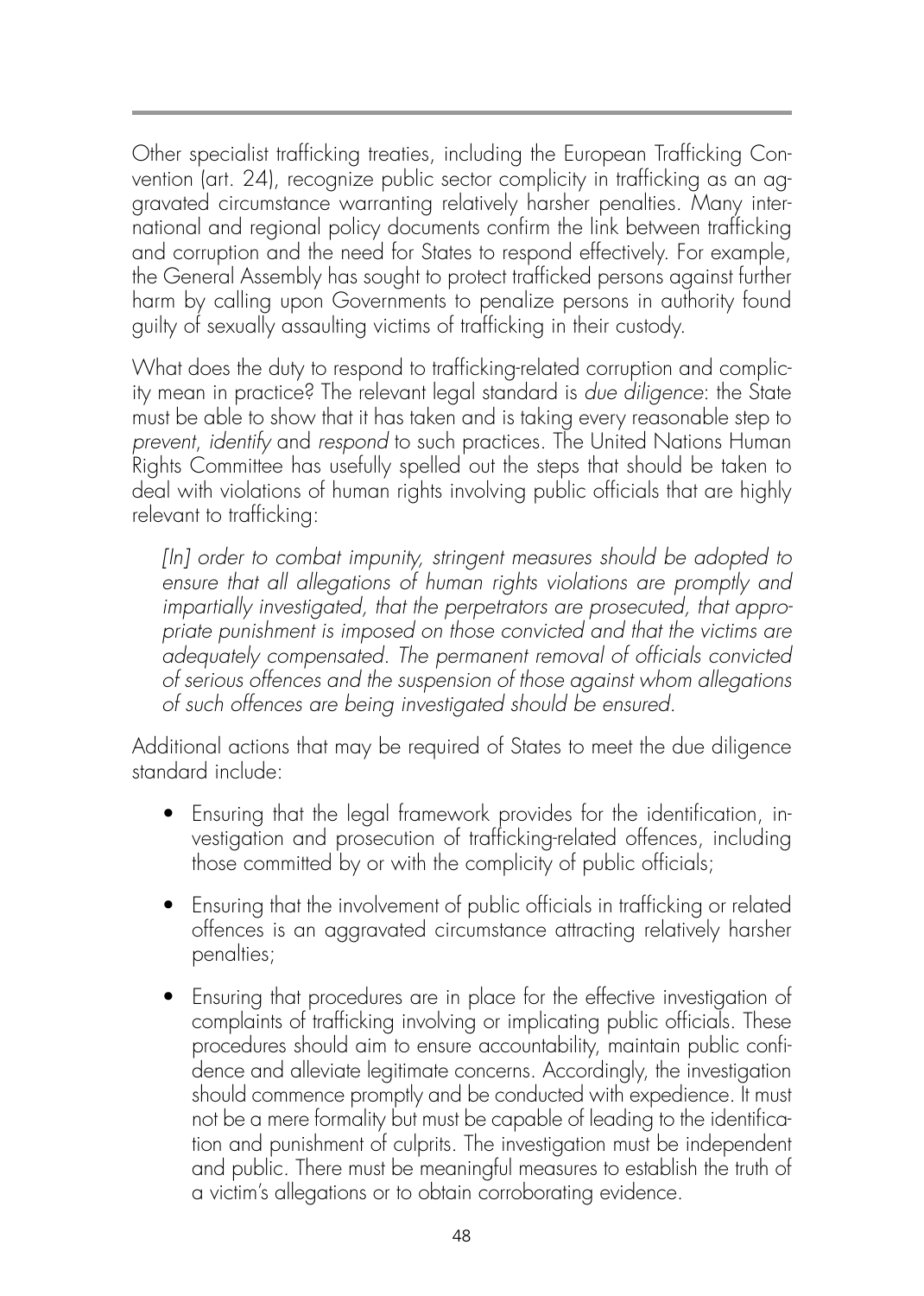If military, peacekeeping, humanitarian and other international personnel are involved in trafficking and related exploitation, the legal issues are more complicated. The Recommended Principles and Guidelines provide a very useful guide in this respect, focusing particular attention on closing this responsibility gap, identifying the obligations and responsibilities of States and intergovernmental organizations, and ensuring that international military, peacekeeping and humanitarian operations do not become safe havens for traffickers and their accomplices (guideline 10). Many of the practical steps proposed by the Recommended Principles and Guidelines (e.g., training, the adoption of regulations and codes of conduct, the establishment of investigatory and prosecutorial bodies, the removal of privileges and immunities, and the imposition of criminal disciplinary and financial responsibility) have been affirmed and even extended by recent reports, recommendations, commitments and initiatives of the major intergovernmental organizations, such as the General Assembly, the Security Council, the North Atlantic Treaty Organization, and coalitions of United Nations and private agencies involved in humanitarian work.

## **H. Ensuring responses do not violate established rights**

Measures taken to address trafficking can have an adverse impact on the rights and freedoms of trafficked persons and others—a danger that has been repeatedly recognized by the United Nations human rights system.

States and others are under an international legal obligation to ensure that measures taken to combat and prevent trafficking do not undermine or otherwise negatively affect human rights. This principle is recognized in the Recommended Principles and Guidelines. It is affirmed in the Trafficking Protocol:

Nothing in this Protocol shall affect the rights, obligations and responsibilities of States and individuals under international law, including international humanitarian law and international human rights law and, in particular, where applicable, the 1951 Convention and the 1967 Protocol relating to the Status of Refugees and the principle of non-refoulement as contained therein (art. 14.1).

Several human rights are particularly at risk through the application of antitrafficking measures: the prohibition of discrimination; the right to freedom of movement; and the right to seek and receive asylum from persecution. These are discussed further below.

## **Anti-trafficking measures and the prohibition on discrimination, including gender-based discrimination**

The link between discrimination and vulnerability to trafficking has been explored in some detail in section G above. Another important aspect of the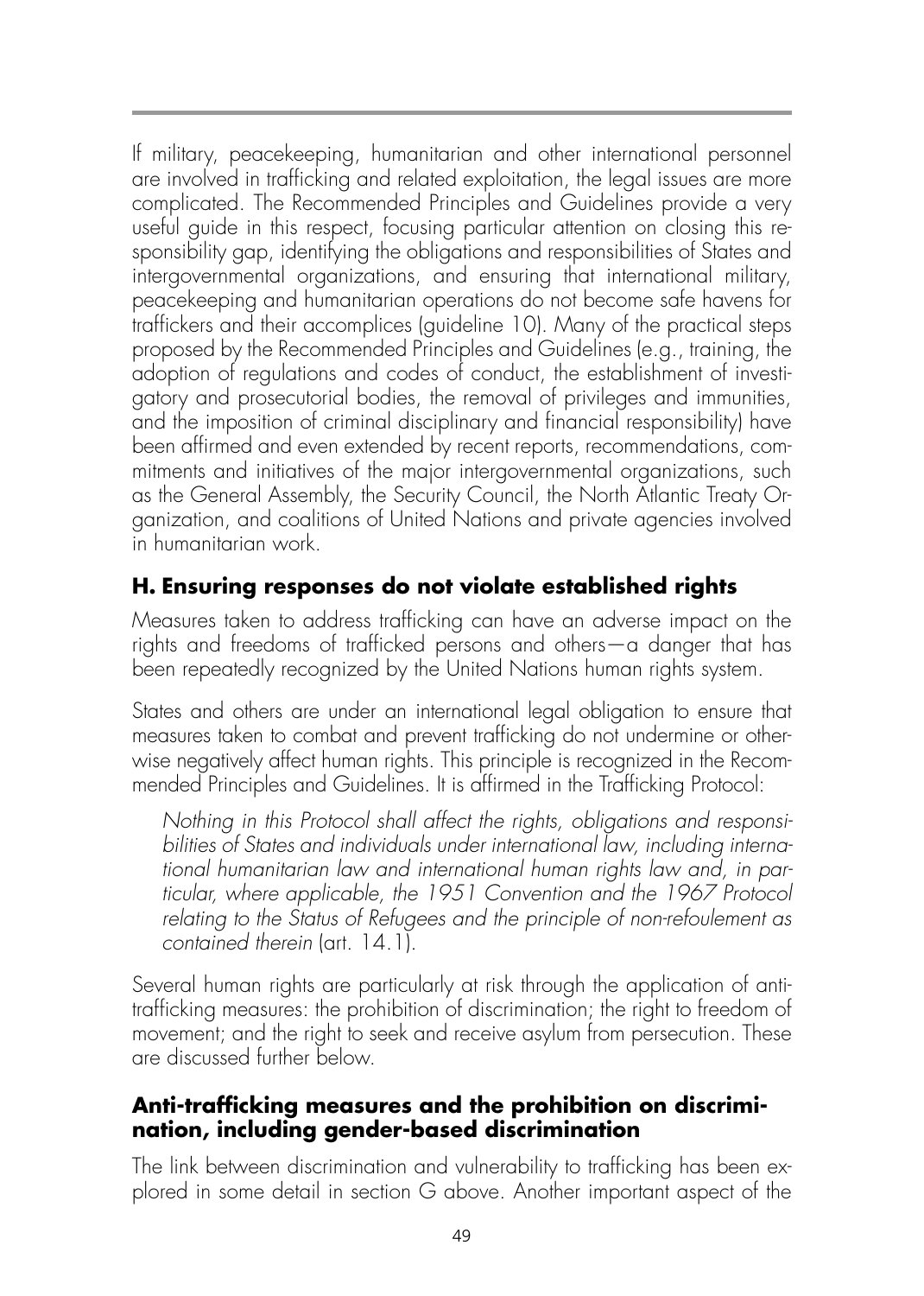#### **Examples of anti-trafficking measures that may adversely affect established rights**

- Detention of trafficked persons in immigration or shelter facilities;
- Prosecution of trafficked persons for status-related offences including illegal entry, illegal stay and illegal work;
- Denial of exit or entry visas or permits—whether generally applicable or only in relation to a group of persons identified as being especially vulnerable to trafficking;
- Denial of the right of all persons, including those who have been trafficked, to seek asylum from persecution;
- Denial of basic rights to migrants, including migrant workers and those not lawfully within the territory of the State;
- Raids, rescues and "crackdowns" that do not include full consideration and protection of the rights of the individuals involved;
- Forced repatriation of victims in danger of reprisals or retrafficking;
- Denial of a right to a remedy;
- Violations of the rights of persons suspected or convicted of involvement in trafficking and related offences, including unfair trials and inappropriate sentencing; and
- Laws or procedures that authorize any of the above.

#### **Risks to human rights that may arise in addressing vulnerability to trafficking**

- Failing to distinguish between children who are trafficked into situations of exploitation and children who migrate on their own or are assisted by others to find non-exploitative jobs they want to stay in;
- Failing to distinguish between those who are trafficked and those who migrate for work;
- Preventing or obstructing children, women or members of a particular ethnic or racial group from leaving home or migrating in search of work;
- According insufficient recognition and protection to male victims of trafficking;
- Failing to focus adequate attention on all forms of trafficking.

Source: Recommended Principles and Guidelines on Human Rights and Human Trafficking: Commentary.

link between discrimination and trafficking lies in the fact that measures taken by States and others to prevent or respond to trafficking can perpetuate discrimination and even violate the legal prohibition against discrimination. This danger is explicitly recognized in the Trafficking Protocol: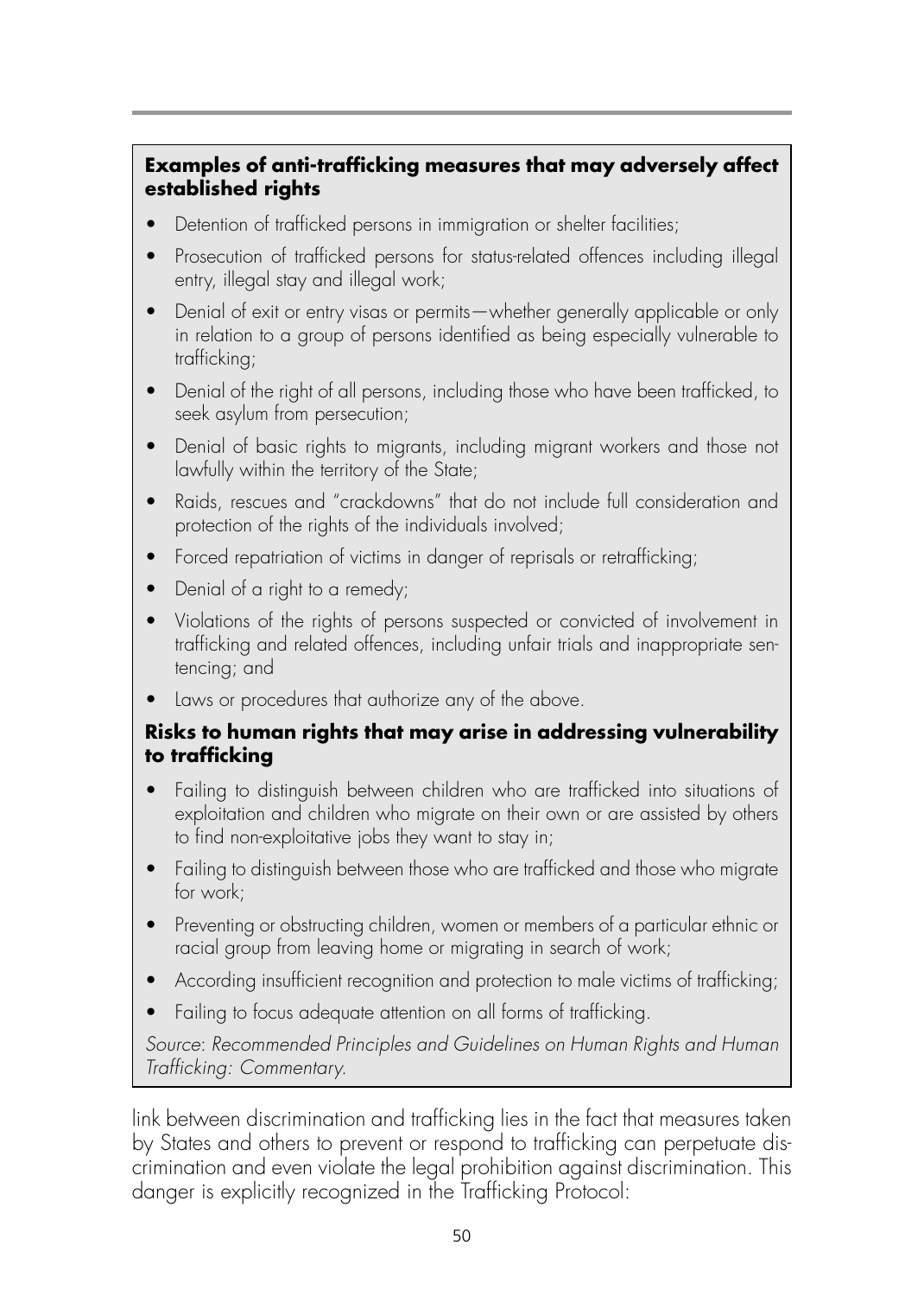The measures set forth in this Protocol shall be interpreted and applied in a way that is not discriminatory to persons on the grounds that they are victims of trafficking in persons. The interpretation and application of those measures shall be consistent with internationally recognized principles of non-discrimination (art. 14.2).

The problem of gender-based discrimination is particularly acute. Under international human rights law, an anti-trafficking measure will violate the prohibition on sex-based discrimination if the measure can be shown to: (a) negatively affect the rights of the individual involved; and (b) be overwhelmingly directed to and affect women and girls. Detention of women and girls and restrictions on the emigration of women and girls are just two examples of potentially discriminatory responses to trafficking.

#### **Anti-trafficking measures and the right to freedom of movement**

The right to freedom of movement generally refers to a set of individual rights that include: the right to move freely and to choose a place of residence within a State; the right to cross frontiers in order to both enter and leave the country; and the prohibition on the arbitrary expulsion of non-citizens. Many of the major international human rights treaties, including the International Covenant on Civil and Political Rights (art. 12), explicitly recognize and protect the right to freedom of movement, as does the Universal Declaration of Human Rights (art. 13) and all the major regional human rights treaties.

Freedom of movement is particularly vulnerable to being compromised by States in their efforts to respond to trafficking. States may, for example, take legislative, administrative or other measures to prevent individuals from emigrating in search of work. They may take (or not prevent non-governmental entities from taking) national or foreign victims of trafficking into "protective" custody. They may prevent a victim from returning home until certain requirements, such as providing testimony against traffickers, are met.

The Recommended Principles and Guidelines contain a specific reference to freedom of movement in the context of protecting established rights:

States should consider protecting the rights of all persons to freedom of movement and ensuring that anti-trafficking measures do not infringe upon this right (quideline 1).

When considering the human rights impact of a particular anti-trafficking measure, it is important to acknowledge that freedom of movement and related rights are not absolute. Such freedom may, for example, be guaranteed only to those who are lawfully within the territory of the State. In its general comment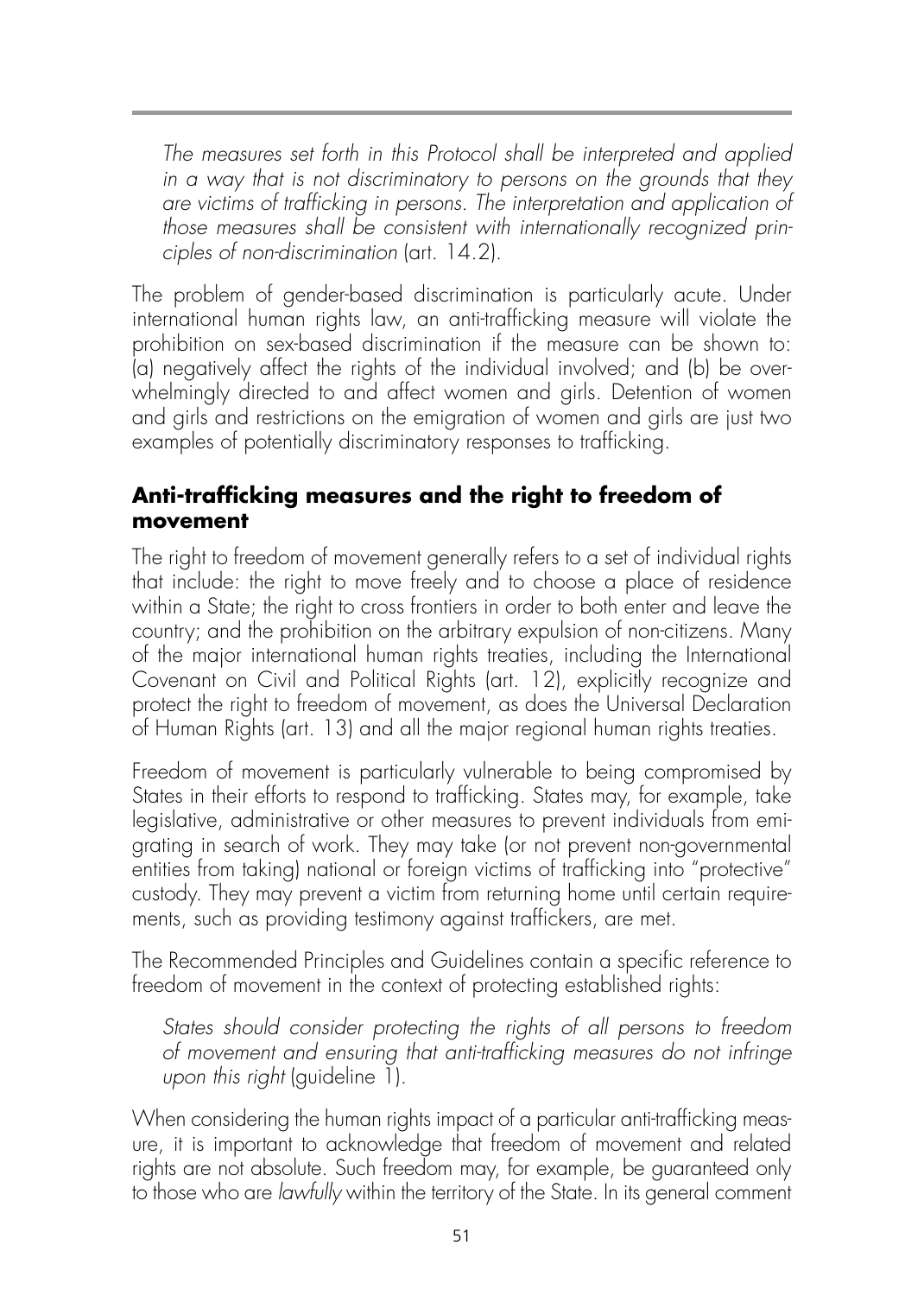No. 27 (1999) on freedom of movement, the Human Rights Committee, in considering limits on this right, noted that it is "an indispensable condition for the free development of a person". Any restrictions on this right "must be provided by law, must be necessary … and must be consistent with all other rights recognized in the Covenant" and "conform to the principle of proportionality".

In deciding whether a restriction on freedom of movement is lawful, it is therefore essential to ask whether it is: (a) provided for by law; (b) consistent with other rights (such as the prohibition on sex-based discrimination); and (c) strictly necessary. These requirements must all be fulfilled. For example, even if a State is able to argue that its emigration restrictions are based on a need to preserve public order or public morals through preventing trafficking and that the measures taken are both necessary and in proportion to their stated aim, that same State must also be able to show that its restriction is non-discriminatory. Since almost all emigration restrictions related to trafficking are limited to women and girls, it would be difficult for any State to argue convincingly for their lawfulness under current international legal standards.

## **Anti-trafficking measures and the rights of refugees**

Refugees and asylum seekers may also be victims of trafficking. International law is clear that asylum claims are to be considered on their substantive merits and not on the basis of the applicant's means of entry. In practical terms this means that all persons, including both smuggled migrants and trafficked persons, should be given full opportunity (including through the provision of adequate information) to make a claim for asylum or to present any other justification for remaining in the country of destination on that basis. This rule has important practical significance. Many States impose penalties for unlawful entry, use of fraudulent travel documents, etc. It has been noted that such penalties increasingly consist of a denial of rights in the context of refugee determination procedures.

Trafficking itself could potentially be the basis of a claim for refugee status. In 2006, UNHCR issued Guidelines on international protection: The application of article 1A(2) of the 1951 Convention and/or 1967 Protocol relating to the Status of Refugees to victims of trafficking and persons at risk of being trafficked (UNHCR Trafficking Guidelines). They acknowledge that not all victims or potential victims of trafficking fall within the scope of the refugee definition and that being a victim of trafficking does not, per se, represent a valid ground for claiming refugee status. However, they also affirm that, in some cases, trafficked persons may qualify for international refugee protection if the acts inflicted by the perpetrators would amount to persecution for one of the reasons contained in the definition of the 1951 Convention and the State does not provide effective protection.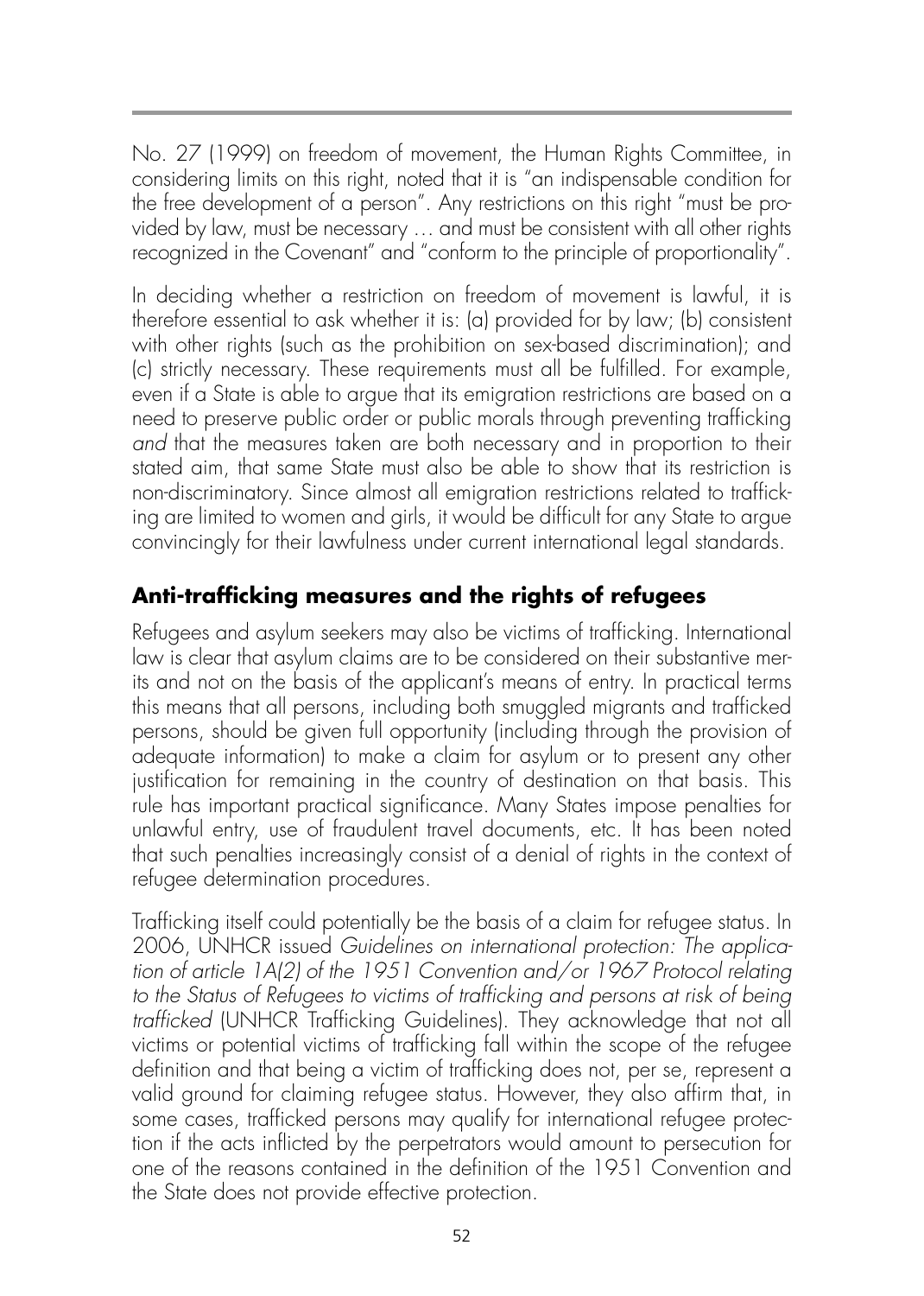The principle of non-refoulement is another important aspect of the traffickingrefugee nexus that is particularly relevant to the obligation on States not to violate established rights. It prevents a State from returning a person to another State if there are substantial grounds for believing that the individual in question would be subjected to persecution. It also provides that States are not permitted to return or extradite a person to another State where there are substantial grounds for believing that the individual in question would be subjected to torture or other forms of ill-treatment. A determination that a victim of trafficking would likely face serious reprisals or retrafficking may, in certain circumstances, trigger the obligation of non-refoulement.

#### **Measures to guard against the violation of established rights in relation to asylum**

- Ensure that procedures and processes are in place for the receipt and consideration of asylum claims for both trafficked persons and smuggled asylum seekers, and that the principle of non-refoulement is respected and upheld at all times;
- Ensure that a supportive environment is provided to asylum applicants who claim to be victims of trafficking;
- Understand that asylum seekers who are victims of trafficking may be in fear of revealing the full extent of their persecution and that this fear may have a gender dimension that needs to be taken into account;
- Accept that certain forms of trafficking may have a disproportionately severe effect on women and children and may, in fact, give rise to individuals being considered victims of gender-related persecution; and
- Avoid any overt or implied link between the merits of an asylum claim and the willingness of a victim to give evidence against his or her exploiters.

Sources: Recommended Principles and Guidelines and UNHCR Trafficking Guidelines.

## **IV. IMPLEMENTATION, MONITORING AND ACCOUNTABILITY**

The value of new international, regional and national laws around trafficking depends on their effective implementation. This chapter provides a brief overview of the web of mechanisms and procedures that have been established to help close the "implementation gap" between laws and practice, and thereby to ensure greater accountability of States and others who are responsible for responding to trafficking.

## **A. Mechanisms attached to treaties on trafficking**

The Trafficking Protocol does not establish a specific monitoring mechanism to oversee its implementation. However, its parent instrument, the United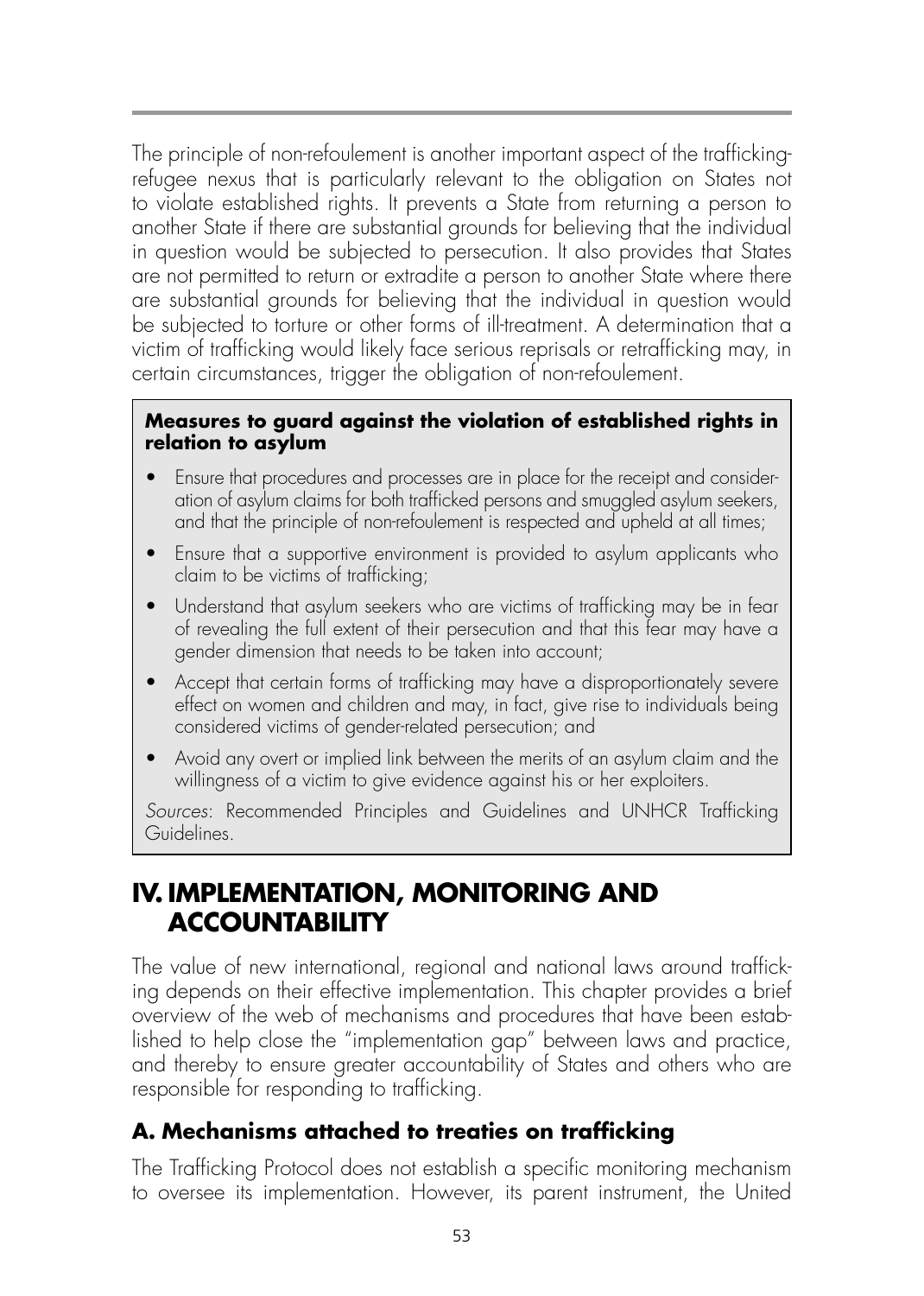Nations Convention against Transnational Organized Crime, establishes a Conference of the Parties to the Convention, which has been empowered to request and receive information on State parties' implementation of the Protocol and to make recommendations to improve the Protocol and its implementation. In 2008 the Conference of the Parties set up a working group to assist and advise it in fulfilling its responsibilities with regard to the Protocol. That working group is mandated to:

- Facilitate implementation of the Protocol through the exchange of experience and practices between experts and practitioners;
- Make recommendations on how State parties can better implement the Protocol;
- Assist the Conference of the Parties in providing guidance to its secretariat (United Nations Office on Drugs and Crime) on its activities relating to the implementation of the Protocol; and
- Advise the Conference of the Parties on implementation-related cooperation with other bodies.

The European Trafficking Convention has a relatively sophisticated monitoring mechanism comprising a technically focused Group of Experts on Action against Trafficking in Human Beings and a more politically oriented Committee of the Parties, linked directly to the Committee of Ministers of the Council of Europe. State parties are required to regularly report to the Group of Experts on their implementation of the Convention and the Group of Experts is itself empowered to seek information including through on-site visits. Reports prepared by the Group of Experts are sent to the State party as well as to the Committee of the Parties for any follow-up that may be required. While the Committee cannot modify or change these reports, it can request State parties to take certain measures to implement its recommendations.

## **B. The international human rights system**

The international human rights system plays a central role in promoting the effective implementation of the international legal framework around trafficking. The United Nations Human Rights Council considers the issue of trafficking and, along with the General Assembly, regularly adopts resolutions on the subject. The work of other key players is briefly described below.

## **United Nations human rights treaty bodies**

For each of the major international human rights treaties, a committee of independent experts has been established to monitor the implementation of its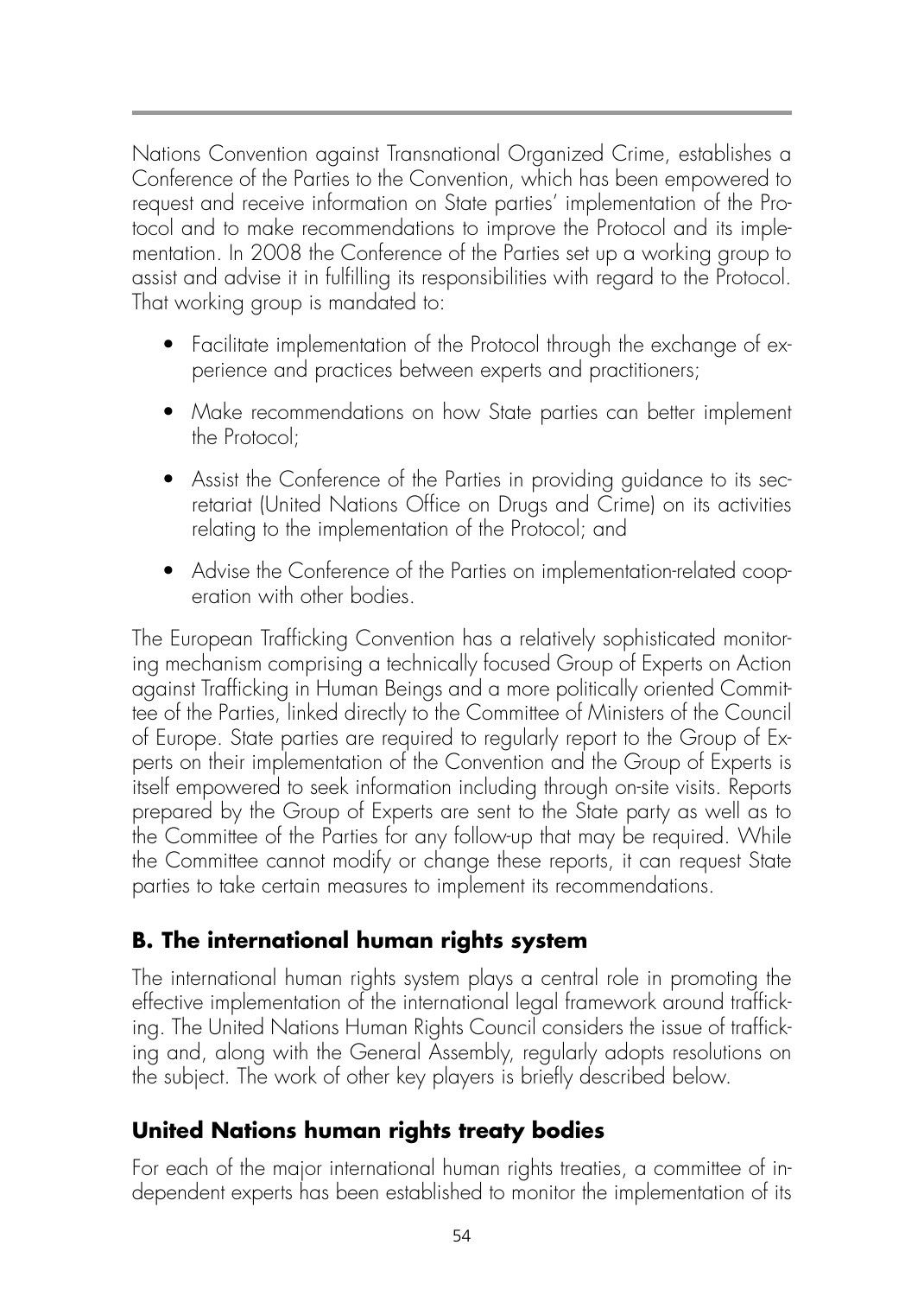provisions by its State parties. As part of their obligations under most of these treaties, State parties are required to submit regular reports to the respective committees on the situation with regard to protected rights and the steps that they have taken to fulfil their treaty obligations. The committees examine these reports and a dialogue is initiated with the reporting State. In addition to providing guidance to that State, the "concluding observations" of a treaty body on the performance of a State party can provide useful information to other countries on what is expected of them in relation to a particular right or standard set out in the treaty. Most treaty bodies also issue general comments interpreting the treaty provisions.

Some of the treaty bodies perform additional functions aimed at strengthening the implementation of the treaties by their State parties (such as inquiries). Some treaty bodies may consider complaints or communications from individuals alleging that their rights have been violated by a State party, provided the State has opted into this procedure. Finally, the Subcommittee on Prevention of Torture, a new type of treaty body, may visit all places of detention in State parties and provides assistance and advice to both State parties and independent national bodies for the prevention of torture and other cruel, inhuman or degrading treatment or punishment.

Given the broad scope of rights potentially affected by trafficking, it is not surprising that the work of most human rights treaty bodies touches on trafficking in one way or another. Their attention to trafficking has increased greatly over the past decade as trafficking has become more prominent on the international political agenda and its relationship to specific human rights more clearly established. For example, trafficking in children and women is now regularly discussed by the Committee on the Rights of the Child and the Committee on the Elimination of Discrimination against Women; and the trafficking of migrant workers is a major issue for the Committee that oversees the International Convention on the Protection of the Rights of All Migrant Workers and Members of Their Families. Both the Human Rights Committee and the Committee on Economic, Social and Cultural Rights have repeatedly raised the issue of trafficking in the context of specific rights protected by the International Covenant on Civil and Political Rights and the International Covenant on Economic, Social and Cultural Rights. The Committee against Torture and the Committee on the Elimination of Racial Discrimination have occasionally discussed trafficking during their consideration of State party reports.

#### **United Nations human rights special procedures and trust funds**

The United Nations investigatory mechanisms or "special procedures" are charged with monitoring, advising and publicly reporting on a human rights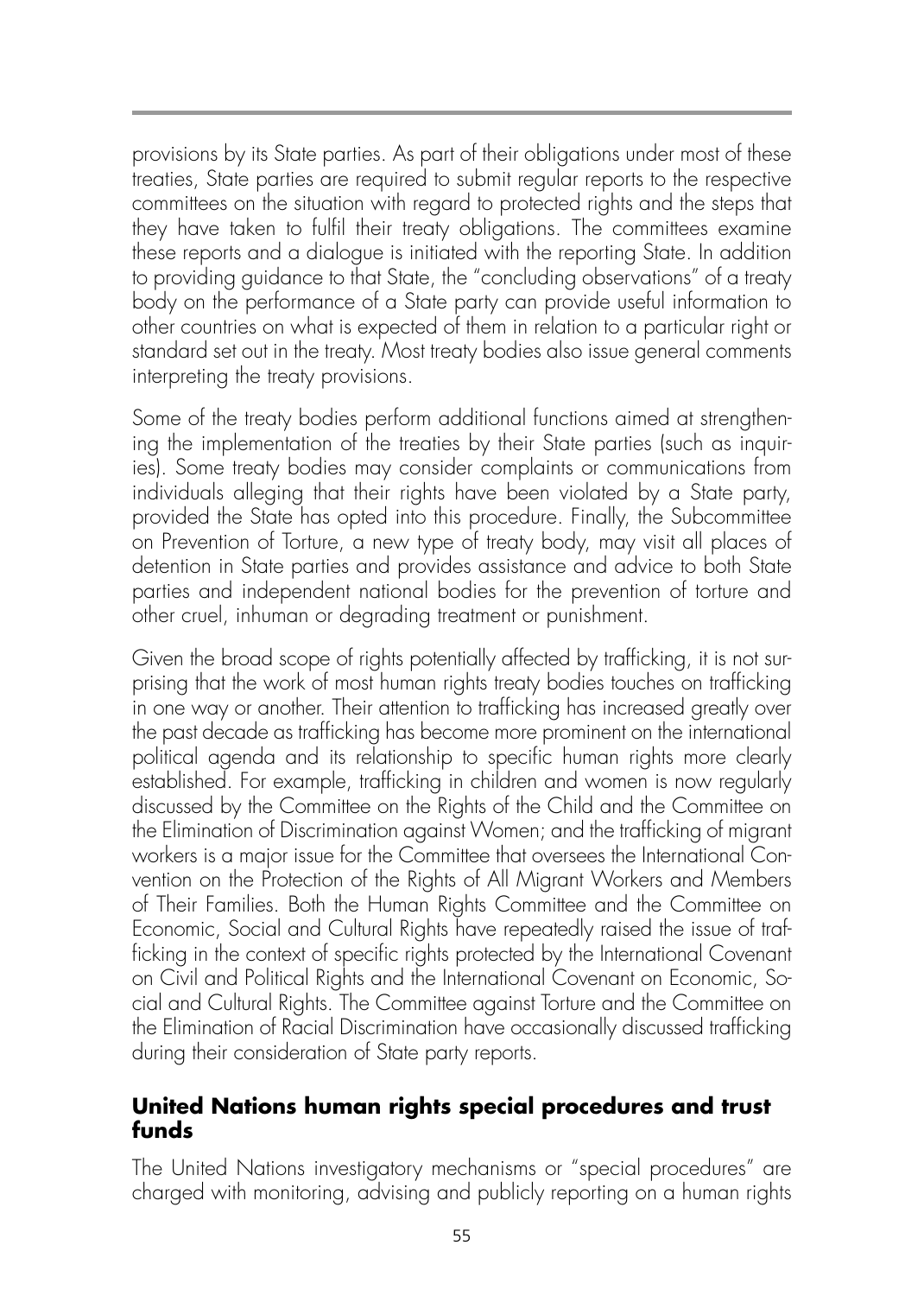situation in a specific country (country mandates) or on a particular issue (thematic mandates). All thematic and country-specific mechanisms are authorized to receive information relevant to their mandate from a variety of sources (including intergovernmental and non-governmental organizations), and to make recommendations regarding the prevention of violations. Some are empowered to respond to allegations of violations by, for example, establishing a dialogue with complainants and Governments or even engaging in investigating allegations. The reports of the special procedures can be an important source of information and insight into human rights norms and standards. Because special procedures are dealing with real situations, they are often able to identify the practical measures required by States to protect, respect and fulfil a certain human right.

#### **Mandate of the Special Rapporteur on trafficking**

- Promote the prevention of trafficking in persons in all its forms and the adoption of measures to uphold and protect the human rights of victims;
- Promote the effective application of relevant international norms and standards and contribute to their further improvement;
- Integrate a gender and age perspective throughout the work of the mandate through, inter alia, the identification of gender- and age-specific vulnerabilities in relation to the issue of trafficking in persons;
- Identify and share best practices as well as challenges and obstacles in order to uphold and protect the human rights of victims and identify protection gaps in this regard;
- Give particular emphasis to recommendations on practical solutions with regard to the implementation of the rights relevant to the mandate, including by the identification of concrete areas and means for international cooperation to tackle the issue of trafficking in persons;
- Examine the impact of anti-trafficking measures on the human rights of victims of trafficking in persons with a view to proposing adequate responses to challenges arising in this regard and to avoid revictimization of victims of trafficking;
- Request, receive and exchange information on trafficking in persons from Governments, treaty bodies, special procedures, specialized agencies, intergovernmental organizations and non-governmental organizations and other relevant sources, as appropriate, and respond effectively to reliable information on alleged human rights violations with a view to protecting the human rights of actual or potential victims of trafficking.
- Work in close cooperation with other relevant agencies, organs and institutions, and report annually to the Human Rights Council and the General Assembly.

Source: United Nations Human Rights Council resolution 17/1.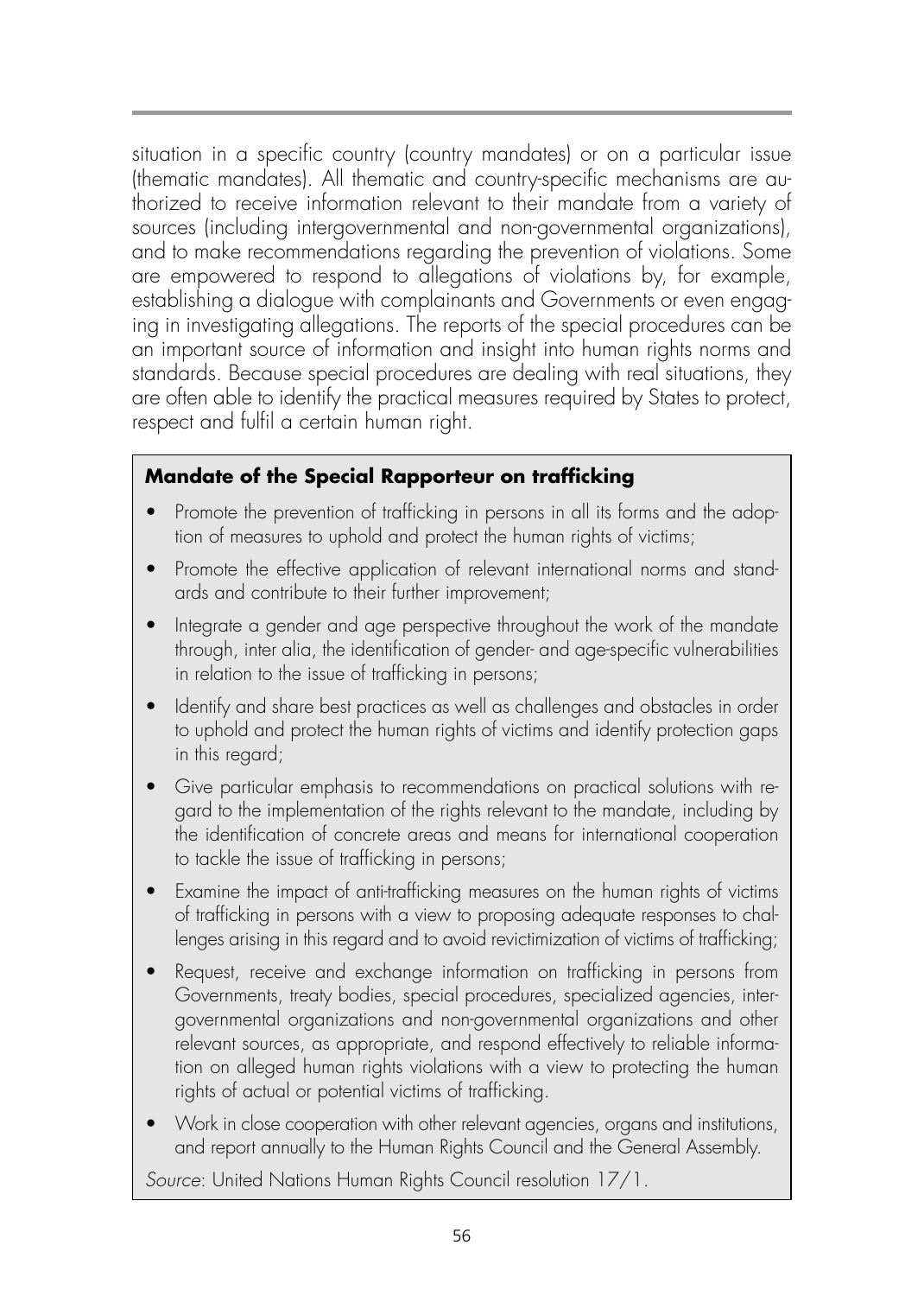The special procedures most relevant to the subject of trafficking are the Special Rapporteur on trafficking in persons, especially women and children; the Special Rapporteur on violence against women, its causes and consequences; the Special Rapporteur on the sale of children, child prostitution and child pornography; the Special Rapporteur on the human rights of migrants; and the Special Rapporteur on contemporary forms of slavery.

The United Nations Voluntary Trust Fund on Contemporary Forms of Slavery was established by the General Assembly in 1991 to provide humanitarian, legal and financial aid to individuals who are victims of contemporary forms of slavery. This term covers trafficked persons who are victims of exploitative practices such as forced labour, bonded labour, sexual slavery, the worst forms of child labour, commercial sexual exploitation of children and forced marriage. Priority in allocating grants is given to projects addressing the root causes of slavery; to projects providing direct medical, psychological, social, legal, humanitarian, educational or other forms of assistance to victims of contemporary forms of slavery; and to projects combined with income-generating activities.

#### **The Office of the United Nations High Commissioner for Human Rights (OHCHR)**

While several United Nations specialized agencies have a mandate to work on migration-related issues, few have a protection mandate or an explicit human rights focus to their activities. OHCHR situates human trafficking in the global context of movement and migrations increasingly undertaken as a result of economic globalization, the feminization of migration, armed conflict, the breakdown or reconfiguration of States, or the transformation of political boundaries. Its strategy further acknowledges that migrants in an irregular situation are more likely to be victimized by unscrupulous employers or fall in the hands of traffickers. It also recognizes that restrictive and exclusionary immigration and asylum policies push migrants into alternative migration methods, including trafficking, with serious implications for their human rights.

In line with these issues, priorities and strategies, OHCHR is involved in analysing the impact of migration laws, policies and programmes on the rights of migrants; assisting Governments and other national stakeholders in reinforcing their capacity to monitor, investigate and provide redress for violations of migrants' rights; and providing training to migration officials, law enforcement officers, parliamentarians, judges and lawyers, on identifying victims of trafficking and monitoring violations of migrants' rights.

OHCHR is a member of the Inter-agency Coordination Group against Trafficking in Persons and has been instrumental in strengthening and transforming it from an information-sharing body to an inter-agency policymaking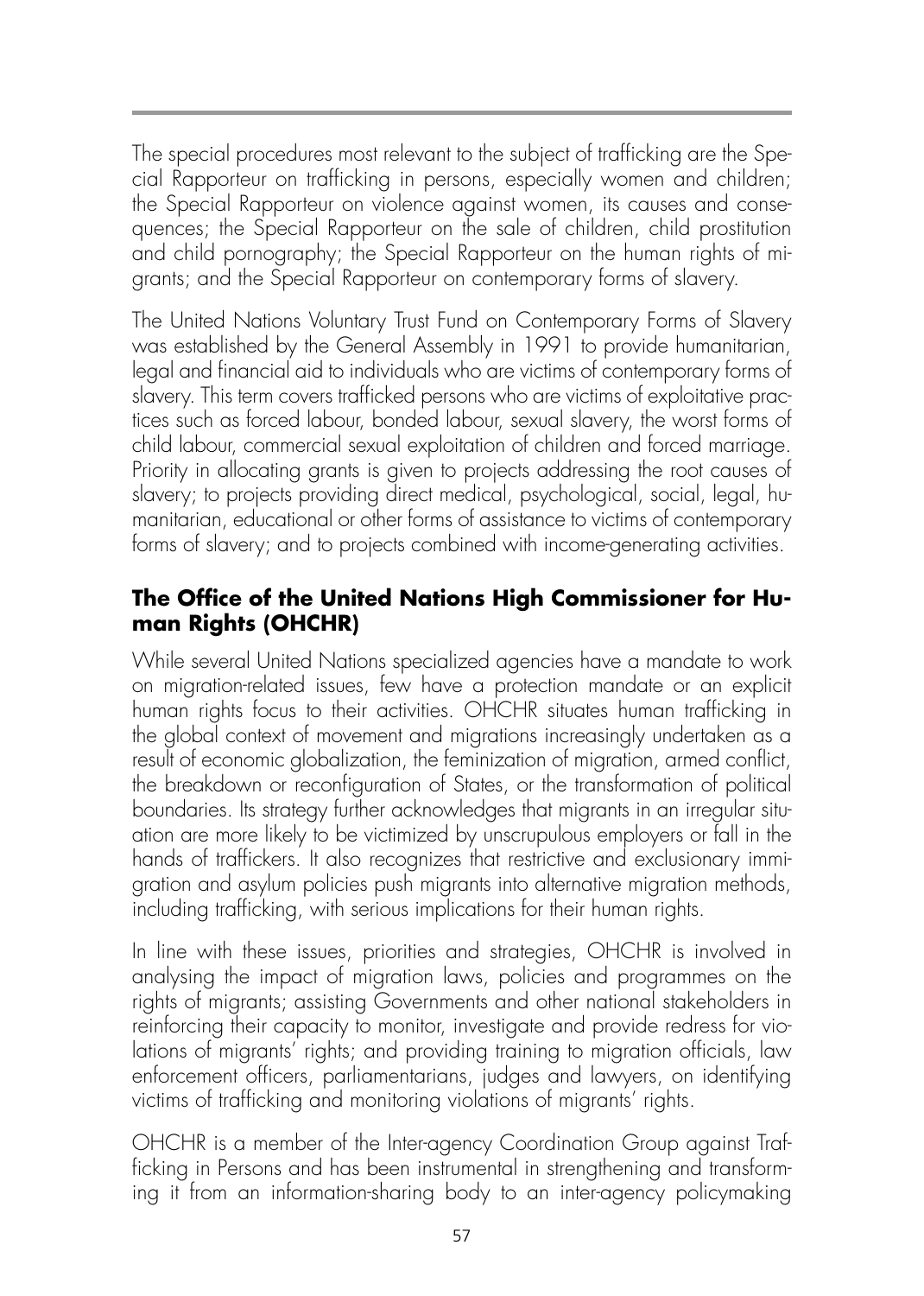body. OHCHR is also a member of the Global Migration Group, comprised of 16 United Nations agencies and other international entities. During its term as chair in the second half of 2010, the Global Migration Group issued a landmark joint statement voicing deep concern about the human rights of migrants in an irregular situation, including the risk of trafficking. It called on States to address the demand side of trafficking and exploitation and expressed continued commitment to anti-trafficking measures.

#### **C. The Global Plan of Action to Combat Trafficking in Persons and the United Nations Trust Fund for Victims of Trafficking**

In 2010, the General Assembly adopted the Global Plan of Action to Combat Trafficking in Persons, which focuses on preventing trafficking, prosecuting offenders and protecting victims, and affirms many of the standards and rules set out in chapter III above. It also stresses the importance of obtaining more research, data and analysis about the problem; urges all Governments to take coordinated and consistent measures to defeat trafficking; and calls for integrating the fight against human trafficking into the United Nations broader programmes to boost development and strengthen security around the world.

The Global Plan does not directly contribute to strengthening monitoring and accountability mechanisms. However, it does establish the United Nations Voluntary Trust Fund for Victims of Trafficking in Persons, Especially Women and Children, to provide humanitarian, legal and financial aid to victims of trafficking through established channels of assistance, such as governmental, intergovernmental and non-governmental organizations. The Trust Fund is administered through a board of trustees, which meets regularly to consider and advise on proposals.

## **D. International and regional courts and tribunals**

International and regional courts and tribunals are another potentially important source of monitoring and accountability. Several of the ad hoc international criminal tribunals (such as the International Criminal Tribunal for the former Yugoslavia) have occasionally considered trafficking-related issues. The inclusion of trafficking and related practices such as slavery and sexual slavery into the Statute of the International Criminal Court (art. 7.1 (c) and (g)) raises the possibility that this important mechanism of individual criminal accountability will have future relevance to the issue of trafficking. The European Court of Human Rights has issued judgements in several cases that dealt with or touched on trafficking. Rantsev v. Cyprus and Russia has been especially significant in fleshing out the substantive content of several impor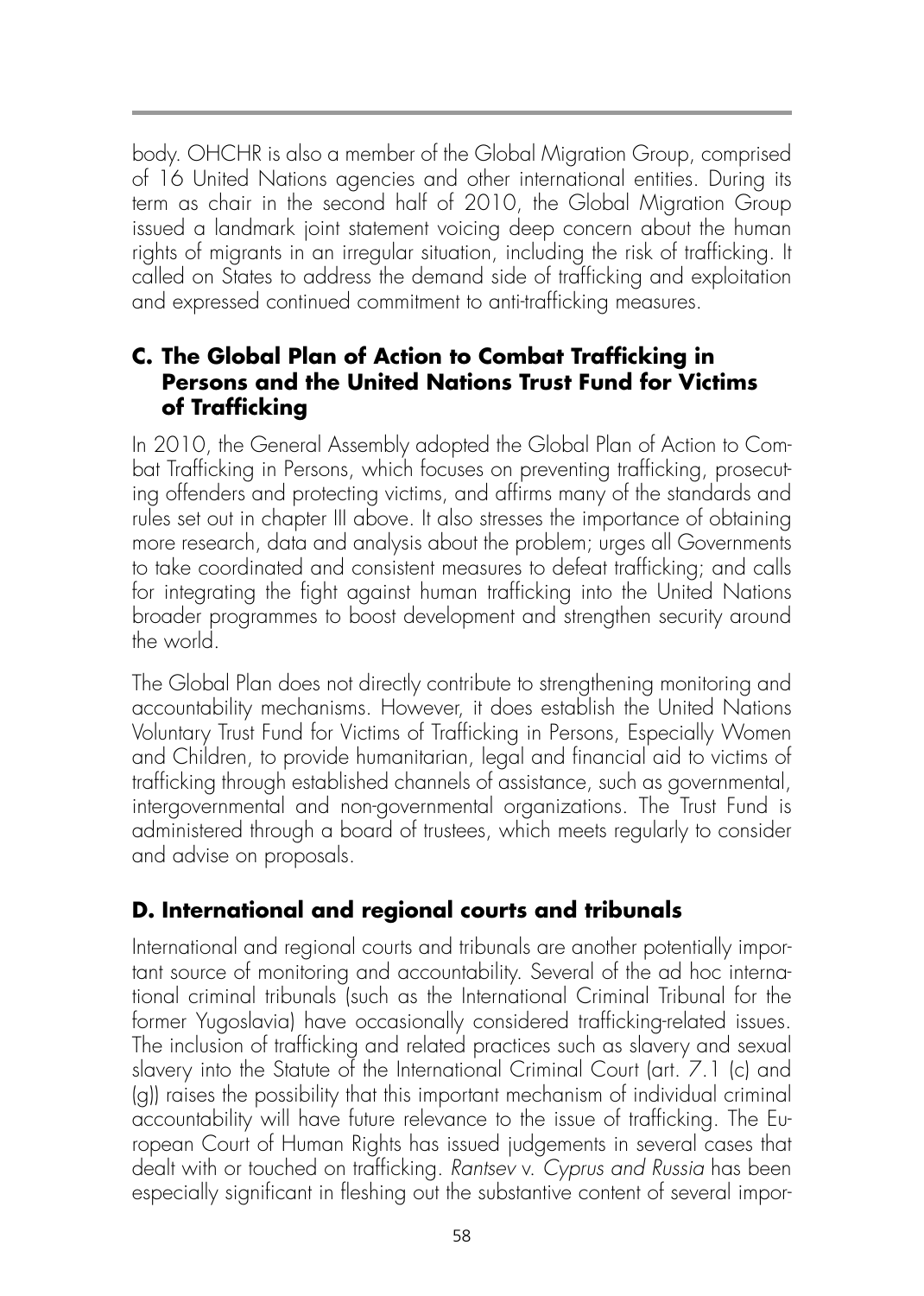tant legal obligations, including the obligation to prevent trafficking-related exploitation and the obligation to investigate cases of trafficking with due diligence.

Human rights issues relating to trafficking, such as slavery, forced labour and exploitation of migrant workers, have also been considered by regional courts, including the European Court of Human Rights, the Inter-American Court of Human Rights and the Court of Justice of the Economic Community of West African States.

## **E. National monitoring and accountability**

In the final analysis, human rights are protected and respected because of what exists and what is done at the national level. It is the quality and strength of national laws, procedures and practices that will ultimately determine the nature of a State's response to trafficking.

The establishment of mechanisms to oversee and guide national trafficking responses is an important aspect of developing a strong, rights-based response. Such mechanisms should be mandated to and capable of measuring the national response against the international standards set out in this Fact Sheet. As recognized in the Recommended Principles and Guidelines (guideline 1), national mechanisms also have a critical role to play in monitoring the impact of anti-trafficking interventions to ensure they do not interfere with or otherwise negatively affect established rights.

An increasing number of countries are setting up single national offices, such as a rapporteur to oversee the national response to trafficking. Recently, the European Union mandated the creation of such a position within its member States (see below). In other countries, independent national human rights institutions, such as national human rights commissions, have taken up the issue of trafficking: conducting inquiries into the national situation, advising government agencies and assessing national responses that are seen to fall short of the State's international obligations.

#### **National rapporteurs or equivalent mechanisms**

Member States shall take the necessary measures to establish national rapporteurs or equivalent mechanisms. The tasks of such mechanisms shall include the carrying out of assessments of trends in trafficking in human beings, the measuring of results of anti-trafficking actions, including the gathering of statistics in close cooperation with relevant civil society organisations active in this field, and reporting.

Source: Directive 2011/36/EU on preventing and combating trafficking in human beings and protecting its victims (art. 19).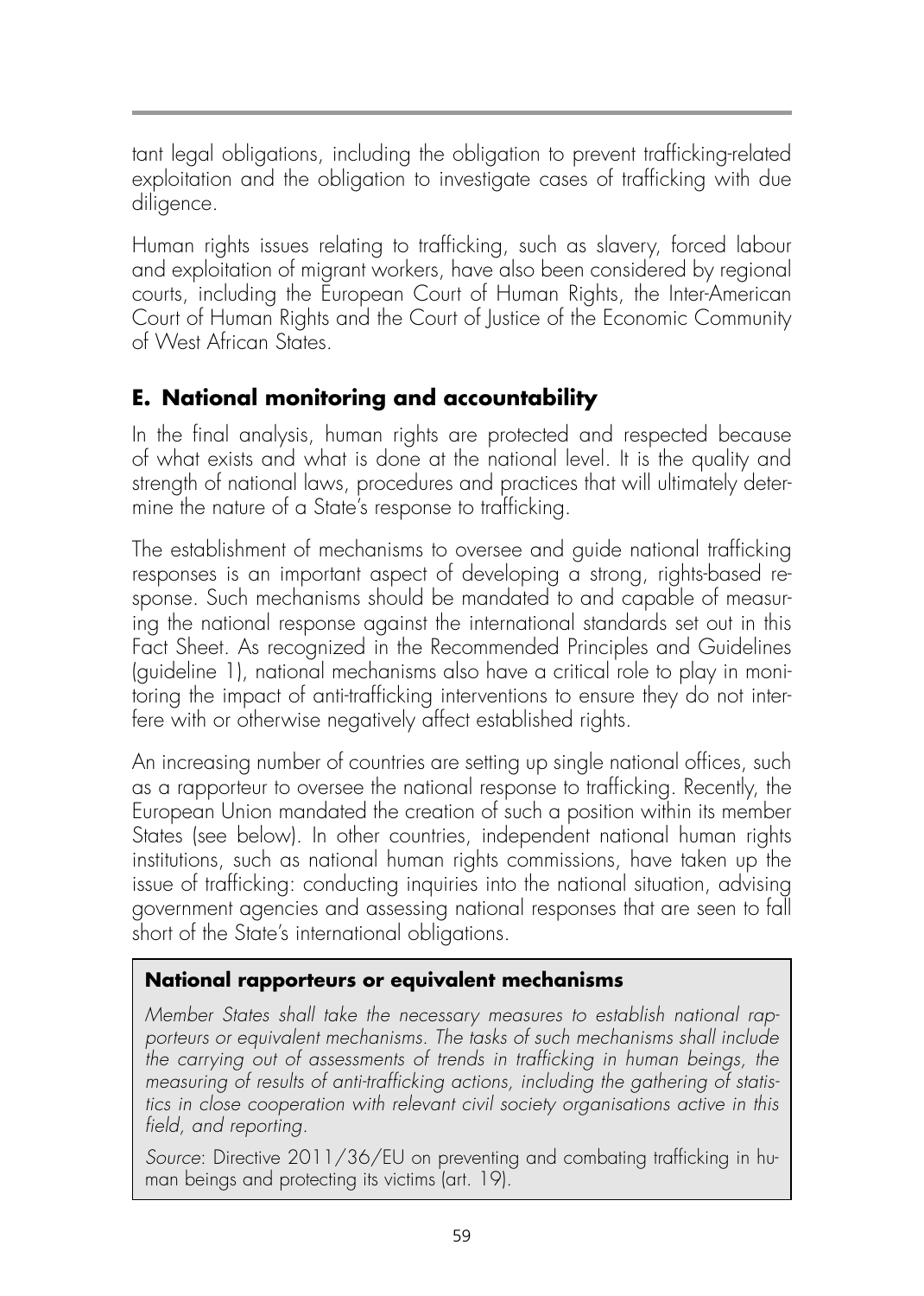While independent monitoring is an important aspect of ensuring that laws, policies and practices protect and do not infringe established rights, those governmental agencies most directly involved in the trafficking response—including legislators, law enforcement, prosecutorial and judicial bodies and victim support agencies—should also monitor their own actions and performance from a human rights perspective. In addition, as noted in the Recommended Principles and Guidelines, non-governmental organizations working with trafficked persons should be encouraged to participate in monitoring and evaluating the human rights impact of anti-trafficking measures. Such monitoring should not be limited to the actions of the State, but could usefully be extended to encompass the activities of non-governmental agencies themselves, in particular service providers and others involved directly with victims.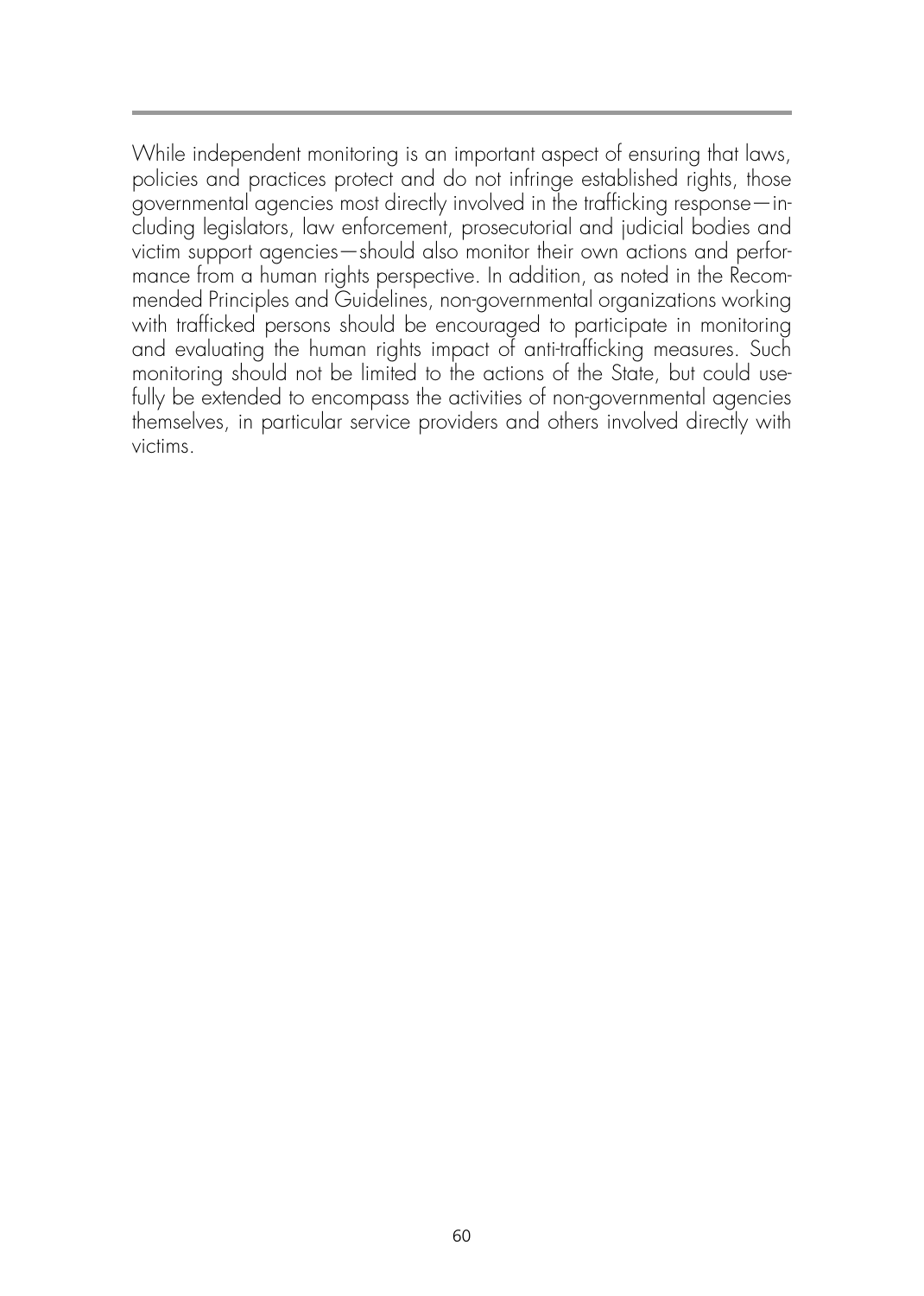## **Human Rights Fact Sheets\***

- No. 36 Human Rights and Human Trafficking
- No. 35 The Right to Water
- No. 34 The Right to Adequate Food
- No. 33 Frequently Asked Questions on Economic, Social and Cultural Rights
- No. 32 Human Rights, Terrorism and Counter-terrorism
- No. 31 The Right to Health
- No. 30 The United Nations Human Rights Treaty System (Rev.1)
- No. 29 Human Rights Defenders: Protecting the Right to Defend Human Rights
- No. 28 The Impact of Mercenary Activities on the Right of Peoples to Self-determination
- No. 27 Seventeen Frequently Asked Questions about United Nations Special Rapporteurs
- No. 26 The Working Group on Arbitrary Detention
- No. 25 Forced Evictions (Rev.1)
- No. 24 The International Convention on Migrant Workers and its Committee (Rev.1)
- No. 23 Harmful Traditional Practices Affecting the Health of Women and Children
- No. 22 Discrimination against Women: The Convention and the Committee
- No. 21 The Right to Adequate Housing (Rev.1)
- No. 20 Human Rights and Refugees
- No. 19 National Institutions for the Promotion and Protection of Human Rights
- No. 18 Minority Rights (Rev.1)
- No. 17 The Committee against Torture
- No. 16 The Committee on Economic, Social and Cultural Rights (Rev.1)
- No. 15 Civil and Political Rights: The Human Rights Committee (Rev.1)
- No. 14 Contemporary Forms of Slavery
- No. 13 International Humanitarian Law and Human Rights
- No. 12 The Committee on the Elimination of Racial Discrimination
- No. 11 Extrajudicial, Summary or Arbitrary Executions (Rev.1)
- No. 10 The Rights of the Child (Rev.1)
- No. 9 Indigenous Peoples and the United Nations Human Rights System (Rev.2)
- No. 7 Individual Complaint Procedures under the United Nations Human Rights Treaties (Rev.2)
- No. 6 Enforced or Involuntary Disappearances (Rev.3)
- No. 4 Combating Torture (Rev. 1)
- No. 3 Advisory Services and Technical Cooperation in the Field of Human Rights (Rev.1)
- No. 2 The International Bill of Human Rights (Rev.1)

Fact sheets Nos. 1, 5 and 8 are no longer issued. All fact sheets are available online from www.ohchr.org.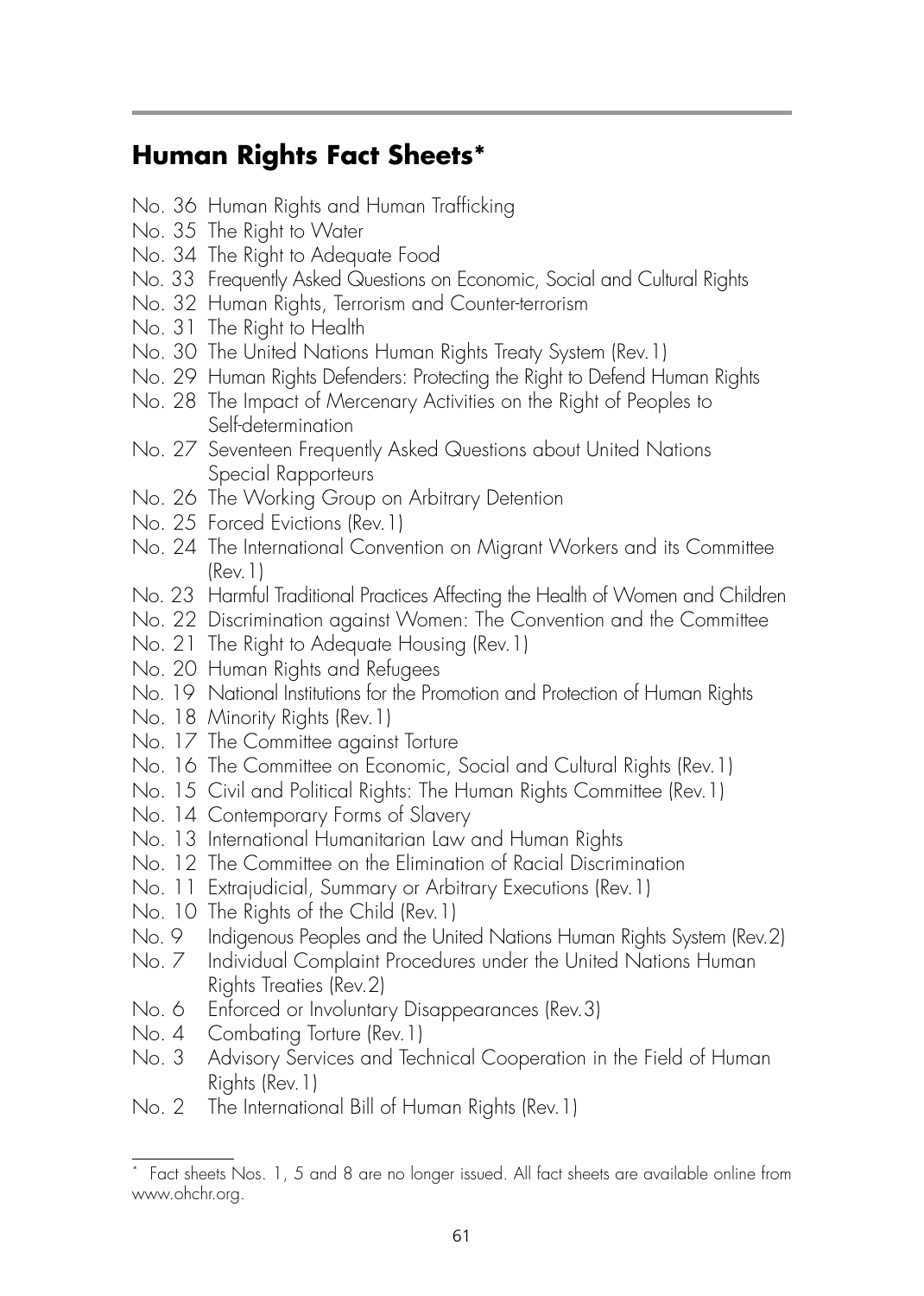The Human Rights Fact Sheet series is published by the Office of the United Nations High Commissioner for Human Rights, United Nations Office at Geneva. It deals with selected questions of human rights that are under active consideration or are of particular interest.

Human Rights Fact Sheets are intended to assist an ever-wider audience in better understanding basic human rights, what the United Nations is doing to promote and protect them, and the international machinery available to help realize those rights. Human Rights Fact Sheets are free of charge and distributed worldwide.

Enquiries should be addressed to:

Office of the United Nations High Commissioner for Human Rights United Nations Office at Geneva 8–14, Avenue de la Paix CH–1211 Geneva 10 Switzerland

New York Office: Office of the United Nations High Commissioner for Human Rights United Nations New York, NY 10017 United States of America

Printed at United Nations, Geneva **ISSN 1014-5567** GE.14-14023-June 2014-5,233